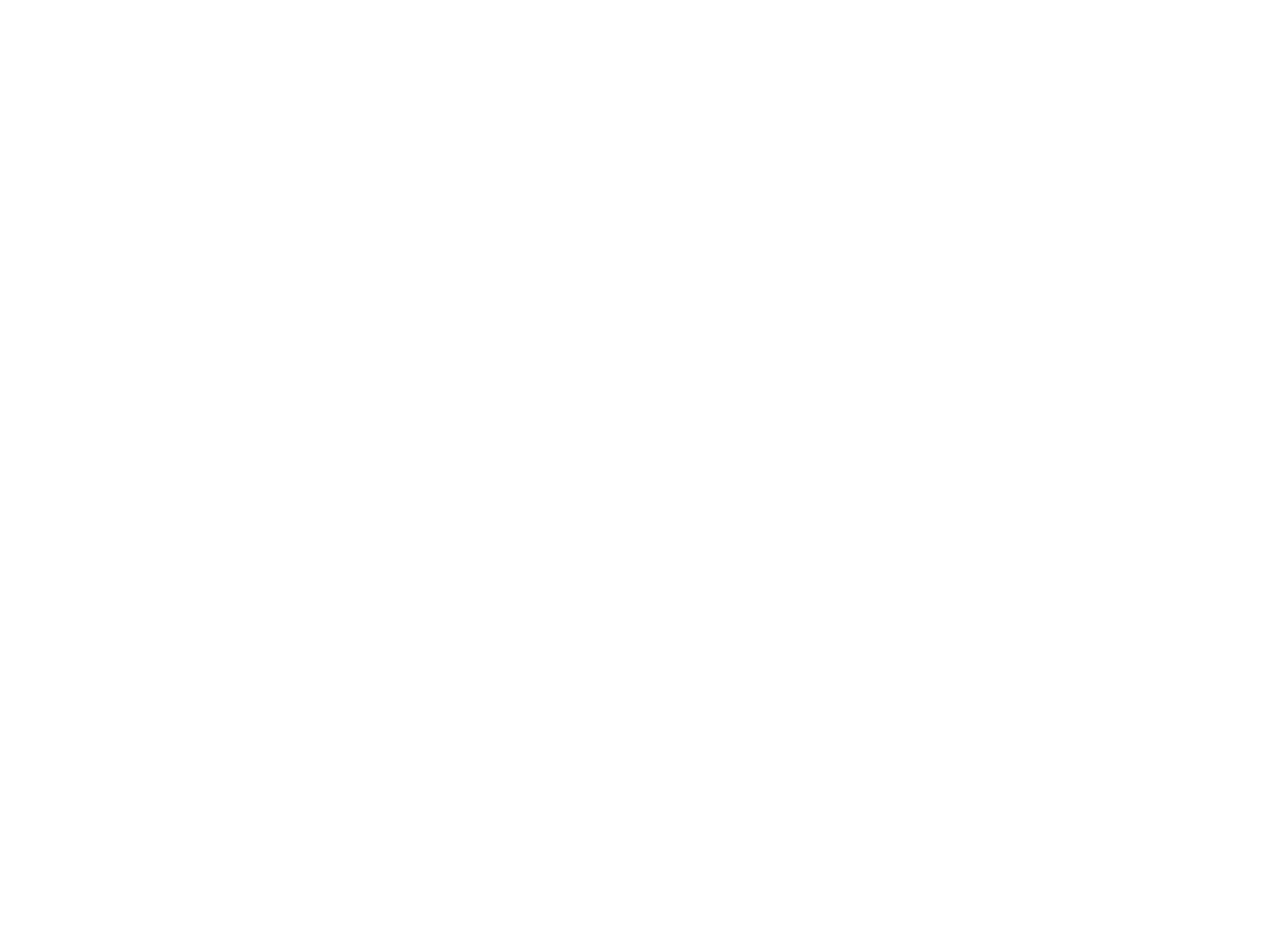## CONSEJO PROVINCIAL DE EDUCACION Fecha de Emision:06/12/2021 JUNTA DE CLASIFICACION DE EDUCACION PRIMARIA Hora de Emision: 13:56:23

# ========================================================== Cargo : MAESTRO DE A¥O **MAGR**

# LISTADO DEFINITIVO DE DOCENTES INSCRIPTOS FUERA DE LA LOCALIDAD A¥O 2022.-

==========================================================

| NŞ<br>Ord. | Legaj o    | Apellido y Nombre                                    |   | T Puntos<br>Gral. | Local i dad<br>Solicitada                | Domicilio                                 | Local i dad del<br>Domicilio     | Tel efono             |
|------------|------------|------------------------------------------------------|---|-------------------|------------------------------------------|-------------------------------------------|----------------------------------|-----------------------|
|            | T 77       | CONTENTTI GUI LLERMO G                               |   |                   | 54.51 KOLUEL KAYKE                       | SANTA CRUZ MZNA 114 A SOLAR 07            | LAS HERAS                        | 154212981             |
|            | T 85       | PACILLI ELIANA LORENA                                | 9 |                   | 52.62 KOLUEL KAYKE                       | B 32 VIV - CALLE URDIN N 256              | PI CO TRUNCADO                   | 2974993756            |
|            | 9143       | CABRAL MARIA EMMA                                    |   |                   | 52.57 KOLUEL KAYKE                       | PJE TUCUMAN MZ 117 SOLAR 22               | LAS HERAS                        | 4616229               |
|            | T 35       | TORRES SILVIA ESTER                                  |   |                   | 51.42 KOLUEL KAYKE                       | JOSE FUCHS 190                            | PI CO TRUNCADO                   | 2974224977            |
|            | 85         | ZAMBRANO MONICA ALEJANDRA 9                          |   |                   | 51.34 KOLUEL KAYKE                       | SAAVEDRA 75                               | PI CO TRUNCADO                   | 154322091             |
|            | T 85<br>6  | AREVALO CAPILLA ROMINA IV 9                          |   |                   | 51.13 KOLUEL KAYKE                       | PJE. HUERGO 320                           | PI CO TRUNCADO                   | 4990352               |
|            | 52         | ORIOLO CLAUDIA VIVIANA                               |   |                   | 50.79 KOLUEL KAYKE                       | ESPA A OESTE N 10                         | PI CO TRUNCADO                   | 2974252907            |
|            | 8<br>-8    | SOLER PAEZ VIVIANA ALEJAN 9                          |   |                   | 50.73 KOLUEL KAYKE                       | ROCA OESTE N 667                          | PI CO TRUNCADO                   | 2975010351            |
|            | 9<br>T 40  | VARGAS MARIA ROSARIO                                 |   |                   | 50.65 KOLUEL KAYKE                       | PJE HUERGO N 7184                         | PI CO TRUNCADO                   | 4993291               |
| 10         | T 85       | CAMPOS MARIA ALEJANDRA                               | 9 |                   | 50.36 KOLUEL KAYKE                       | SAAVEDRA 1138                             | PI CO TRUNCADO                   | 4991167               |
| 11         | T 14       | PURULLA MIGUEL ANGEL                                 |   |                   | 50.22 KOLUEL KAYKE                       | TI ERRA DEL FUEGO 2280                    | $C.$ OLIVIA - C. SECO            | 2974135026            |
| 12         | ່ 85       | BUSQUETS ZULMA BEATRIZ                               | 9 |                   | 49.99 KOLUEL KAYKE                       | MOYANO N 827                              | PI CO TRUNCADO                   | 4990320               |
| 13         | T 85       | RUI Z SOLEDAD JOSEFA                                 |   |                   | 49.60 KOLUEL KAYKE                       | B GREGORES CASA 40                        | PI CO TRUNCADO                   | 4992991               |
| 14         | T 40       | CARDOZO JORGE                                        |   |                   | 49.56 KOLUEL KAYKE                       | DON BOSCO N 270                           | PI CO TRUNCADO                   | 4999230               |
| 15         | 9900       | DAMIAN ANA MARIA                                     |   |                   | 49.51 KOLUEL KAYKE                       | EVA PERON 50                              | PI CO TRUNCADO                   | 2975081340            |
| 16<br>17   | T 35       | CARRIZO LORENA ALEJANDRA                             |   |                   | 49.44 KOLUEL KAYKE                       | <b>ROCA 563</b>                           | PI CO TRUNCADO                   | 2975063904            |
| 18         | - 35<br>35 | BARRIONUEVO VERONICA DEL 9<br>CALDERON CEFERINO HUGO |   |                   | 49.43 KOLUEL KAYKE<br>49.28 KOLUEL KAYKE | JUAN QUINTEROS 964<br>LAGO PUEYRREDON 289 | PI CO TRUNCADO<br>PI CO TRUNCADO | 2975146434<br>4991759 |
| 19         | T 85       | LOPEZ LUCIA ESTER                                    |   |                   | 49.13 KOLUEL KAYKE                       | PJE JUAN DE GARAY 55                      | PI CO TRUNCADO                   | 154227524             |
| 20         | T 84       | MONTES NESTOR                                        |   |                   | 49.04 KOLUEL KAYKE                       | B EL MIRADOR                              | LAS HERAS                        | 154307459             |
| 21         | T 43       | MAMANI NATALIA                                       |   |                   | 48.49 KOLUEL KAYKE                       | EJERCITO ARGENTINO N 2322                 | $C.$ OLIVIA - $C.$ SECO          | 4855149               |
| 22         | T 52       | FERNANDEZ ANA GABRIELA                               |   |                   | 47.99 KOLUEL KAYKE                       | LAGO DEL DESIERTO CASA 308                | PI CO TRUNCADO                   | 4993385               |
| 23         | T 40       | ROSSI ANDREA FABIANA                                 |   |                   | 47.86 KOLUEL KAYKE                       | 400 VIV. CASA N 94<br>B                   | PI CO TRUNCADO                   | 4990168               |
| 24         | T 64       | ROTHLI SBERGER CLAUDI A GRA 9                        |   |                   | 47.65 KOLUEL KAYKE                       | GUEMES MZNA 197 SOLAR 4                   | LAS HERAS                        | 154137250             |
| 25         | - 35       | BARROSO CLAUDIA CARINA                               | 9 |                   | 47.57 KOLUEL KAYKE                       | LAGO PUEYRRED N 315                       | PI CO TRUNCADO                   | 2974134891            |
|            |            |                                                      |   |                   |                                          |                                           |                                  |                       |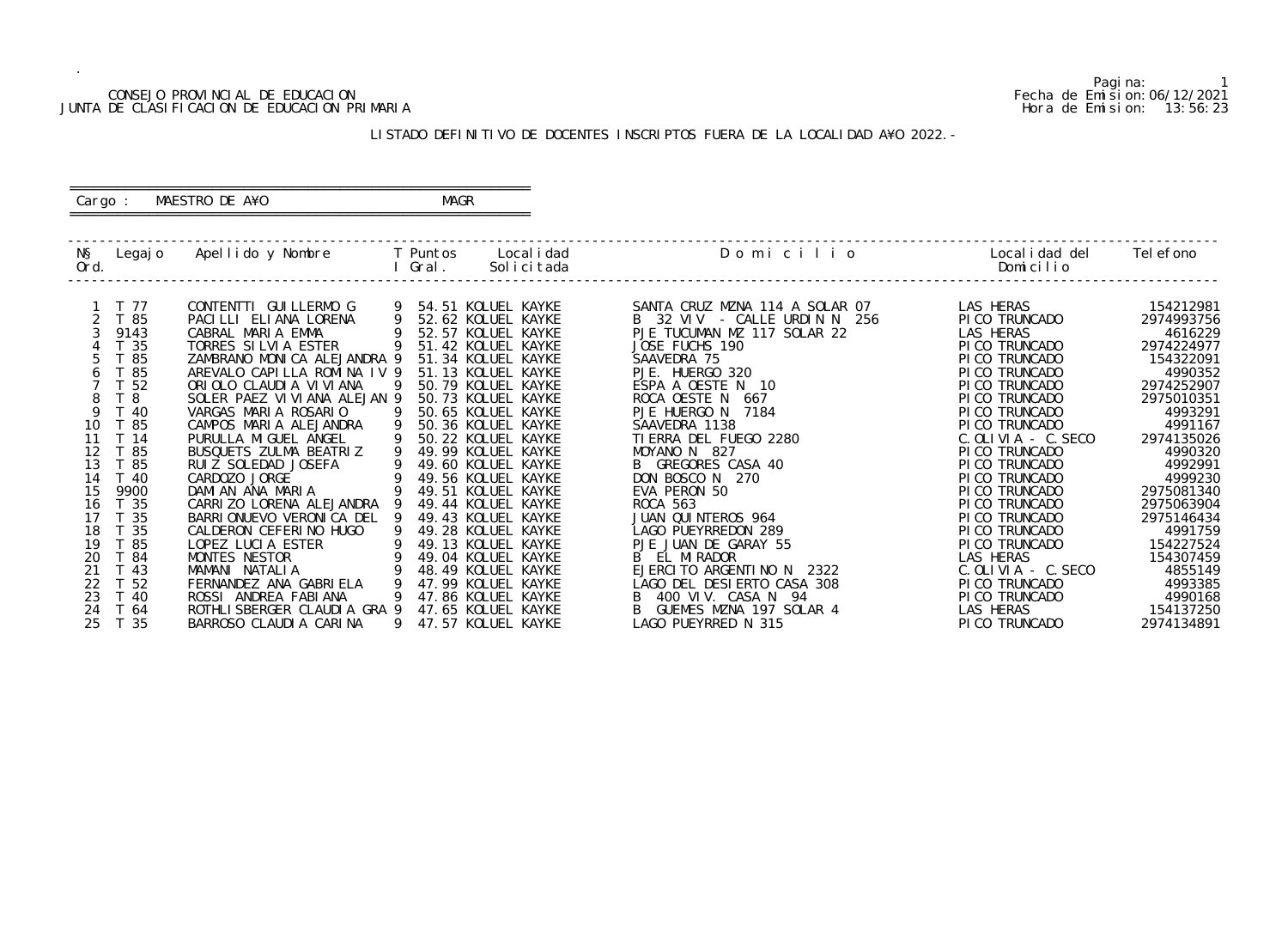## CONSEJO PROVINCIAL DE EDUCACION Fecha de Emision:06/12/2021 JUNTA DE CLASIFICACION DE EDUCACION PRIMARIA Hora de Emision: 13:56:23

# ========================================================== Cargo : MAESTRO DE A¥O **MAGR**

# LISTADO DEFINITIVO DE DOCENTES INSCRIPTOS FUERA DE LA LOCALIDAD A¥O 2022.-

==========================================================

| NŞ<br>Legaj o<br>Ord.  | Apellido y Nombre        | Local i dad<br>T Puntos<br>Gral.<br>Solicitada | Domicilio                     | Local i dad del<br>Domicilio | Tel efono   |
|------------------------|--------------------------|------------------------------------------------|-------------------------------|------------------------------|-------------|
|                        |                          |                                                |                               |                              |             |
| T 45<br>26             | DI AZ NORA ANDREA        | 47.55 KOLUEL KAYKE                             | B FEDERAL BUSTOS 179          | PI CO TRUNCADO               | 2974112909  |
| 27<br>T 40             | ARABEL DARIO MARCELO     | 47.37 KOLUEL KAYKE                             | LAGO PUEYRRED N 315           | PICO TRUNCADO                | 4999528     |
| 28<br>T <sub>8</sub>   | RODRI GUEZ MARI ANA      | 47.35 KOLUEL KAYKE                             | RAMON LISTA 1142              | PICO TRUNCADO                | 4994316     |
| 29<br>T 40             | PORFIRIO LUCIANA         | 47.30 KOLUEL KAYKE                             | AGUA Y ENERGIA CASA 7         | PI CO TRUNCADO               | 4992104     |
| T 52<br>30             | LLAMPA SENOVIA IGNACIA   | 46.94 KOLUEL KAYKE                             | DOCENTE CASA N 21             | PI CO TRUNCADO               | 4999313     |
| 31<br>T 77             | FI GUEROA HUGO           | 46.92 KOLUEL KAYKE                             | MITRE Y ALEM N 143            | LAS HERAS                    | 154135435   |
| 32<br>T <sub>7</sub>   | GOMEZ ROSA MALVA         | 46.89 KOLUEL KAYKE                             | PIEDRA BUENA N<br>126         | PI CO TRUNCADO               | 4806038     |
| 33<br>T 35             | ANCE MORENO ROSANA P     | 46.64 KOLUEL KAYKE                             | B "ISLAS MALVINAS" CASA N 136 | PI CO TRUNCADO               | 2974946277  |
| 34<br>T 35             | CANALE JESSI CA SI LVANA | 46.57 KOLUEL KAYKE                             | HI POLITO YRIGOYEN N 13       | PI CO TRUNCADO               | 2974314319  |
| 35<br>T45              | VAZQUEZ GRETA CAROLA     | 46.25 KOLUEL KAYKE                             | PI EDRA BUENA 1336            | PI CO TRUNCADO               | 4994597     |
| 36<br>T 52             | DIAZ DOJORTI ELIANA N    | 46.19 KOLUEL KAYKE                             | SAAVEDRA N<br>-407            | PI CO TRUNCADO               | 4992966     |
| T 52<br>37             | MOLINA ROXANA VIVIANA    | 45.99 KOLUEL KAYKE                             | FRUCTUOSO RIVERA 439          | PI CO TRUNCADO               | 4993148     |
| 38<br>T 77             | CORDOBA FERNANDO JULIAN  | 45.74 KOLUEL KAYKE                             | GUEMES - MZA 197 - SOLAR 4    | LAS HERAS                    | 2974211414  |
| T 8<br>39              | ANDRADE HERMINIA DEL C   | 45.64 KOLUEL KAYKE                             | GDOR GREGORES CASA N 28       | PI CO TRUNCADO               | 4990078     |
| TAD <sub>5</sub><br>40 | SAJAMA NORA ADRIANA      | 45.59 KOLUEL KAYKE                             | LAGO PUEYRREDON 233           | PICO TRUNCADO                | 4993131     |
| T <sub>52</sub><br>41  | FERNANDEZ NELSON ARIEL   | 45.58 KOLUEL KAYKE                             | VELEZ SARFIELD 555            | PI CO TRUNCADO               | 4990639     |
| 42<br>T <sub>17</sub>  | BRAVO SI LVI NA EMILSE   | 45.53 KOLUEL KAYKE                             | AVDA. TEHUELCHES N 596        | LOS ANTI GUOS                | 2963410138  |
| 43<br>T 40             | GOMEZ MARIA ANGELICA     | 45.48 KOLUEL KAYKE                             | TUCUMAN 165                   | PI CO TRUNCADO               | 154276766   |
| 52<br>44               | ALDERETE RAMON ANTONIO   | 45.40 KOLUEL KAYKE                             | DOCENTE - CASA N 13           | PICO TRUNCADO                | 29664999586 |
| 45<br>່ 45             | MASH NADIA YAQUELIN      | 45.29 KOLUEL KAYKE                             | DOCENTE CASA N 22             | PI CO TRUNCADO               | 4991849     |
| - 85<br>46             | SOSA MIRTA SOLEDAD       | 45.24 KOLUEL KAYKE                             | FRUCTUOSO RIVERA N<br>1095    | PI CO TRUNCADO               | 2974994746  |
| - 52<br>47             | STUDER MARIO OSCAR       | 45.15 KOLUEL KAYKE                             | <b>MITRE N 849</b>            | PI CO TRUNCADO               | 4991542     |
| 48<br>-40              | SANCHEZ SILVIA BEATRIZ   | 45.12 KOLUEL KAYKE                             | B DOCENTE CASA N 28           | PI CO TRUNCADO               | 4999544     |
| T 52<br>49             | FLORES ALBA BEATRIZ      | 45.10 KOLUEL KAYKE                             | TUCUMAN 61                    | PI CO TRUNCADO               | 4993298     |
| T 52<br>50             | QUI ROGA MYRI AM ESTER   | 45.06 KOLUEL KAYKE                             | RIVERA 647                    | PI CO TRUNCADO               | 154118200   |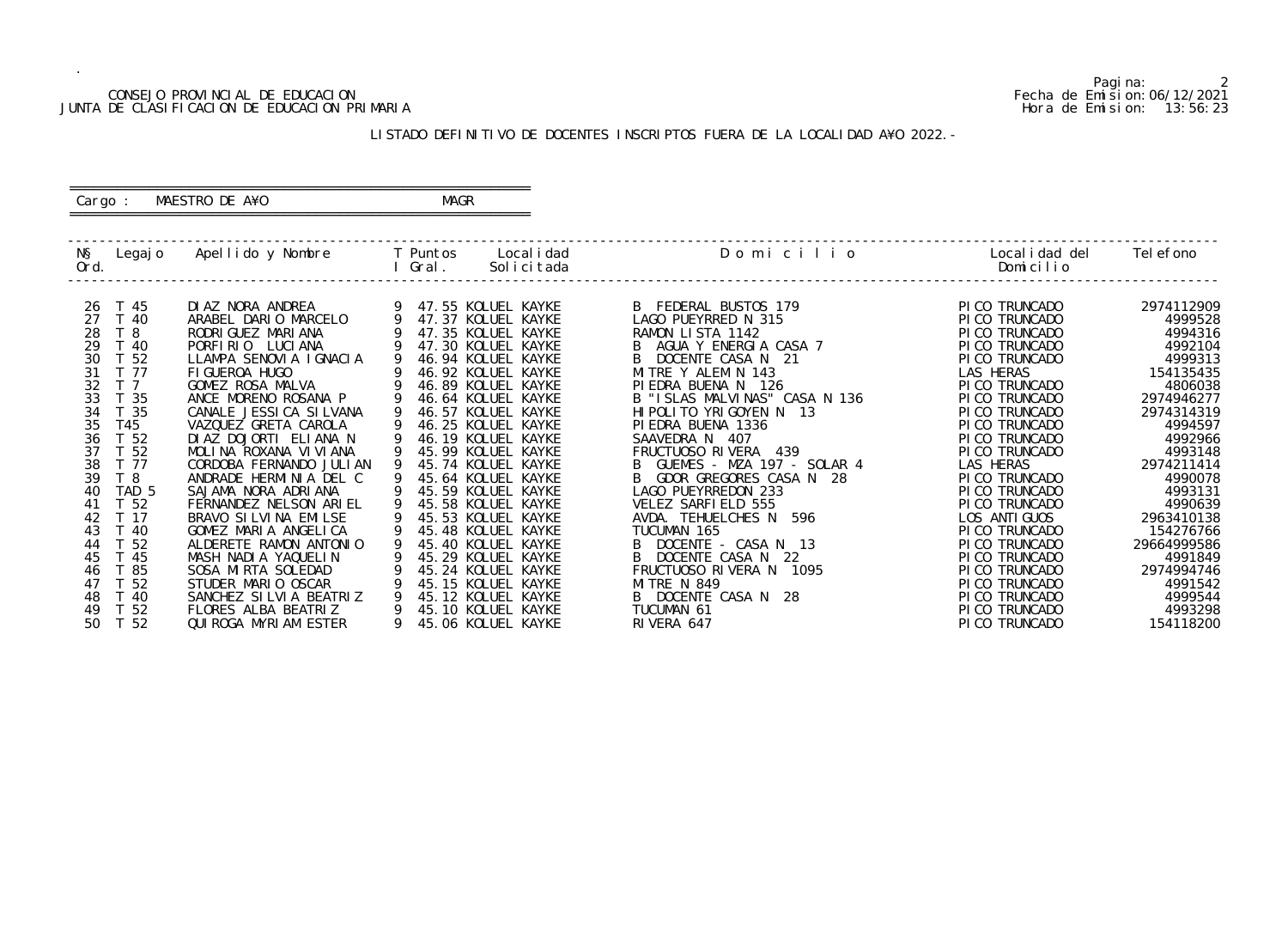## CONSEJO PROVINCIAL DE EDUCACION Fecha de Emision:06/12/2021 JUNTA DE CLASIFICACION DE EDUCACION PRIMARIA Hora de Emision: 13:56:24

# ========================================================== Cargo : MAESTRO DE A¥O **MAGR**

# LISTADO DEFINITIVO DE DOCENTES INSCRIPTOS FUERA DE LA LOCALIDAD A¥O 2022.-

==========================================================

| NŞ<br>Legaj o<br>Ord.                                                                                                                                                               | Apellido y Nombre                                                                                                                                                                                                                                                                                                                                                                        | T Puntos<br>Gral. | Local i dad<br>Solicitada                                                                                                                                                                                                                                                                                        | Domicilio                                                                                                                                                                                                                                                                                                                                               | Local i dad del<br>Domicilio                                                                                                                                                                                                                            | Tel efono                                                                                                                |
|-------------------------------------------------------------------------------------------------------------------------------------------------------------------------------------|------------------------------------------------------------------------------------------------------------------------------------------------------------------------------------------------------------------------------------------------------------------------------------------------------------------------------------------------------------------------------------------|-------------------|------------------------------------------------------------------------------------------------------------------------------------------------------------------------------------------------------------------------------------------------------------------------------------------------------------------|---------------------------------------------------------------------------------------------------------------------------------------------------------------------------------------------------------------------------------------------------------------------------------------------------------------------------------------------------------|---------------------------------------------------------------------------------------------------------------------------------------------------------------------------------------------------------------------------------------------------------|--------------------------------------------------------------------------------------------------------------------------|
| T 52<br>-51                                                                                                                                                                         | FERNANDEZ ANGEL OSCAR                                                                                                                                                                                                                                                                                                                                                                    |                   | 44.99 KOLUEL KAYKE                                                                                                                                                                                                                                                                                               | LAGO PUEYRREDON N 307                                                                                                                                                                                                                                                                                                                                   | PI CO TRUNCADO                                                                                                                                                                                                                                          | 4990639                                                                                                                  |
| T 52<br>52                                                                                                                                                                          | PAZ MARIA CRISTINA                                                                                                                                                                                                                                                                                                                                                                       |                   | 44.90 KOLUEL KAYKE                                                                                                                                                                                                                                                                                               | B DOCENTE CASA N 13                                                                                                                                                                                                                                                                                                                                     | PI CO TRUNCADO                                                                                                                                                                                                                                          | 4999586                                                                                                                  |
| T <sub>8</sub><br>53                                                                                                                                                                | CARRIZO SANDRA VI VI ANA                                                                                                                                                                                                                                                                                                                                                                 |                   | 44.87 KOLUEL KAYKE                                                                                                                                                                                                                                                                                               | PJE GUTI ERREZ 260                                                                                                                                                                                                                                                                                                                                      | PI CO TRUNCADO                                                                                                                                                                                                                                          | 154704751                                                                                                                |
| T 35<br>54                                                                                                                                                                          | PANOZO GLORIA BEATRIZ                                                                                                                                                                                                                                                                                                                                                                    |                   | 44.64 KOLUEL KAYKE                                                                                                                                                                                                                                                                                               | GUEMES N 179                                                                                                                                                                                                                                                                                                                                            | PI CO TRUNCADO                                                                                                                                                                                                                                          | 2974256313                                                                                                               |
| 55<br>T 45                                                                                                                                                                          | CASAS ROSA LILIANA                                                                                                                                                                                                                                                                                                                                                                       |                   | 44.54 KOLUEL KAYKE                                                                                                                                                                                                                                                                                               | MITRE N 820                                                                                                                                                                                                                                                                                                                                             | PI CO TRUNCADO                                                                                                                                                                                                                                          | 4992666                                                                                                                  |
| T <sub>8</sub><br>56                                                                                                                                                                | ARCE PATRICIA ESTER                                                                                                                                                                                                                                                                                                                                                                      |                   | 44.46 KOLUEL KAYKE                                                                                                                                                                                                                                                                                               | FRANCL SCO CAMPANO N 369                                                                                                                                                                                                                                                                                                                                | PI CO TRUNCADO                                                                                                                                                                                                                                          | 2974396596                                                                                                               |
| 57<br>52                                                                                                                                                                            | PAI LLAMAN SUSANA NOEMI                                                                                                                                                                                                                                                                                                                                                                  |                   | 44.45 KOLUEL KAYKE                                                                                                                                                                                                                                                                                               | B 400 - CASA N 347                                                                                                                                                                                                                                                                                                                                      | PI CO TRUNCADO                                                                                                                                                                                                                                          | 2974038190                                                                                                               |
| 58<br>- 85                                                                                                                                                                          | ARCE MARIA DANIELA                                                                                                                                                                                                                                                                                                                                                                       |                   | 44.38 KOLUEL KAYKE                                                                                                                                                                                                                                                                                               | QUI NTEROS 609                                                                                                                                                                                                                                                                                                                                          | PI CO TRUNCADO                                                                                                                                                                                                                                          | 2974178326                                                                                                               |
| 59<br>35                                                                                                                                                                            | HERBAS PABLO EMILIANO                                                                                                                                                                                                                                                                                                                                                                    |                   | 44.29 KOLUEL KAYKE                                                                                                                                                                                                                                                                                               | ROCA OESTE 667                                                                                                                                                                                                                                                                                                                                          | PI CO TRUNCADO                                                                                                                                                                                                                                          | 2974093447                                                                                                               |
| 35<br>60                                                                                                                                                                            | ARABEL RITA JAQUELINA                                                                                                                                                                                                                                                                                                                                                                    |                   | 44.26 KOLUEL KAYKE                                                                                                                                                                                                                                                                                               | B DOCENTE CASA 14                                                                                                                                                                                                                                                                                                                                       | PI CO TRUNCADO                                                                                                                                                                                                                                          | 2975076329                                                                                                               |
|                                                                                                                                                                                     |                                                                                                                                                                                                                                                                                                                                                                                          |                   |                                                                                                                                                                                                                                                                                                                  |                                                                                                                                                                                                                                                                                                                                                         |                                                                                                                                                                                                                                                         | 15447401                                                                                                                 |
|                                                                                                                                                                                     |                                                                                                                                                                                                                                                                                                                                                                                          |                   |                                                                                                                                                                                                                                                                                                                  |                                                                                                                                                                                                                                                                                                                                                         |                                                                                                                                                                                                                                                         |                                                                                                                          |
|                                                                                                                                                                                     |                                                                                                                                                                                                                                                                                                                                                                                          |                   |                                                                                                                                                                                                                                                                                                                  |                                                                                                                                                                                                                                                                                                                                                         |                                                                                                                                                                                                                                                         |                                                                                                                          |
|                                                                                                                                                                                     |                                                                                                                                                                                                                                                                                                                                                                                          |                   |                                                                                                                                                                                                                                                                                                                  |                                                                                                                                                                                                                                                                                                                                                         |                                                                                                                                                                                                                                                         |                                                                                                                          |
|                                                                                                                                                                                     |                                                                                                                                                                                                                                                                                                                                                                                          |                   |                                                                                                                                                                                                                                                                                                                  |                                                                                                                                                                                                                                                                                                                                                         |                                                                                                                                                                                                                                                         |                                                                                                                          |
|                                                                                                                                                                                     |                                                                                                                                                                                                                                                                                                                                                                                          |                   |                                                                                                                                                                                                                                                                                                                  |                                                                                                                                                                                                                                                                                                                                                         |                                                                                                                                                                                                                                                         |                                                                                                                          |
|                                                                                                                                                                                     |                                                                                                                                                                                                                                                                                                                                                                                          |                   |                                                                                                                                                                                                                                                                                                                  |                                                                                                                                                                                                                                                                                                                                                         |                                                                                                                                                                                                                                                         |                                                                                                                          |
|                                                                                                                                                                                     |                                                                                                                                                                                                                                                                                                                                                                                          |                   |                                                                                                                                                                                                                                                                                                                  |                                                                                                                                                                                                                                                                                                                                                         |                                                                                                                                                                                                                                                         |                                                                                                                          |
|                                                                                                                                                                                     |                                                                                                                                                                                                                                                                                                                                                                                          |                   |                                                                                                                                                                                                                                                                                                                  |                                                                                                                                                                                                                                                                                                                                                         |                                                                                                                                                                                                                                                         |                                                                                                                          |
|                                                                                                                                                                                     |                                                                                                                                                                                                                                                                                                                                                                                          |                   |                                                                                                                                                                                                                                                                                                                  |                                                                                                                                                                                                                                                                                                                                                         |                                                                                                                                                                                                                                                         | 4994537                                                                                                                  |
|                                                                                                                                                                                     |                                                                                                                                                                                                                                                                                                                                                                                          |                   |                                                                                                                                                                                                                                                                                                                  |                                                                                                                                                                                                                                                                                                                                                         |                                                                                                                                                                                                                                                         |                                                                                                                          |
| 73                                                                                                                                                                                  |                                                                                                                                                                                                                                                                                                                                                                                          |                   |                                                                                                                                                                                                                                                                                                                  |                                                                                                                                                                                                                                                                                                                                                         |                                                                                                                                                                                                                                                         | 974705074                                                                                                                |
| 74<br>T 35                                                                                                                                                                          |                                                                                                                                                                                                                                                                                                                                                                                          |                   |                                                                                                                                                                                                                                                                                                                  |                                                                                                                                                                                                                                                                                                                                                         |                                                                                                                                                                                                                                                         | 2974602694                                                                                                               |
| 75<br>505                                                                                                                                                                           | JARA NORMA BEATRIZ                                                                                                                                                                                                                                                                                                                                                                       |                   | 43.27 KOLUEL KAYKE                                                                                                                                                                                                                                                                                               | SARMI ENTO 920                                                                                                                                                                                                                                                                                                                                          | PI CO TRUNCADO                                                                                                                                                                                                                                          | 2974646459                                                                                                               |
| -85<br>61<br>62<br>53<br>35<br>63<br>-45<br>64<br>40<br>65<br>T 52<br>66<br>TAD <sub>5</sub><br>67<br>68<br>T 82<br>- 45<br>69<br>70<br>T 52<br>-85<br>T 52<br>72<br>T <sub>3</sub> | ROBLES SILVIA ALEJANDRA<br>NAVARRO VALERIA SOLEDAD<br>SULETA LUZ ALEJANDRA<br>GONZALEZ CRISTIAN MAURO<br>VELASQUEZ MARTINA ROSA<br>MANSILLA CECILIA ELIZABET 9<br>MORENO YOLANDA DEL CARMEN 9<br>ABALLAY RAMON DELFIN<br>GATICA LLANOS KARINA DEOL 9<br>VARELA ANALIA VIVIANA<br>QUINTERO LIDIA VANESA<br>GIGENA SERGIO GONZALO<br>LATORRE ROXANA MARILINA<br>SANTI BA¥EZ GONZALEZ ALICI | 9                 | 44.26 KOLUEL KAYKE<br>44.24 KOLUEL KAYKE<br>44.21 KOLUEL KAYKE<br>44.20 KOLUEL KAYKE<br>44.11 KOLUEL KAYKE<br>44.02 KOLUEL KAYKE<br>43.99 KOLUEL KAYKE<br>43.93 KOLUEL KAYKE<br>43.80 KOLUEL KAYKE<br>43.79 KOLUEL KAYKE<br>43.70 KOLUEL KAYKE<br>43.66 KOLUEL KAYKE<br>43.66 KOLUEL KAYKE<br>43.57 KOLUEL KAYKE | <b>ALEM 537</b><br>RIO TURBIO 561<br>VI AMONTE 1169<br>B ISLAS MALVINAS CASA 201<br>ESPA A 1445<br>B 400 CASA 212 CASA JOSE FUCH<br>PJE. GUTI ERREZ N 268<br>B VISTA HERMOSA PJE LOS ANTIGUOS 337<br>CALLE P. MORENO N<br>1044<br>LAGO PUEYRREDON 289<br>B 72 CASA 348<br>HI POLI TO YRI GOYEN 543<br>B§ LAS AMERICAS M 403 SOLAR 11<br>SAAVEDRA N 1235 | PI CO TRUNCADO<br>LAS HERAS<br>PI CO TRUNCADO<br>PI CO TRUNCADO<br>PI CO TRUNCADO<br>PI CO TRUNCADO<br>PI CO TRUNCADO<br>$C.$ OLIVIA - C. SECO<br>PI CO TRUNCADO<br>PI CO TRUNCADO<br>PI CO TRUNCADO<br>PI CO TRUNCADO<br>2 LAS HERAS<br>PI CO TRUNCADO | 154740403<br>2974223560<br>4991102<br>4990174<br>4990361<br>4993639<br>2974090009<br>2975058853<br>4991759<br>2975172286 |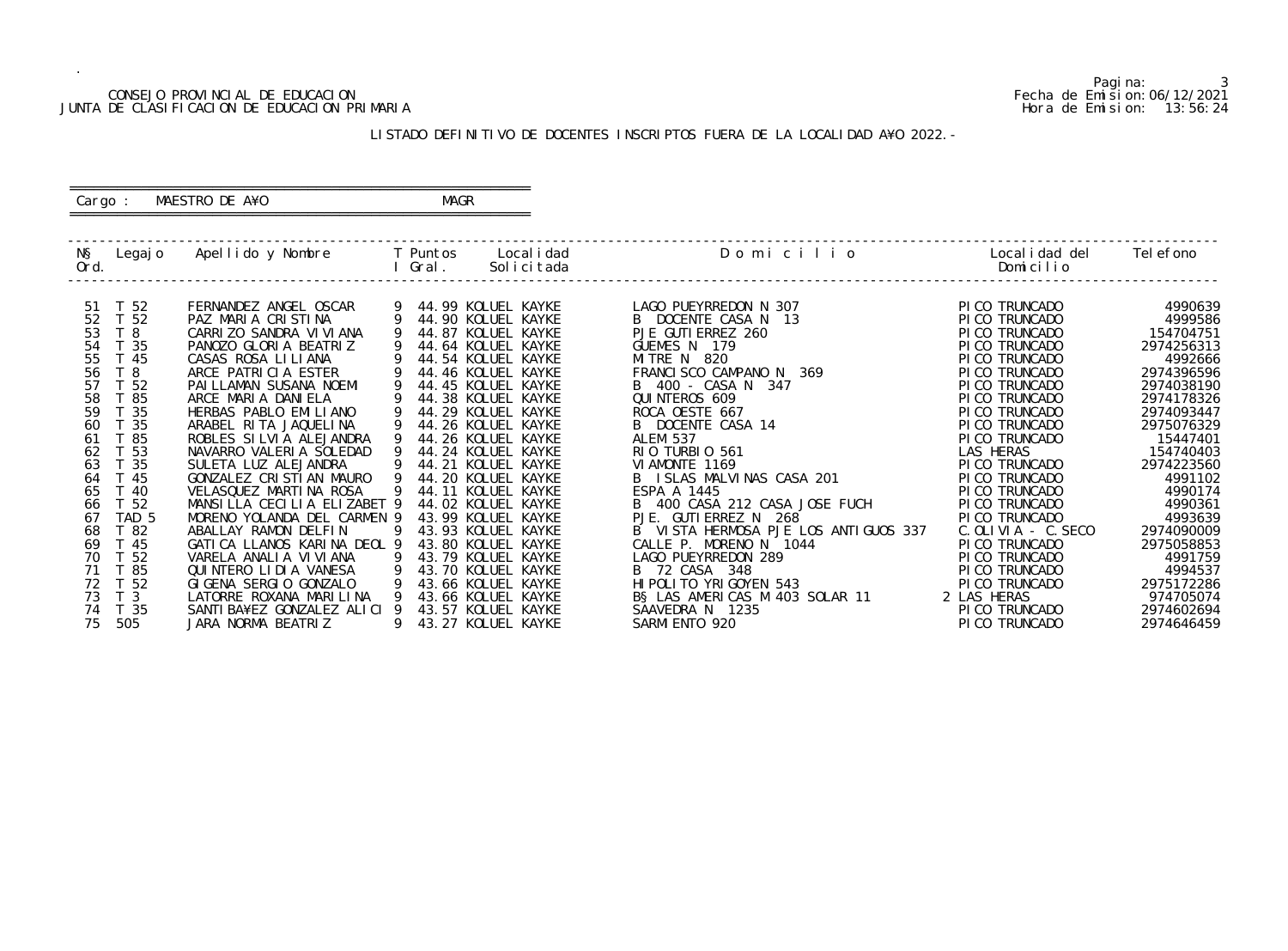## CONSEJO PROVINCIAL DE EDUCACION Fecha de Emision:06/12/2021 JUNTA DE CLASIFICACION DE EDUCACION PRIMARIA Hora de Emision: 13:56:25

## ========================================================== Cargo : MAESTRO DE A¥O **MAGR**

# LISTADO DEFINITIVO DE DOCENTES INSCRIPTOS FUERA DE LA LOCALIDAD A¥O 2022.-

==========================================================

| NŞ<br>Ord. | Legaj o          | Apellido y Nombre                                |   | T Puntos<br>Gral. | Local i dad<br>Solicitada                | Domicilio                                     | Local i dad del<br>Domicilio     | Tel efono                |
|------------|------------------|--------------------------------------------------|---|-------------------|------------------------------------------|-----------------------------------------------|----------------------------------|--------------------------|
| 76         | T 40             | ORELLANA RAQUEL HAYDEE                           |   |                   | 9 43.27 KOLUEL KAYKE                     | B 400 VI VI ENDAS CASA 141                    | PICO TRUNCADO                    | 4990685                  |
| 77         | TAD 5            | GOMEZ CINTIA PAOLA                               |   |                   | 43.20 KOLUEL KAYKE                       | PIEDRA BUENA N 126                            | PICO TRUNCADO                    | 2644143422               |
| 78         | T 77             | ALACA ELSA                                       |   |                   | 43.02 KOLUEL KAYKE                       | YRI GOYEN ESQUI NA ROCA                       | LAS HERAS                        | 156218052                |
| 79         | T <sub>52</sub>  | LAYUS HECTOR MARCELO                             |   |                   | 42.90 KOLUEL KAYKE                       | RIVADAVIA 350                                 | PI CO TRUNCADO                   | 2975288274               |
| 80         | TAD <sub>5</sub> | ARGUMOZA VANESA ALEJANDRA 9                      |   |                   | 42.68 KOLUEL KAYKE                       | DOCENTE CASA 3<br>B.                          | PI CO TRUNCADO                   | 4990729                  |
| 81         | T 52             | MARCOVICH SILVIA MABEL                           |   |                   | 42.61 KOLUEL KAYKE                       | HI POLITO YRIGOYEN N 543                      | PI CO TRUNCADO                   | 4991887                  |
| 82         | T <sub>8</sub>   | ORME¥O JORGE NICOLAS                             |   |                   | 42.49 KOLUEL KAYKE                       | PERITO MORENO N 1044                          | PI CO TRUNCADO                   | 2975058853               |
| 83         | 6934             | PEREZ NATALIA VERONICA                           |   |                   | 42.18 KOLUEL KAYKE                       | TUCUMAN OESTE 218                             | PI CO TRUNCADO                   | 2974237551               |
| 84         | T <sub>8</sub>   | SIGLER NORMA SOLEDAD                             |   |                   | 42.15 KOLUEL KAYKE                       | AV NESTOR KIRCHNER 370                        | PI CO TRUNCADO                   | 2974355426               |
| 85         | T 52             | BARQUIN MARIA DEL CARMEN                         |   |                   | 42.15 KOLUEL KAYKE                       | B 400 VIV CASA N 70                           | PI CO TRUNCADO                   | 4992624                  |
| 86         | T 77             | FIGUEROA ELIO                                    | 9 |                   | 41.99 KOLUEL KAYKE                       | MITRE Y ALEM N<br>143                         | LAS HERAS                        | 154010756                |
| 87         | 10248            | DELGADO ANDREA DEL CARMEN 9                      |   |                   | 41.65 KOLUEL KAYKE                       | GUEMES N 112                                  | PICO TRUNCADO                    | 2974306436               |
| 88         | 4258             | GONZALEZ SUSANA CARINA                           | 9 |                   | 41.47 KOLUEL KAYKE                       | DOCENTE CASA N 05                             | PI CO TRUNCADO                   | 2975145850               |
| 89         | T <sub>8</sub>   | AHUMADA CLAUDIA MABEL                            | 9 |                   | 41.46 KOLUEL KAYKE                       | G. GREGORES - CASA N 3                        | PI CO TRUNCADO                   | 2966499962               |
| 90         | 5210             | CUEVAS CLAUDIA LILIANA                           | 9 |                   | 41.45 KOLUEL KAYKE                       | GONZALEZ N<br>610<br>RDO.                     | PI CO TRUNCADO                   | 2975072172               |
| 91         | T 40             | VILLEGAS ROMINA MARICEL                          |   |                   | 41.36 KOLUEL KAYKE                       | I SLAS MALVINAS 66                            | PI CO TRUNCADO                   | 4992990                  |
| 92         | 10112            | YACANTE WALDO ARBUES                             |   |                   | 41.17 KOLUEL KAYKE                       | TRUCTUOSO RIVERA N 647<br>LAGO PUEYRREDON 249 | PI CO TRUNCADO                   | 2975159514               |
| 93<br>94   | 6667<br>T 35     | ASTRADA MARIANA CLAUDIA<br>FLORES SILVIA MARIANA | 9 |                   | 41.15 KOLUEL KAYKE<br>41.08 KOLUEL KAYKE | LAGO DEL DESIERTO 314                         | PI CO TRUNCADO<br>PI CO TRUNCADO | 2974992366<br>2976230759 |
| 95         | 3688             | FIGUEROA IRIS MARIA                              |   |                   | 40.86 KOLUEL KAYKE                       | DOCENTE CASA N 27                             | PI CO TRUNCADO                   | 2974429078               |
| 96         | T 85             | ALMEIDA PATRICIA CLAUDIA                         |   |                   | 40.77 KOLUEL KAYKE                       | <b>ALEM 287</b>                               | PI CO TRUNCADO                   | 1568267325               |
| 97         | -40              | FILIPIGH MAGDALENA                               |   |                   | 40.59 KOLUEL KAYKE                       | B MALVINAS CASA 36                            | PI CO TRUNCADO                   | 152556275                |
| 98         | - 35             | RUFINO VALERIA SOLEDAD                           |   |                   | 40.55 KOLUEL KAYKE                       | YRI GOYEN 1073                                | PI CO TRUNCADO                   | 2974218259               |
| 99         | -45              | VARAS ROMINA DEL VALLE                           |   |                   | 40.39 KOLUEL KAYKE                       | GONZALEZ 463                                  | PI CO TRUNCADO                   | 2976244975               |
| 100        | T <sub>3</sub>   | DI AZ NELI DA KARI NA                            |   |                   | 40.35 KOLUEL KAYKE                       | B§ 96 VIV CASA 47                             | LAS HERAS                        | 2974313792               |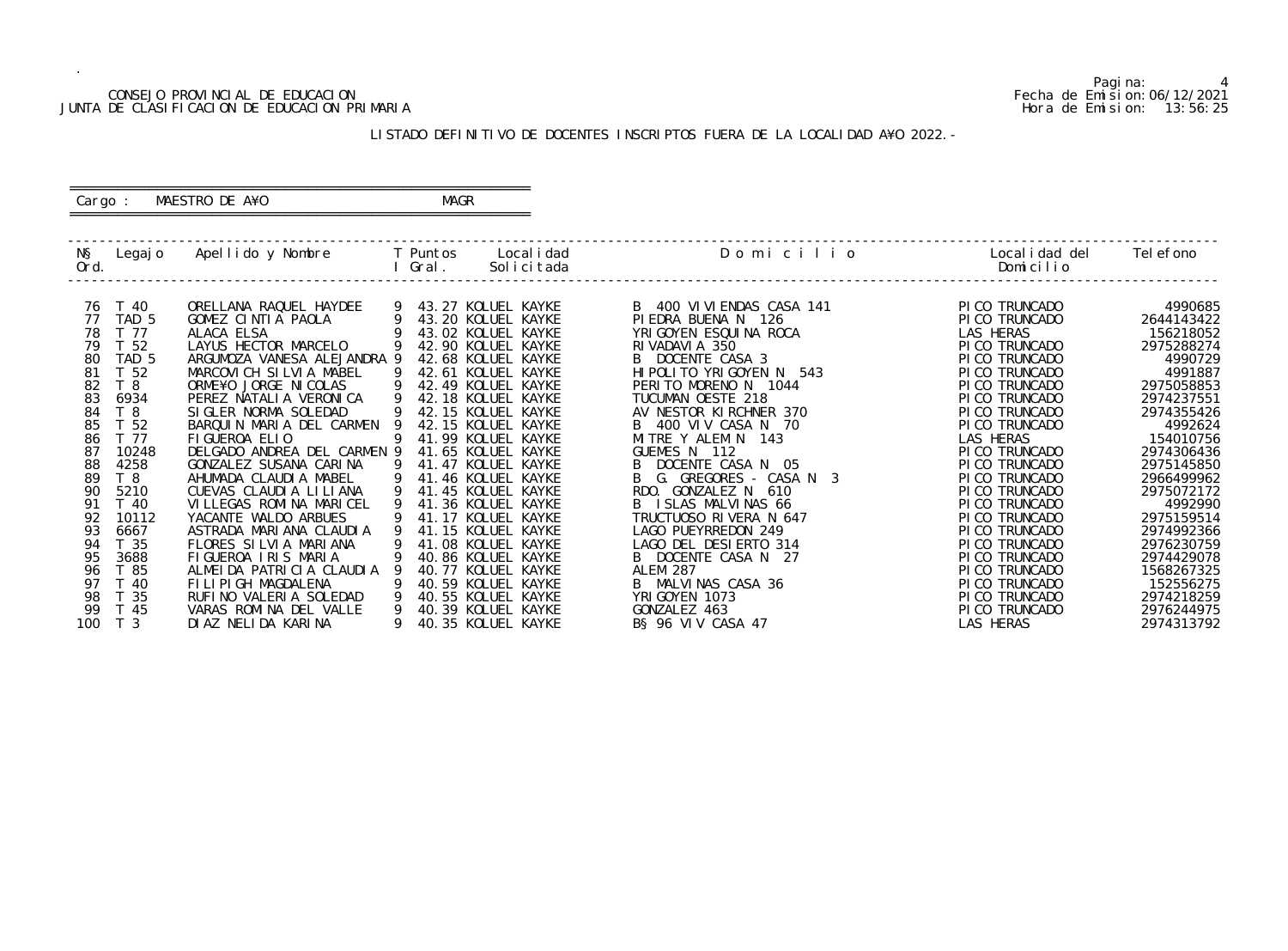## CONSEJO PROVINCIAL DE EDUCACION Fecha de Emision:06/12/2021 JUNTA DE CLASIFICACION DE EDUCACION PRIMARIA Hora de Emision: 13:56:25

# ========================================================== Cargo : MAESTRO DE A¥O **MAGR**

# LISTADO DEFINITIVO DE DOCENTES INSCRIPTOS FUERA DE LA LOCALIDAD A¥O 2022.-

==========================================================

| NŞ<br>Ord. | Legaj o         | Apellido y Nombre     T Puntos               |        | Gral. | Local i dad<br>Solicitada                | Domicilio                             | Localidad del<br>Domicilio       | Tel efono                |
|------------|-----------------|----------------------------------------------|--------|-------|------------------------------------------|---------------------------------------|----------------------------------|--------------------------|
| 101        | T 8             | SUAREZ SONIA DEL VALLE                       |        |       | 40.33 KOLUEL KAYKE                       | SCALABRINI ORTIZ 298                  | PI CO TRUNCADO                   | 4991206                  |
| 102        | T 40            | PEREZ CELESTE FABIANA                        | 9      |       | 40.32 KOLUEL KAYKE                       | FRUCTUOSO RIVERA 1325                 | PI CO TRUNCADO                   | 155082736                |
| 103        | T 64            | AGUERO MARINA LORENA                         |        |       | 40.06 KOLUEL KAYKE                       | MZA 120 B SOLAR 37                    | LAS HERAS                        | 154619067                |
| 104        | T8              | LOPEZ TOLEDO EMILIANA                        |        |       | 39.95 KOLUEL KAYKE                       | BARRIO DOCENTE CASA N 7               | PI CO TRUNCADO                   | $\overline{0}$           |
| 105        | 0124            | TOLEDO MARIA ROSA                            |        |       | 39.16 KOLUEL KAYKE                       | PELLEGRINI 132 B MALVINAS             | PI CO TRUNCADO                   | 154178540                |
| 106        | 10699           | DIAZ RAQUEL DEL VALLE                        |        |       | 38.87 KOLUEL KAYKE                       | B! MALVINAS C 193                     | PI CO TRUNCADO                   | 3854496745               |
| 107        | T 84            | CARRASCO CLAUDIA MABEL                       |        |       | 38.43 KOLUEL KAYKE                       | CASA N 14 (B PV) - LAS HERAS          | LAS HERAS                        | 29114116953              |
| 108        | 10875           | GOROSI TO SUSANA ELIZABETH 9                 |        |       | 38.39 KOLUEL KAYKE                       | PELLEGRINI 450                        | PI CO TRUNCADO                   | 2974222217               |
| 109        | T <sub>35</sub> | BENITEZ EVARISTA ALICIA                      |        |       | 38.37 KOLUEL KAYKE                       | SAN MARTIN N 1079                     | PI CO TRUNCADO                   | 44299986                 |
| 110        | T 43            | MARIO VERONICA ALEJANDRA                     |        |       | 38.11 KOLUEL KAYKE                       | HI ELOS CONTINENTALES 378             | $C.$ OLIVIA - $C.$ SECO          | 154288764                |
| 111        | T <sub>8</sub>  | LEGUI ZA LEONARDO DANI EL                    |        |       | 37.85 KOLUEL KAYKE                       | LA PAMPA N 125                        | PI CO TRUNCADO                   | 2974995162               |
| 112        | 7325            | PALACIOS GLADYS MABEL                        |        |       | 37.59 KOLUEL KAYKE                       | B DOCENTE CASA 4                      | PI CO TRUNCADO                   | 2974238774               |
| 113        | 10582           | DOMI NGUEZ MARTA RAQUEL                      |        |       | 37.15 KOLUEL KAYKE                       | PELLEGRINI 224                        | PI CO TRUNCADO                   | 2975070580               |
| 114        | 9771            | LAMAS NATALIA PATRICIA                       | 9      |       | 36.83 KOLUEL KAYKE                       | B PERON CASA N 5                      | PI CO TRUNCADO                   | 2974390033               |
| 115        | 10351           | SALDIS SUSAN CAROLINA                        |        |       | 36.70 KOLUEL KAYKE                       | PUEYRREDON 443                        | PI CO TRUNCADO                   | 2975269002               |
| 116        | 7677            | RODRI GUEZ SONI A ARGENTI NA 9               |        |       | 36.58 KOLUEL KAYKE                       | PUYRREDON OESTE 75                    | PI CO TRUNCADO                   | 4994109                  |
| 117        | 7460            | EHIJOS MONICA LORENA                         |        |       | 36.18 KOLUEL KAYKE                       | PJE JUAN DE GARAY N<br>155            | PI CO TRUNCADO                   | 4991309                  |
| 118        | 8782            | FERREYRA YONY EDGAR                          | 9      |       | 35.75 KOLUEL KAYKE                       | B CENTENARIO ESC. 42 1 "A"            | PUERTO DESEADO                   | 2974609333               |
| 119        | 8563            | PAZ VERONICA SUSANA                          | 9      |       | 35.59 KOLUEL KAYKE                       | BELGRANO 463                          | PI CO TRUNCADO                   | 2974308818               |
| 120        | 10512           | ROMANO PAOLA KARINA                          | 9      |       | 35.52 KOLUEL KAYKE                       | PASAJE DESEADO 653                    | PI CO TRUNCADO                   | 2974999298               |
| 121        | 11060           | SALVATI ERRA FRANCO EZEQUI 9                 |        |       | 35.43 KOLUEL KAYKE                       | ESPA¥A 158                            | PI CO TRUNCADO                   | 2975908527               |
| 122<br>123 | 9993            | MEDINA MARTA ELENA DEL VA 9                  |        |       | 35.12 KOLUEL KAYKE                       | <b>MI TRE 856</b><br>JOSELIN BARRO 77 | PI CO TRUNCADO                   | 2974058641               |
|            | 10767           | ZURITA MARIA DANIELA                         | 9      |       | 34.73 KOLUEL KAYKE                       |                                       | PI CO TRUNCADO                   | 3854482181               |
| 124<br>125 | 10219<br>10426  | SALAZAR VALERIA NOEMI<br>BOTO NATALIA ANALIA | 9<br>9 |       | 34.69 KOLUEL KAYKE<br>34.67 KOLUEL KAYKE | IRIGOYEN OESTE 648<br>PUEYRREDON 1560 | PI CO TRUNCADO<br>PI CO TRUNCADO | 2974421910<br>2974943387 |
|            |                 |                                              |        |       |                                          |                                       |                                  |                          |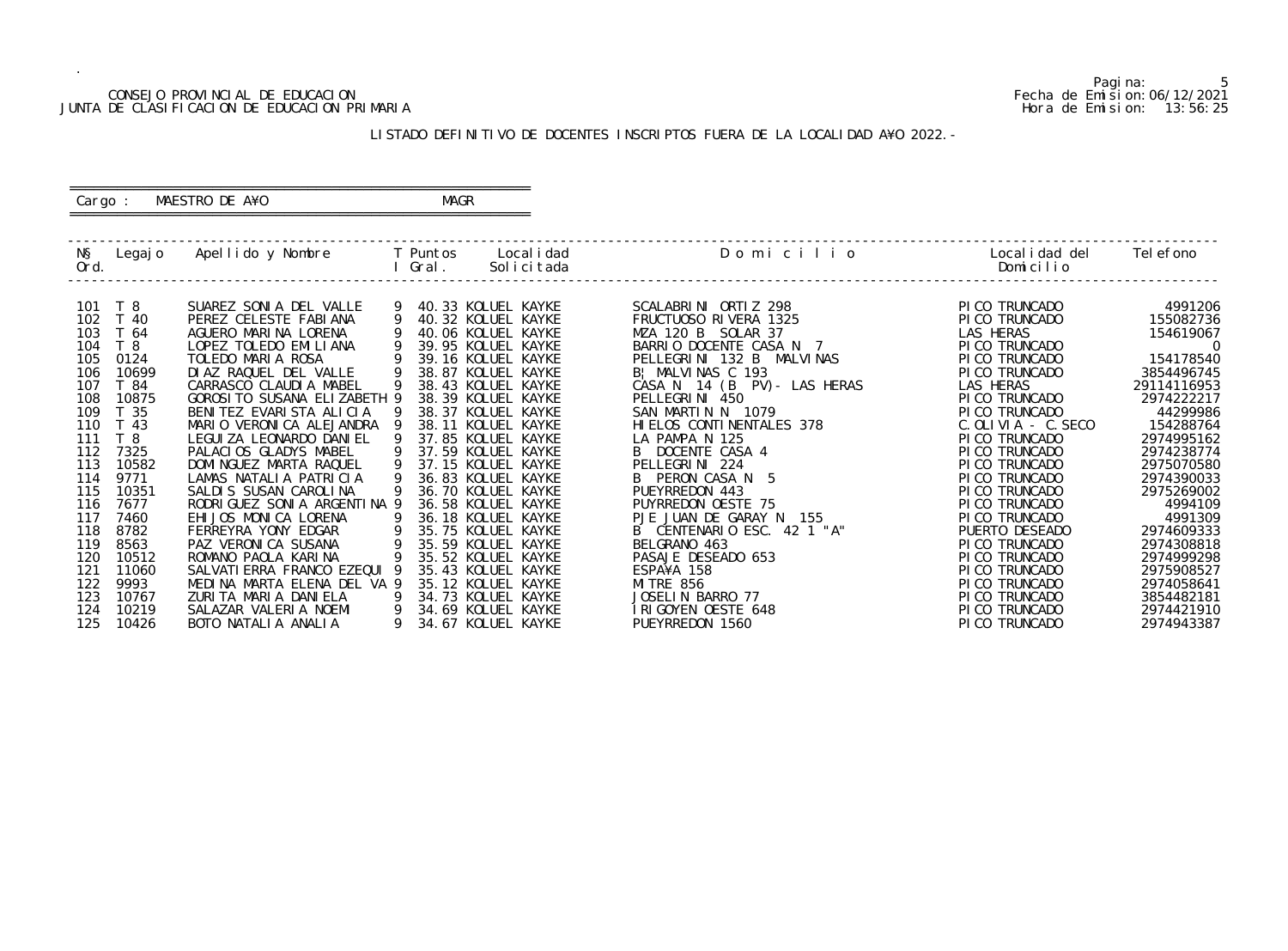## CONSEJO PROVINCIAL DE EDUCACION Fecha de Emision:06/12/2021 JUNTA DE CLASIFICACION DE EDUCACION PRIMARIA Hora de Emision: 13:56:26

# ========================================================== Cargo : MAESTRO DE A¥O **MAGR**

# LISTADO DEFINITIVO DE DOCENTES INSCRIPTOS FUERA DE LA LOCALIDAD A¥O 2022.-

==========================================================

| NŞ<br>Ord.                                                                                                                                                           | Legaj o                                                                                                                                                                                                        | Apellido y Nombre         T Puntos     Localidad                                                                                                                                                                                                                                                                                                                                                                                                                                                                                                                                                                               |                                                                                                 | I Gral. | Solicitada                                                                                                                                                                                                                                                                                                                                                                                                                                                                                                                                   | Domicilio                                                                                                                                                                                                                                                                                                                                                                                                                                                                                                         | Local i dad del<br>Domicilio                                                                                                                                                                                                                                                                                                                                                                                            | Tel efono                                                                                                                                                                                                                                                                                                                                    |
|----------------------------------------------------------------------------------------------------------------------------------------------------------------------|----------------------------------------------------------------------------------------------------------------------------------------------------------------------------------------------------------------|--------------------------------------------------------------------------------------------------------------------------------------------------------------------------------------------------------------------------------------------------------------------------------------------------------------------------------------------------------------------------------------------------------------------------------------------------------------------------------------------------------------------------------------------------------------------------------------------------------------------------------|-------------------------------------------------------------------------------------------------|---------|----------------------------------------------------------------------------------------------------------------------------------------------------------------------------------------------------------------------------------------------------------------------------------------------------------------------------------------------------------------------------------------------------------------------------------------------------------------------------------------------------------------------------------------------|-------------------------------------------------------------------------------------------------------------------------------------------------------------------------------------------------------------------------------------------------------------------------------------------------------------------------------------------------------------------------------------------------------------------------------------------------------------------------------------------------------------------|-------------------------------------------------------------------------------------------------------------------------------------------------------------------------------------------------------------------------------------------------------------------------------------------------------------------------------------------------------------------------------------------------------------------------|----------------------------------------------------------------------------------------------------------------------------------------------------------------------------------------------------------------------------------------------------------------------------------------------------------------------------------------------|
| 126<br>127<br>128<br>129<br>130<br>131<br>132<br>133<br>134<br>135<br>136<br>137<br>138<br>139<br>140<br>141<br>142<br>143<br>144<br>145<br>146<br>147<br>148<br>149 | 10241<br>10898<br>9490<br>T 34<br>9956<br>10728<br>T 40<br>12413<br>12020<br>10729<br>7238<br>11600<br>10290<br>12465<br>11681<br>12330<br>11584<br>11722<br>11826<br>11941<br>11250<br>11844<br>9998<br>11018 | CHARRIOL VANESSA DEL VALL 9<br>AMAYA MONICA VIVIANA<br>LEON EUGENIA FABIANA<br>DELGADO IRMA DEL VALLE<br>PULM CARMELA ELISABET<br>GOMEZ DI ANA MARIEL<br>ACOSTA ANGELICA MARIA<br>SALVA ROCIO AYELEN<br>AREVALO DAI ANA BELEN<br>MI CHELI WALTER JAVI ER<br>BUSQUETS GABRIELA FABIANA 9<br>LAGUNA NORMA YANEL<br>GONZALEZ JIMENA SOLEDAD<br>I¥ARREA MARIA CRISTINA<br>AGUIRRE RITA RAQUEL<br>RUZ GABRI ELA LORENA<br>PORTELA MARIANA DEL ROSAR 9<br>FUENTES MIGUEL NELSON<br>CHAILE DAYANA MALENA<br>ANDRADA MARIA ALEJANDRA<br>ARAGON DANIEL RODOLFO<br>HERRERA AI LSA YANI NA<br>POZZO WALTER GASTON<br>GIMENEZ PAOLA ROMINA | -9<br>9<br>9<br>9<br>9<br>9<br>9<br>9<br>9<br>9<br>$\overline{9}$<br>9<br>9<br>9<br>9<br>9<br>9 |         | 34.35 KOLUEL KAYKE<br>34.08 KOLUEL KAYKE<br>33.78 KOLUEL KAYKE<br>33.78 KOLUEL KAYKE<br>33.52 KOLUEL KAYKE<br>32.31 KOLUEL KAYKE<br>32.27 KOLUEL KAYKE<br>32.11 KOLUEL KAYKE<br>32.10 KOLUEL KAYKE<br>31.61 KOLUEL KAYKE<br>31.50 KOLUEL KAYKE<br>31.05 KOLUEL KAYKE<br>31.05 KOLUEL KAYKE<br>30.79 KOLUEL KAYKE<br>30.25 KOLUEL KAYKE<br>30.13 KOLUEL KAYKE<br>29.91 KOLUEL KAYKE<br>29.30 KOLUEL KAYKE<br>29.25 KOLUEL KAYKE<br>29.15 KOLUEL KAYKE<br>28.84 KOLUEL KAYKE<br>28.31 KOLUEL KAYKE<br>28.13 KOLUEL KAYKE<br>27.71 KOLUEL KAYKE | SAN MARTIN 810<br>PJE JUAN DE GARAY<br>B LAS AMERICAS MZA 397<br>BøLAS AMERICAS MZ 406 S 20<br>ERRAZURIZ 333 DPTO. A<br>SAAVEDRA 288<br>LAGO ARGENTINO N 561<br>B   PERON 184<br>B GUEMES MZA 218 SOLAR 11<br>SAAVEDRA 288<br>MOYANO 827<br>B   APAP MZ 281 S 33<br>SAN MARTIN 974<br>LAGO BUENOS AIRES 206<br>LAGO POSADAS N 585<br>LAGO POSADA 111<br>28 DE NOV 388<br><b>ALEM 964</b><br>VELEZ SARFIELD 533<br>URQUIZA 810<br>VI AMONTE 120<br>AVDA EVA PERON N 176<br>HI POLITO I RI GOYEN 149<br>URQUIZA 641 | PI CO TRUNCADO<br>PI CO TRUNCADO<br>LAS HERAS<br>LAS HERAS<br>RIO GALLEGOS<br>PI CO TRUNCADO<br>PI CO TRUNCADO<br>PI CO TRUNCADO<br><b>LAS HERAS</b><br>PICO TRUNCADO<br>PI CO TRUNCADO<br>LAS HERAS<br>PI CO TRUNCADO<br>PI CO TRUNCADO<br>PI CO TRUNCADO<br>PI CO TRUNCADO<br>PI CO TRUNCADO<br>PI CO TRUNCADO<br>PI CO TRUNCADO<br>PI CO TRUNCADO<br>PI CO TRUNCADO<br>PI CO TRUNCADO<br>LAS HERAS<br>PI CO TRUNCADO | 2976256448<br>2975298961<br>2974602982<br>2974752559<br>2966632902<br>2975386489<br>2974274113<br>2975150053<br>2974746712<br>2975386489<br>2974990320<br>2974390908<br>2974993482<br>2974288857<br>2975134772<br>2975160644<br>2974755348<br>3826433266<br>2645285914<br>2975307762<br>3816712321<br>2974216721<br>3876530736<br>2974117807 |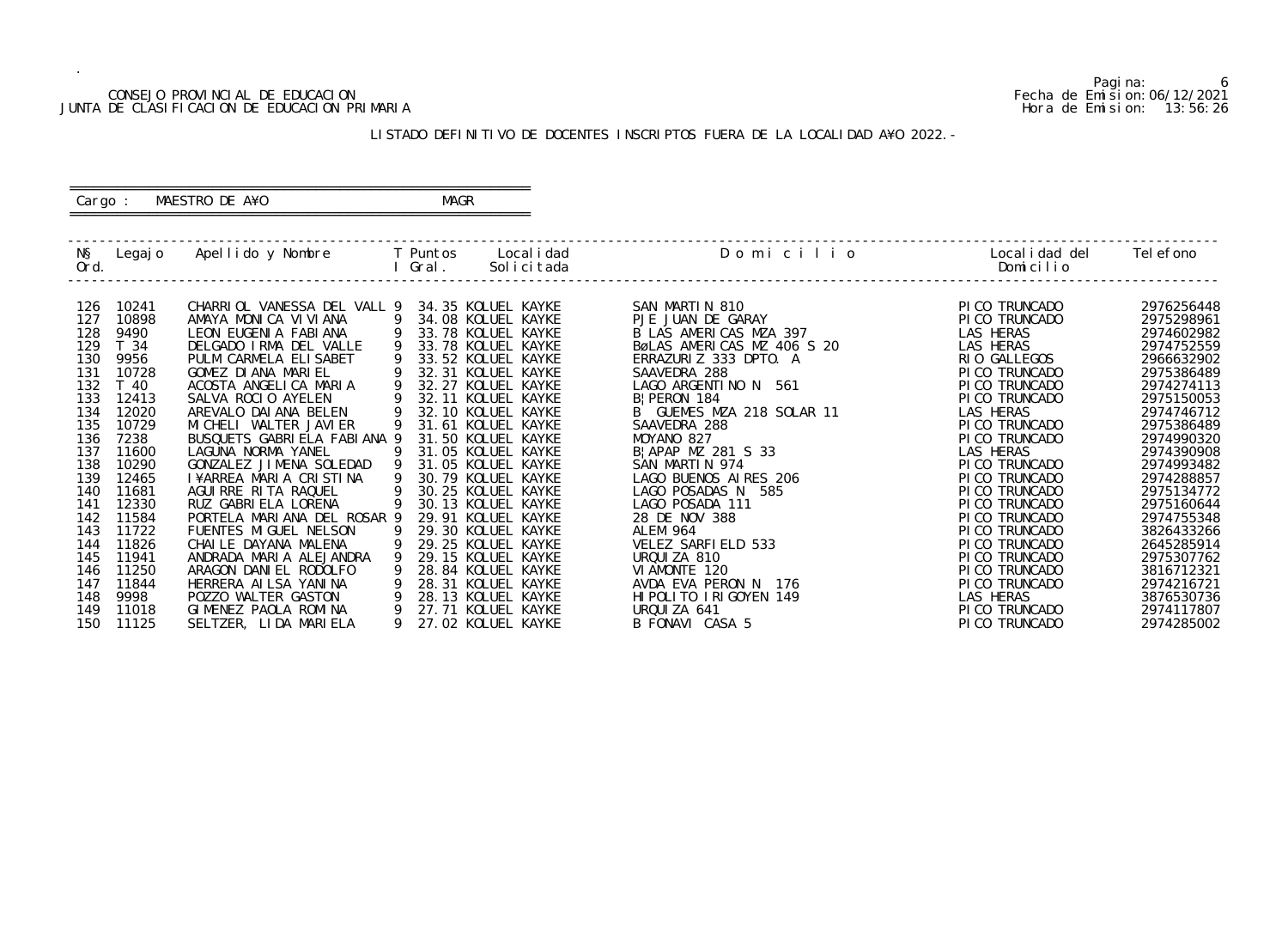## CONSEJO PROVINCIAL DE EDUCACION Fecha de Emision:06/12/2021 JUNTA DE CLASIFICACION DE EDUCACION PRIMARIA Hora de Emision: 13:56:27

# LISTADO DEFINITIVO DE DOCENTES INSCRIPTOS FUERA DE LA LOCALIDAD A¥O 2022.-

| Cargo :                                                                                                                                                                   | MAESTRO DE A¥O                                                                                                                                                                                                                                                                        | MAGR           |                                                                                                                                                                                                                                         |                                                                                                                                                                                                                                                                                              |                                                                                                                                                                           |                                                                                                                                                        |
|---------------------------------------------------------------------------------------------------------------------------------------------------------------------------|---------------------------------------------------------------------------------------------------------------------------------------------------------------------------------------------------------------------------------------------------------------------------------------|----------------|-----------------------------------------------------------------------------------------------------------------------------------------------------------------------------------------------------------------------------------------|----------------------------------------------------------------------------------------------------------------------------------------------------------------------------------------------------------------------------------------------------------------------------------------------|---------------------------------------------------------------------------------------------------------------------------------------------------------------------------|--------------------------------------------------------------------------------------------------------------------------------------------------------|
| Ord.                                                                                                                                                                      | N§ Legajo Apellido y Nombre T Puntos                                                                                                                                                                                                                                                  | l Gral.        | Local i dad<br>Solicitada                                                                                                                                                                                                               | Domicilio                                                                                                                                                                                                                                                                                    | Localidad del<br>Domicilio                                                                                                                                                | Tel efono                                                                                                                                              |
| 11466<br>151<br>152<br>12184<br>153<br>12265<br>10960<br>154<br>155<br>12339<br>156<br>12274<br>12373<br>157<br>158<br>12142<br>12377<br>159<br>160<br>12880<br>161 12567 | CORONEL ALBERTO FACUNDO<br>LOPEZ STELLA MARIS<br>PORTELA MARIA AYELEN<br>PEDRAZA ADRIANA CAROLINA 9<br>GAUNA BELKIS NOEMI<br>QUI ROGA JOHANA NOEMI<br>AHUMADA LAURA<br>LEAL SILVANA ARACELI<br>ROJAS SANTI AGO<br>RAMIREZ MARISA SILVANA 9 19.93 KOLUEL KAYKE<br>ARROYO GLADYS YOVANA | $\overline{9}$ | 26.84 KOLUEL KAYKE<br>9 26.83 KOLUEL KAYKE<br>9 26.78 KOLUEL KAYKE<br>25.79 KOLUEL KAYKE<br>21.85 KOLUEL KAYKE<br>21.84 KOLUEL KAYKE<br>20.57 KOLUEL KAYKE<br>CELI 9 21.97 KOLUEL KAYKE<br>9 18.55 KOLUEL KAYKE<br>9 18.03 KOLUEL KAYKE | JOSELIN BANOS 77<br>LAGO PUEYRREDON N 233<br>ALEJO LOPEZ 338<br>PJE. RASTRO DEL ANDU - MZA 246 - S 14<br>URQUIZA 737<br>ALEM MZA 206 SOLAR 38 B§ 1 DE MAYO<br>QUINTEROS 302<br>B LAS AMERICAS MZA 395 SOLAR 8<br>H IRIGOYEN MZA170 S 2<br>RAMOS MEJIAS 1295<br>B§ JUAN DOMINGO PERON CASA 89 | PI CO TRUNCADO<br>PI CO TRUNCADO<br>PI CO TRUNCADO<br>LAS HERAS<br>PI CO TRUNCADO<br>LAS HERAS<br>PI CO TRUNCADO<br>LAS HERAS<br>LAS HERAS<br>LAS HERAS<br>PI CO TRUNCADO | 3876445477<br>2974398682<br>2975150071<br>3876419040<br>2966331186<br>2975734974<br>3541381164<br>2975367920<br>2974014210<br>2974355683<br>2975157455 |
| Cargo :                                                                                                                                                                   | MAESTRO INTERNADO                                                                                                                                                                                                                                                                     | MAI N          |                                                                                                                                                                                                                                         |                                                                                                                                                                                                                                                                                              |                                                                                                                                                                           |                                                                                                                                                        |
| N§ Legajo<br>Ord.                                                                                                                                                         | Apellido y Nombre         T Puntos     Localidad                                                                                                                                                                                                                                      | l Gral.        | Solicitada                                                                                                                                                                                                                              | Domicilio                                                                                                                                                                                                                                                                                    | Local i dad del<br>Domicilio                                                                                                                                              | Tel efono                                                                                                                                              |
| $1 \quad T \quad 34$                                                                                                                                                      | DELGADO IRMA DEL VALLE 6 28.78 KOLUEL KAYKE                                                                                                                                                                                                                                           |                |                                                                                                                                                                                                                                         | BøLAS AMERICAS MZ 406 S 20                                                                                                                                                                                                                                                                   | LAS HERAS                                                                                                                                                                 | 2974752559                                                                                                                                             |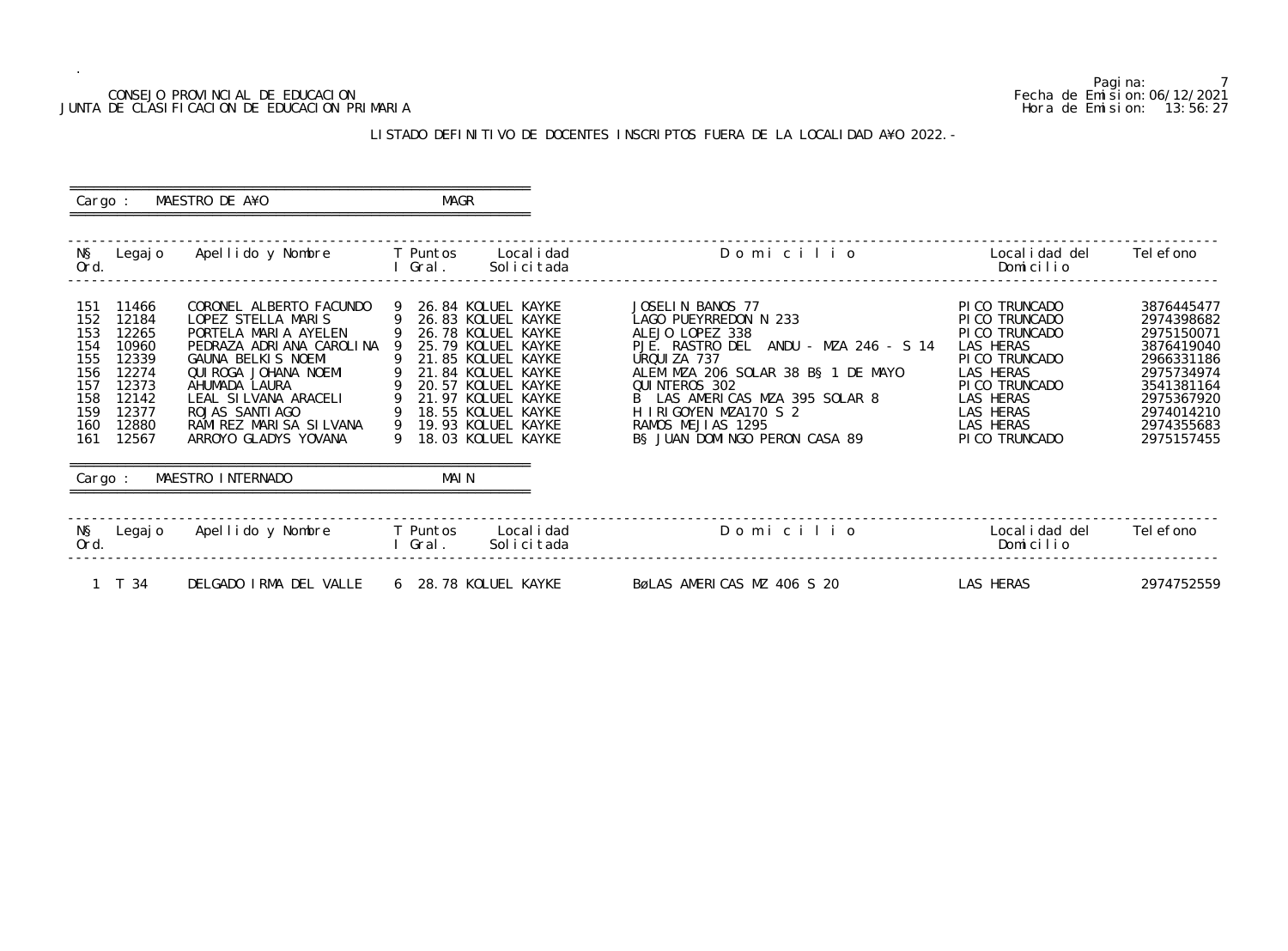## CONSEJO PROVINCIAL DE EDUCACION Fecha de Emision:06/12/2021 JUNTA DE CLASIFICACION DE EDUCACION PRIMARIA Hora de Emision: 13:56:27

# ========================================================== Cargo : MAESTRO ESP. EDUC. ARTISTICA: PLASTICA MDEE

# LISTADO DEFINITIVO DE DOCENTES INSCRIPTOS FUERA DE LA LOCALIDAD A¥O 2022.-

==========================================================

| NŞ<br>Ord. | Legaj o                 | Apellido y Nombre                               | Gral. | Puntos                                   | Local i dad<br>Solicitada | Domicilio                               | Local i dad del<br>Domicilio     | Tel efono             |
|------------|-------------------------|-------------------------------------------------|-------|------------------------------------------|---------------------------|-----------------------------------------|----------------------------------|-----------------------|
|            | T 43                    | MAMANI NATALIA                                  |       | 48.50 KOLUEL KAYKE                       |                           | EJERCITO ARGENTINO N 2322               | $C.$ OLIVIA $-$ C. SECO          | 4855149               |
|            | T <sub>21</sub><br>T 85 | BARBOSA ADRIANA ALICIA<br>MARTINEZ CLAUDIA IRIS |       | 48.17 KOLUEL KAYKE<br>45.18 KOLUEL KAYKE |                           | B MALVINAS CASA N 203<br>SAAVEDRA N 543 | PI CO TRUNCADO<br>PI CO TRUNCADO | 2974173083<br>4992746 |
|            | - 35                    | SANTOS NASSIF JULIETA                           |       | 44.98 KOLUEL KAYKE                       |                           | F RIVERA 965                            | PI CO TRUNCADO                   | 2974340587            |
|            | 7099                    | ZARATE MARIA EUGENIA                            |       | 42.95 KOLUEL KAYKE                       |                           | <b>ALEM 1416</b>                        | PI CO TRUNCADO                   | 2974721306            |
|            | T 45                    | GUTI ERREZ VERONICA DEL C                       |       | 42.57 KOLUEL KAYKE                       |                           | MOSCONI N 1188                          | PI CO TRUNCADO                   | 2974300788            |
|            | T 85                    | MIRANDA SILVIA NOEMI                            |       | 42.47 KOLUEL KAYKE                       |                           | BELGRANO 956                            | PI CO TRUNCADO                   | 49994274              |
|            | T <sub>52</sub>         | ROSALES MARCELA FABIANA                         |       | 39.78 KOLUEL KAYKE                       |                           | 25 DE MAYO 849                          | PI CO TRUNCADO                   | 4992440               |
|            | 8269                    | SOTOMAYOR MARIELA                               |       | 39.29 KOLUEL KAYKE                       |                           | B YPF CASA 6511                         | PI CO TRUNCADO                   | 2975176267            |
| 10         | 88                      | HERRERA MARIA ALEJANDRA                         |       | 37.37 KOLUEL KAYKE                       |                           | MOSCONI 1302                            | PI CO TRUNCADO                   | 154941735             |
| 11         | 10515                   | GUTI ERREZ MARILYN DEL LUJ 9                    |       | 32.67 KOLUEL KAYKE                       |                           | B 400 VI VI ENDAS                       | PI CO TRUNCADO                   | 2974995158            |
| 12         | 12477                   | MIRANDA MARIA ANITA                             |       | 30.62 KOLUEL KAYKE                       |                           | VIAMONTE OESTE 51                       | PI CO TRUNCADO                   | 2974615502            |
| 13         | 11051                   | PATI O ISABEL MONICA                            |       | 28.96 KOLUEL KAYKE                       |                           | PERITO MORENO N<br>950                  | PI CO TRUNCADO                   | 2974764551            |
| 14         | T <sub>3</sub>          | PARADA ROSANA ELIZABETH                         |       | 26.45 KOLUEL KAYKE                       |                           | PTO SAN JUILIAN<br>M218 S38             | LAS HERAS                        | 3888419376            |
| 15         | 12317                   | PARRA CRISTINA BEATRIZ                          | - 9   | 25.95 KOLUEL KAYKE                       |                           | LAGO PUEYRREDON 373                     | PI CO TRUNCADO                   | 2974174618            |
| 16         | 12272                   | LI EMPICHUN NATALIA ALDANA 9                    |       | 22.85 KOLUEL KAYKE                       |                           | BELGRANO 136                            | LAS HERAS                        | 2975202461            |
| 17         | 12672                   | VELASQUEZ SILVIA GRACIELA 9                     |       | 17.35 KOLUEL KAYKE                       |                           | ESPA¥A 1445                             | PI CO TRUNCADO                   | 3884841351            |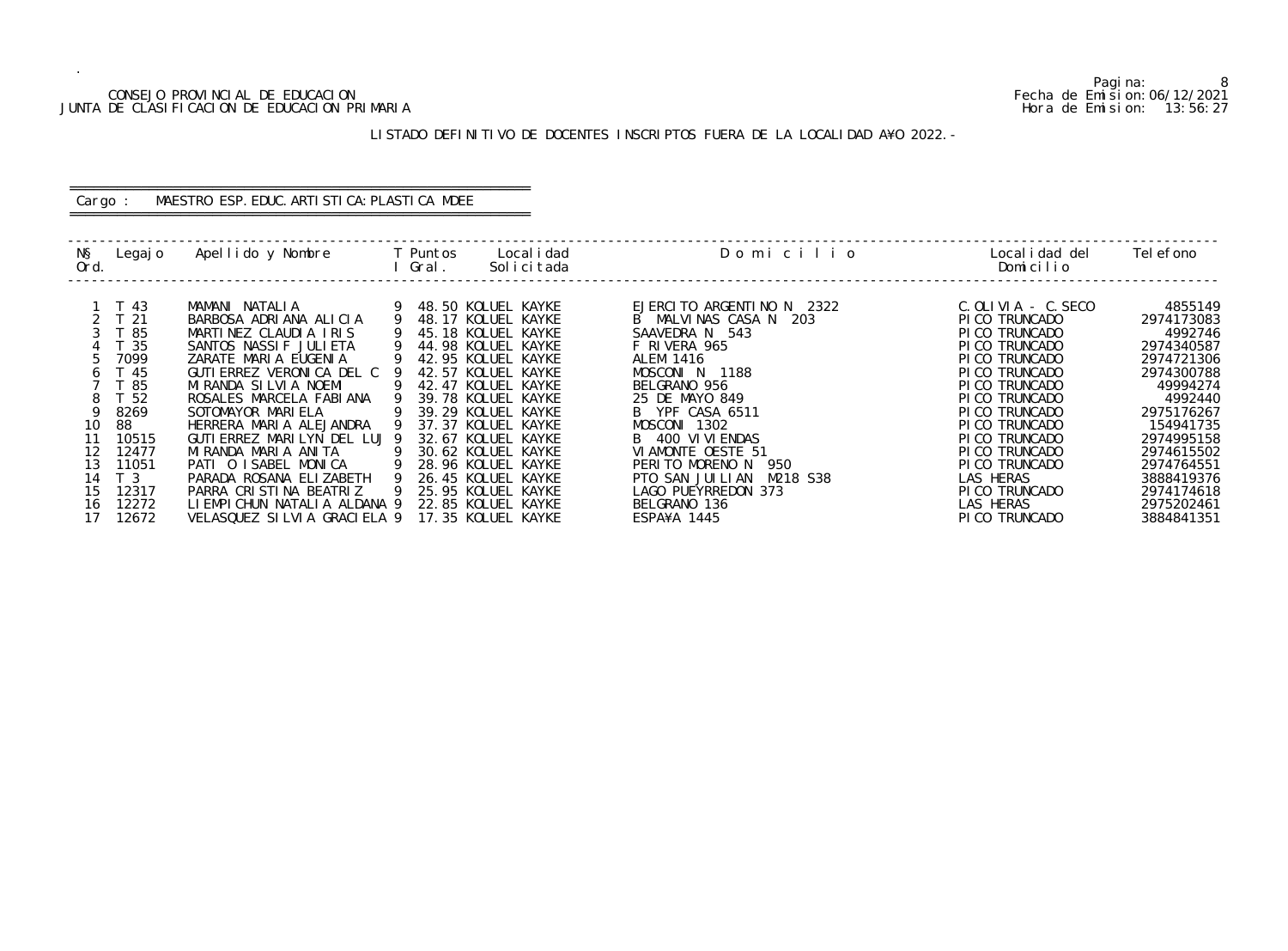## CONSEJO PROVINCIAL DE EDUCACION Fecha de Emision:06/12/2021 JUNTA DE CLASIFICACION DE EDUCACION PRIMARIA Hora de Emision: 13:56:27

# LISTADO DEFINITIVO DE DOCENTES INSCRIPTOS FUERA DE LA LOCALIDAD A¥O 2022.-

# ========================================================== Cargo : PES ED. ARTISTICA: PLASTICO VISUAL PVEG

==========================================================

| NŞ<br>Ord. | Legaj o                 | Apellido y Nombre                               | Gral. | Puntos                                   | Local i dad<br>Solicitada | Domicilio                               | Local i dad del<br>Domicilio     | Tel efono             |
|------------|-------------------------|-------------------------------------------------|-------|------------------------------------------|---------------------------|-----------------------------------------|----------------------------------|-----------------------|
|            | T 43                    | MAMANI NATALIA                                  |       | 48.50 KOLUEL KAYKE                       |                           | EJERCITO ARGENTINO N 2322               | $C.$ OLIVIA $-$ C. SECO          | 4855149               |
|            | T <sub>21</sub><br>T 85 | BARBOSA ADRIANA ALICIA<br>MARTINEZ CLAUDIA IRIS |       | 48.17 KOLUEL KAYKE<br>45.18 KOLUEL KAYKE |                           | B MALVINAS CASA N 203<br>SAAVEDRA N 543 | PI CO TRUNCADO<br>PI CO TRUNCADO | 2974173083<br>4992746 |
|            | - 35                    | SANTOS NASSIF JULIETA                           |       | 44.98 KOLUEL KAYKE                       |                           | F RIVERA 965                            | PI CO TRUNCADO                   | 2974340587            |
|            | 7099                    | ZARATE MARIA EUGENIA                            |       | 42.95 KOLUEL KAYKE                       |                           | <b>ALEM 1416</b>                        | PI CO TRUNCADO                   | 2974721306            |
|            | T 45                    | GUTI ERREZ VERONICA DEL C                       |       | 42.57 KOLUEL KAYKE                       |                           | MOSCONI N 1188                          | PI CO TRUNCADO                   | 2974300788            |
|            | T 85                    | MIRANDA SILVIA NOEMI                            |       | 42.47 KOLUEL KAYKE                       |                           | BELGRANO 956                            | PI CO TRUNCADO                   | 49994274              |
|            | T <sub>52</sub>         | ROSALES MARCELA FABIANA                         |       | 39.78 KOLUEL KAYKE                       |                           | 25 DE MAYO 849                          | PI CO TRUNCADO                   | 4992440               |
|            | 8269                    | SOTOMAYOR MARIELA                               |       | 39.29 KOLUEL KAYKE                       |                           | B YPF CASA 6511                         | PI CO TRUNCADO                   | 2975176267            |
| 10         | 88                      | HERRERA MARIA ALEJANDRA                         |       | 37.37 KOLUEL KAYKE                       |                           | MOSCONI 1302                            | PI CO TRUNCADO                   | 154941735             |
| 11         | 10515                   | GUTI ERREZ MARILYN DEL LUJ 9                    |       | 32.67 KOLUEL KAYKE                       |                           | B 400 VI VI ENDAS                       | PI CO TRUNCADO                   | 2974995158            |
| 12         | 12477                   | MIRANDA MARIA ANITA                             |       | 30.62 KOLUEL KAYKE                       |                           | VIAMONTE OESTE 51                       | PI CO TRUNCADO                   | 2974615502            |
| 13         | 11051                   | PATI O ISABEL MONICA                            |       | 28.96 KOLUEL KAYKE                       |                           | PERITO MORENO N<br>950                  | PI CO TRUNCADO                   | 2974764551            |
| 14         | T <sub>3</sub>          | PARADA ROSANA ELIZABETH                         |       | 26.45 KOLUEL KAYKE                       |                           | PTO SAN JUILIAN<br>M218 S38             | LAS HERAS                        | 3888419376            |
| 15         | 12317                   | PARRA CRISTINA BEATRIZ                          | - 9   | 25.95 KOLUEL KAYKE                       |                           | LAGO PUEYRREDON 373                     | PI CO TRUNCADO                   | 2974174618            |
| 16         | 12272                   | LI EMPICHUN NATALIA ALDANA 9                    |       | 22.85 KOLUEL KAYKE                       |                           | BELGRANO 136                            | LAS HERAS                        | 2975202461            |
| 17         | 12672                   | VELASQUEZ SILVIA GRACIELA 9                     |       | 17.35 KOLUEL KAYKE                       |                           | ESPA¥A 1445                             | PI CO TRUNCADO                   | 3884841351            |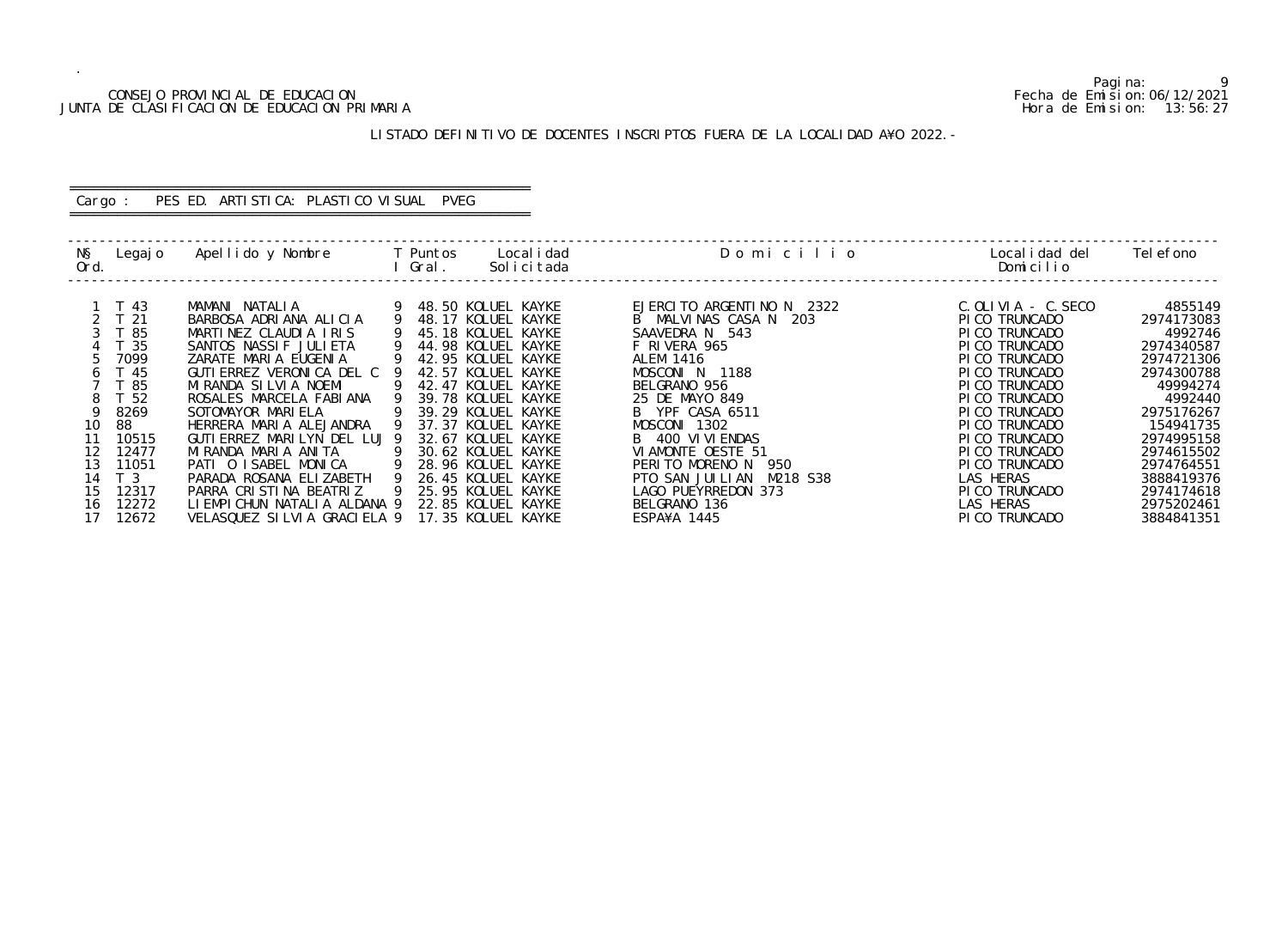1 T 85 PEREZ ARGENTINO DEL VALLE 9 46.35 KOLUEL KAYKE B DOCENTE CASA N 4 PICO TRUNCADO 4999032

Pagina: 10<br>Fecha de Emision: 06/12/2021

## CONSEJO PROVINCIAL DE EDUCACION Fecha de Emision:06/12/2021 JUNTA DE CLASIFICACION DE EDUCACION PRIMARIA Hora de Emision: 13:56:28

# ========================================================== Cargo : MAESTRO ESP. EDUC. ARTISTICA: MUSICA MEMU

# LISTADO DEFINITIVO DE DOCENTES INSCRIPTOS FUERA DE LA LOCALIDAD A¥O 2022.-

==========================================================

| NŞ<br>Legaj o<br>Ord.                                                                                                                                                        | Apellido y Nombre                                                                                                                                                                                                                                                                                                                                                     | Local i dad<br>T Puntos<br>Gral.<br>Solicitada                                                                                                                                                                                                                                                                          | Domicilio                                                                                                                                                                                                                                                                                        | Local i dad del<br>Domicilio                                                                                                                                                                                                                   | Tel efono                                                                                                                                                                               |
|------------------------------------------------------------------------------------------------------------------------------------------------------------------------------|-----------------------------------------------------------------------------------------------------------------------------------------------------------------------------------------------------------------------------------------------------------------------------------------------------------------------------------------------------------------------|-------------------------------------------------------------------------------------------------------------------------------------------------------------------------------------------------------------------------------------------------------------------------------------------------------------------------|--------------------------------------------------------------------------------------------------------------------------------------------------------------------------------------------------------------------------------------------------------------------------------------------------|------------------------------------------------------------------------------------------------------------------------------------------------------------------------------------------------------------------------------------------------|-----------------------------------------------------------------------------------------------------------------------------------------------------------------------------------------|
| T 85<br>$\overline{2}$<br>T 52<br>T 40<br>T 45<br>T <sub>35</sub><br>11001<br>9934<br>11564<br>11015<br>12574<br>10<br>11562<br>11<br>12<br>12698<br>13<br>T 8<br>14<br>8273 | PEREZ ARGENTINO DEL VALLE 9<br>CRUZ SILVINA ANDREA<br>I BA¥EZ GUSTAVO ALBERTO<br>FUENTES JOSE MIGUEL<br>CHANDIA LIDIA GRACIELA<br>BENITEZ ELIANA PAOLA<br>AGUILAR EDITH DEL CARMEN<br>GOMEZ MAURO MIGUEL ANGEL<br>LUGO I TATI GUADALUPE<br>TOLEDO JENNIFER NOEMÖ<br>CANCINO JORGE JOEL<br>DOMI NGUEZ DARIO ANDRES<br>GIMENEZ SILVANA MARIELA<br>SANCHEZ MARCELO FIDEL | 46.35 KOLUEL KAYKE<br>42.64 KOLUEL KAYKE<br>- 9<br>40.94 KOLUEL KAYKE<br>39.06 KOLUEL KAYKE<br>38.42 KOLUEL KAYKE<br>36.49 KOLUEL KAYKE<br>35.90 KOLUEL KAYKE<br>30.21 KOLUEL KAYKE<br>29.74 KOLUEL KAYKE<br>27.82 KOLUEL KAYKE<br>24.89 KOLUEL KAYKE<br>16.37 KOLUEL KAYKE<br>45.11 KOLUEL KAYKE<br>35.84 KOLUEL KAYKE | B DOCENTE CASA N 4<br>F CAMPANO 351<br>MITRE N 555<br>MARIANO MORENO N<br>290<br>VIAMONTE N 351<br>AVDA KIRCHNER 275<br>B 400 VIVIENDAS C/ N 156<br>B: 400 C 250<br>25 DE MAYO N<br>1070<br>B§ DON BOSCO CASA 119<br>PTO DESEADO<br>REVERENDO ASTOLFO 186<br>B DOCENTE CASA N 18<br>AMEGHINO 456 | PI CO TRUNCADO<br>PI CO TRUNCADO<br>PI CO TRUNCADO<br>PI CO TRUNCADO<br>PI CO TRUNCADO<br>PI CO TRUNCADO<br>PI CO TRUNCADO<br>PI CO TRUNCADO<br>PI CO TRUNCADO<br>LAS HERAS<br>PI CO TRUNCADO<br>PI CO TRUNCADO<br>PI CO TRUNCADO<br>LAS HERAS | 4999032<br>154309103<br>2974999549<br>4995071<br>2974785724<br>2974303951<br>28975078778<br>2974614049<br>2974786648<br>2974722536<br>2975076756<br>2974255999<br>4990171<br>2974254504 |
| Cargo :                                                                                                                                                                      | PES ED. ARTI STI CA: MUSI CA                                                                                                                                                                                                                                                                                                                                          | MEGB                                                                                                                                                                                                                                                                                                                    |                                                                                                                                                                                                                                                                                                  |                                                                                                                                                                                                                                                |                                                                                                                                                                                         |
| NŞ<br>Legaj o<br>Ord.                                                                                                                                                        | Apellido y Nombre                                                                                                                                                                                                                                                                                                                                                     | T Puntos<br>Local i dad<br>Solicitada<br>Gral.                                                                                                                                                                                                                                                                          | Domicilio                                                                                                                                                                                                                                                                                        | Local i dad del<br>Domicilio                                                                                                                                                                                                                   | Tel efono                                                                                                                                                                               |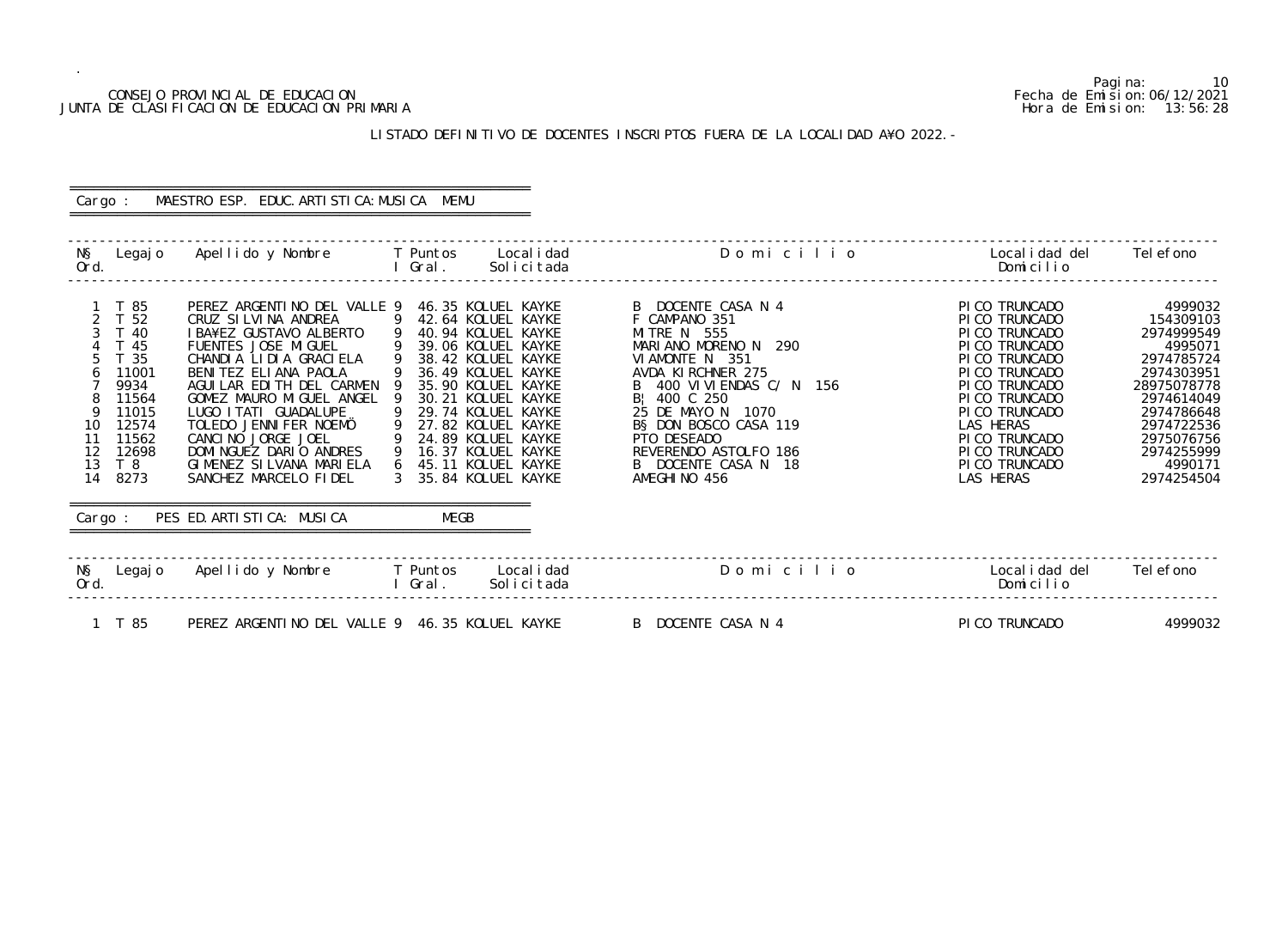## CONSEJO PROVINCIAL DE EDUCACION Fecha de Emision:06/12/2021 JUNTA DE CLASIFICACION DE EDUCACION PRIMARIA Hora de Emision: 13:56:28

# LISTADO DEFINITIVO DE DOCENTES INSCRIPTOS FUERA DE LA LOCALIDAD A¥O 2022.-

## ========================================================== Cargo : PES ED. ARTISTICA: MUSICA MEGB ==========================================================

| NŞ<br>Legaj o<br>Ord.                                                                                                                                                | Apellido y Nombre     T Puntos                                                                                                                                                                                                                                                                                                          | Local i dad<br>Gral.<br>Solicitada                                                                                                                                                                                                                                                                           | Domicilio                                                                                                                                                                                                                                                                  | Localidad del<br>Domicilio                                                                                                                                                                                                   | Tel efono                                                                                                                                                                    |
|----------------------------------------------------------------------------------------------------------------------------------------------------------------------|-----------------------------------------------------------------------------------------------------------------------------------------------------------------------------------------------------------------------------------------------------------------------------------------------------------------------------------------|--------------------------------------------------------------------------------------------------------------------------------------------------------------------------------------------------------------------------------------------------------------------------------------------------------------|----------------------------------------------------------------------------------------------------------------------------------------------------------------------------------------------------------------------------------------------------------------------------|------------------------------------------------------------------------------------------------------------------------------------------------------------------------------------------------------------------------------|------------------------------------------------------------------------------------------------------------------------------------------------------------------------------|
| 2 T 52<br>$\mathcal{S}$<br>T 40<br>T 45<br>5<br>T 35<br>11001<br>6<br>9934<br>11564<br>11015<br>12574<br>10<br>11562<br>11<br>12<br>12698<br>13<br>T 8<br>14<br>8273 | CRUZ SILVINA ANDREA<br>I BA¥EZ GUSTAVO ALBERTO<br>FUENTES JOSE MIGUEL<br>CHANDIA LIDIA GRACIELA<br>BENITEZ ELIANA PAOLA<br>AGUI LAR EDI TH DEL CARMEN<br>GOMEZ MAURO MIGUEL ANGEL<br>LUGO I TATI GUADALUPE<br>TOLEDO JENNIFER NOEMÖ<br>CANCINO JORGE JOEL<br>DOMINGUEZ DARIO ANDRES<br>GIMENEZ SILVANA MARIELA<br>SANCHEZ MARCELO FIDEL | 42.64 KOLUEL KAYKE<br>9<br>-9<br>40.94 KOLUEL KAYKE<br>39.06 KOLUEL KAYKE<br>38.42 KOLUEL KAYKE<br>36.49 KOLUEL KAYKE<br>35.90 KOLUEL KAYKE<br>30.21 KOLUEL KAYKE<br>29.74 KOLUEL KAYKE<br>- 9<br>27.82 KOLUEL KAYKE<br>24.89 KOLUEL KAYKE<br>16.37 KOLUEL KAYKE<br>45.11 KOLUEL KAYKE<br>35.84 KOLUEL KAYKE | F CAMPANO 351<br>MITRE N 555<br>MARIANO MORENO N<br>290<br>VI AMONTE N 351<br>AVDA KIRCHNER 275<br>B 400 VI VI ENDAS C/ N 156<br>B: 400 C 250<br>25 DE MAYO N 1070<br>B§ DON BOSCO CASA 119<br>PTO DESEADO<br>REVERENDO ASTOLFO 186<br>B DOCENTE CASA N 18<br>AMEGHINO 456 | PI CO TRUNCADO<br>PI CO TRUNCADO<br>PI CO TRUNCADO<br>PI CO TRUNCADO<br>PI CO TRUNCADO<br>PI CO TRUNCADO<br>PI CO TRUNCADO<br>PI CO TRUNCADO<br>LAS HERAS<br>PI CO TRUNCADO<br>PI CO TRUNCADO<br>PI CO TRUNCADO<br>LAS HERAS | 154309103<br>2974999549<br>4995071<br>2974785724<br>2974303951<br>28975078778<br>2974614049<br>2974786648<br>2974722536<br>2975076756<br>2974255999<br>4990171<br>2974254504 |
| Cargo :                                                                                                                                                              | MAESTRO ESP. EDUC. ARTI STI CA: DANZAS                                                                                                                                                                                                                                                                                                  | DANZ                                                                                                                                                                                                                                                                                                         |                                                                                                                                                                                                                                                                            |                                                                                                                                                                                                                              |                                                                                                                                                                              |
| NŞ<br>Legaj o<br>Ord.                                                                                                                                                | Apellido y Nombre                                                                                                                                                                                                                                                                                                                       | <b>T</b> Puntos<br>Local i dad<br>Gral.<br>Solicitada                                                                                                                                                                                                                                                        | Domicilio                                                                                                                                                                                                                                                                  | Local i dad del<br>Domicilio                                                                                                                                                                                                 | Tel efono                                                                                                                                                                    |
| 12818                                                                                                                                                                | MALIQUEO WANDA GIMENA                                                                                                                                                                                                                                                                                                                   | 9 17.67 KOLUEL KAYKE                                                                                                                                                                                                                                                                                         | HIPOLITO IRIGOYEN 461                                                                                                                                                                                                                                                      | LAS HERAS                                                                                                                                                                                                                    | 2945690535                                                                                                                                                                   |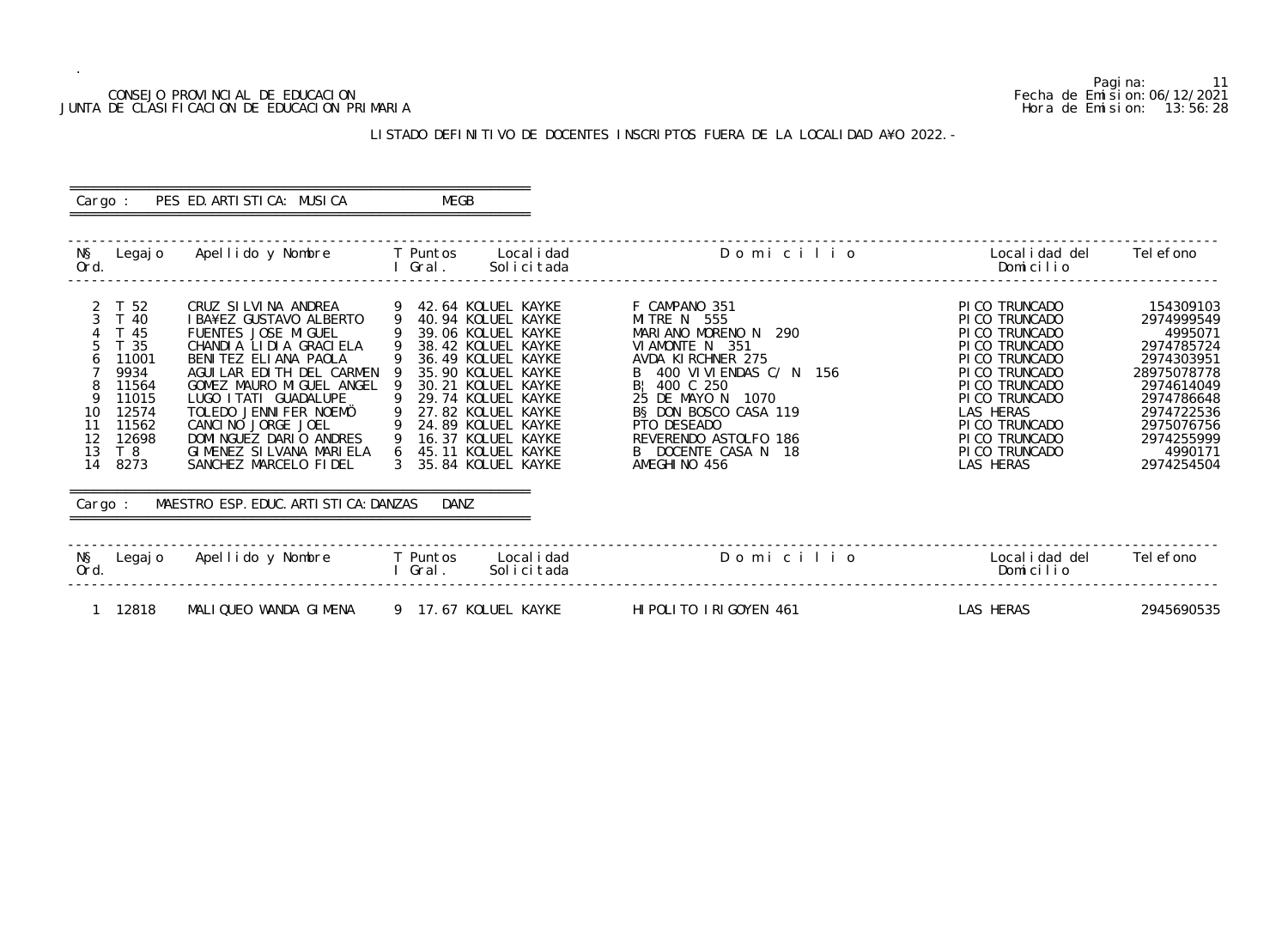## CONSEJO PROVINCIAL DE EDUCACION Fecha de Emision:06/12/2021 JUNTA DE CLASIFICACION DE EDUCACION PRIMARIA Hora de Emision: 13:56:28

## LISTADO DEFINITIVO DE DOCENTES INSCRIPTOS FUERA DE LA LOCALIDAD A¥O 2022.-

# ========================================================== Cargo : MAESTRO ESP.DE EDUCACION FISICA MEEF

==========================================================

| NŞ<br>Ord. | Legaj o                | Apellido y Nombre                                     |   | T Puntos<br>Gral. | Local i dad<br>Solicitada                | Domicilio                             | Local i dad del<br>Domicilio     | Tel efono                |
|------------|------------------------|-------------------------------------------------------|---|-------------------|------------------------------------------|---------------------------------------|----------------------------------|--------------------------|
|            |                        |                                                       |   |                   |                                          |                                       |                                  |                          |
|            | ີ 40<br>8899           | ANNA NADIA LORENA<br>PAVON I VON MARIEL               | 9 |                   | 48.66 KOLUEL KAYKE<br>48.10 KOLUEL KAYKE | MARIANO MORENO N 896                  | PI CO TRUNCADO<br>PI CO TRUNCADO | 4999964<br>2975450321    |
|            |                        |                                                       |   |                   | 46.47 KOLUEL KAYKE                       | 20 DE NOVIEMBRE 688<br>BELGRANO 14    |                                  |                          |
|            | T <sub>21</sub><br>-35 | GONZALO ANALIA FERNANDA<br>ALBARRACIN VELIZ MARIO C 9 |   |                   | 44.52 KOLUEL KAYKE                       | H HIRIGOYEN OESTE 697                 | PI CO TRUNCADO<br>PI CO TRUNCADO | 2974645309<br>2962406170 |
|            | 85                     | BUSCAROLO ALEJANDRA ELIZA 9                           |   |                   | 44.18 KOLUEL KAYKE                       | B DOCENTE CASA N 28                   | PI CO TRUNCADO                   | 4992469                  |
|            | 0475                   | HERNANDEZ CLAUDIA ROSANA                              |   |                   | 43.11 KOLUEL KAYKE                       | PJE DESEADO 1363                      | PI CO TRUNCADO                   | 154202514                |
|            | 0038                   | CRIVELLI MARIA LAURA                                  |   |                   | 42.20 KOLUEL KAYKE                       | ORKEKE 340                            | PI CO TRUNCADO                   | 4992216                  |
|            | T 40                   | DELGADO MAURICIO FACUNDO                              |   |                   | 41.51 KOLUEL KAYKE                       | URDIN N 574                           | PI CO TRUNCADO                   | 4993018                  |
| Q          | 0693                   | PALACIOS ARNALDO ANDRES                               |   |                   | 40.52 KOLUEL KAYKE                       | 20 DE NOVI EMBRE 1446                 | PI CO TRUNCADO                   | 2974367549               |
| 10         | 7781                   | ALVAREZ MARIA EUGENIA                                 | 9 |                   | 39.85 KOLUEL KAYKE                       | 9 DE JULIO 95                         | PI CO TRUNCADO                   | 4992583                  |
| 11         | 0474                   | SOSA LUIS ALEJANDRO                                   |   |                   | 39.74 KOLUEL KAYKE                       | ORKEKE 380                            | PI CO TRUNCADO                   | 2975179489               |
| 12         | 6442                   | DIAZ VICTOR ARIEL                                     |   |                   | 39.64 KOLUEL KAYKE                       | URDIN N 256                           | PI CO TRUNCADO                   | 2974749427               |
| 13         | T 77                   | ZAYA MARIA LAURA                                      |   |                   | 38.86 KOLUEL KAYKE                       | PJE TUCUMAN MZ 115 B SOLAR S          | LAS HERAS                        | 154213912                |
| 14         | 7455                   | MELIN RUBEN DARIO                                     |   |                   | 37.41 KOLUEL KAYKE                       | B ISLAS MALVINAS CASA N 197           | PI CO TRUNCADO                   | 4992962                  |
| 15         | 8266                   | TUBIO CAROLA NATACHA                                  |   |                   | 37.04 KOLUEL KAYKE                       | KM 200 Nø925                          | PI CO TRUNCADO                   | 2974944868               |
| 16         | 7760                   | SILVA JUAN MANUEL                                     |   |                   | 36.55 KOLUEL KAYKE                       | 9 DE JULIO 95                         | PI CO TRUNCADO                   | 4992583                  |
| 17         | T <sub>8</sub>         | GUTI ERREZ ADA MARI SOL                               |   |                   | 36.21 KOLUEL KAYKE                       | GREGORES - CASA N 2                   | PI CO TRUNCADO                   | 2974990437               |
| 18         | 9985                   | BULACIO CRISTIAN CARLOS                               |   |                   | 36.15 KOLUEL KAYKE                       | PJE MAPUCHE MZA 120                   | LAS HERAS                        | 2974574903               |
| 19         | T8/35                  | CABRERA ALFREDO HORACIO                               |   |                   | 35.97 KOLUEL KAYKE                       | REVERENDO GONZALES N<br>610           | PI CO TRUNCADO                   | $\overline{0}$           |
| 20         | 9488                   | TRULLI NATALIA SOLEDAD                                |   |                   | 35.93 KOLUEL KAYKE                       | PJE DESEADO 360                       | PI CO TRUNCADO                   | 2974949001               |
| 21         | 10089                  | OVI EDO LUCI ANA ANTONELLA                            |   |                   | 35.51 KOLUEL KAYKE                       | VELEZ SARFIELD 40                     | PI CO TRUNCADO                   | 2974184751               |
| 22         | T 84                   | CONDORI VIOLETA SANDRA                                | 9 |                   | 35.49 KOLUEL KAYKE                       | B DON BOSCO N 13                      | LAS HERAS                        | 2975069575               |
| 23         | T <sub>8</sub>         | MU¥OZ GISELLE NATALI                                  |   |                   | 35.38 KOLUEL KAYKE                       | 400 VI VI ENDAS - CASA N 313          | PI CO TRUNCADO                   | $\Omega$                 |
| 24         | 7759                   | GREENHILL MARILIN ELIZABE 9                           |   |                   | 35.13 KOLUEL KAYKE                       | ISLAS MALVINAS CASA 226               | PI CO TRUNCADO                   | 4992528                  |
| 25         | T 85                   | PEREIRA MERCEDES LUCIANA 9                            |   |                   | 34.91 KOLUEL KAYKE                       | MOYANO N $151 - B$<br>400 VI VI ENDAS | PI CO TRUNCADO                   | 2974999663               |

Pagina: 12<br>Fecha de Emision: 06/12/2021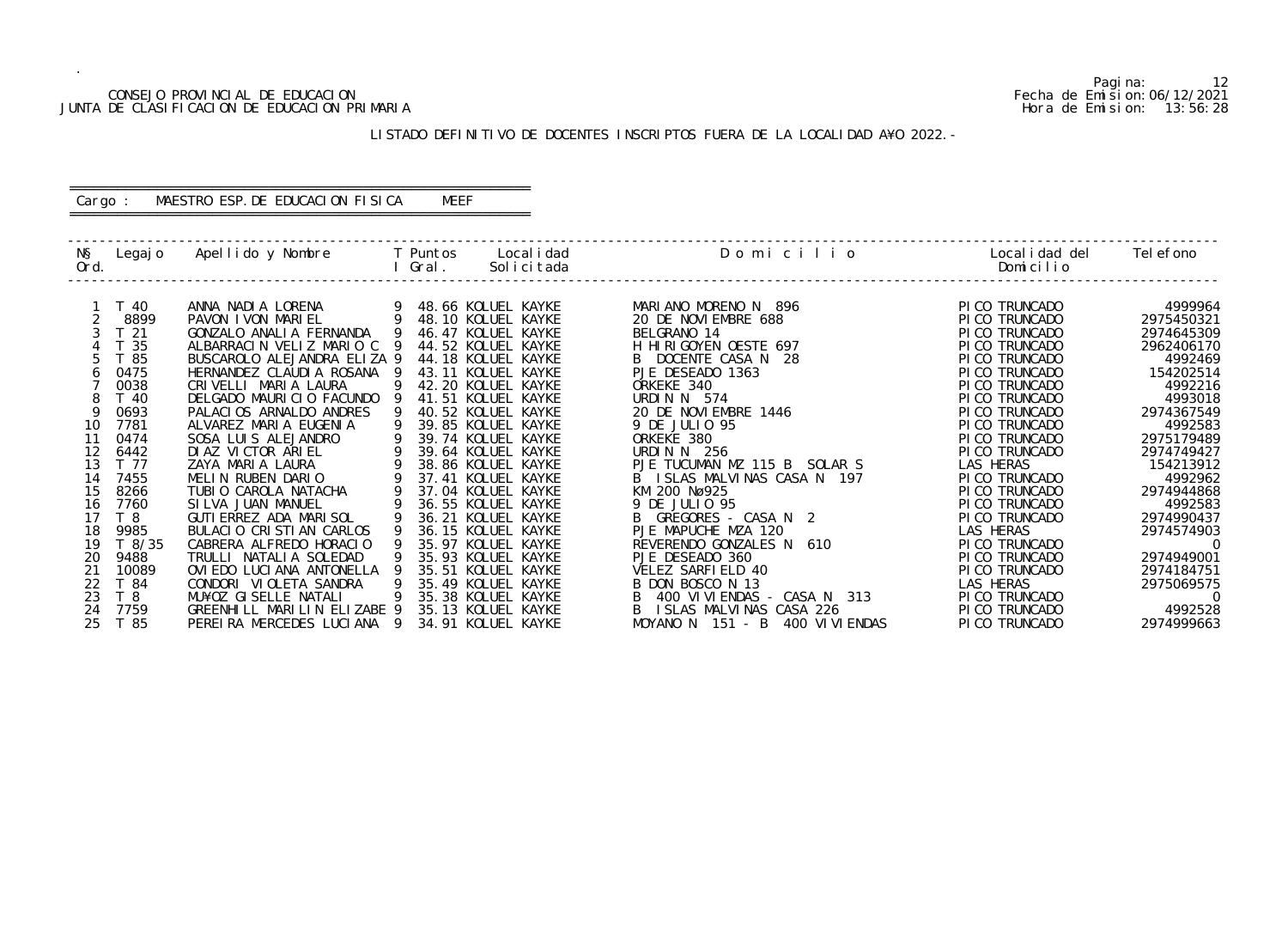## CONSEJO PROVINCIAL DE EDUCACION Fecha de Emision:06/12/2021 JUNTA DE CLASIFICACION DE EDUCACION PRIMARIA Hora de Emision: 13:56:29

# LISTADO DEFINITIVO DE DOCENTES INSCRIPTOS FUERA DE LA LOCALIDAD A¥O 2022.-

# ========================================================== Cargo : MAESTRO ESP.DE EDUCACION FISICA MEEF

==========================================================

| NŞ<br>Ord. |                 | Legajo Apellido y Nombre T Puntos |          | Gral. | Local i dad<br>Solicitada | Domicilio                         | Local i dad del<br>Domicilio | Tel efono  |
|------------|-----------------|-----------------------------------|----------|-------|---------------------------|-----------------------------------|------------------------------|------------|
|            |                 |                                   |          |       |                           |                                   |                              |            |
| 26         | 6847            | MELIN WALTER HECTOR               |          |       | 9 34.56 KOLUEL KAYKE      | B DOCENTE CAPA 28                 | PI CO TRUNCADO               | 2974528715 |
| 27         | 11742           | MORENO MERCADO PAULA GABR 9       |          |       | 33.93 KOLUEL KAYKE        | B 400 CASA 116                    | PI CO TRUNCADO               | 2975088499 |
| 28         | T <sub>52</sub> | ALANCAY FRANCO JAVI ER            | 9        |       | 33.78 KOLUEL KAYKE        | PUEYRRED N N 272                  | PI CO TRUNCADO               | 3833263222 |
| 29         | 10245           | ESPINOZA NESTOR FABIAN            | 9        |       | 33.34 KOLUEL KAYKE        | ALEM Y 25 DE MAYO                 | PI CO TRUNCADO               | 2974711075 |
| 30         | 9343            | AGUILAR MARIA VICTORIA            |          |       | 33.20 KOLUEL KAYKE        | VI AMONTE 1362                    | PI CO TRUNCADO               | 154368788  |
| 31         | T45             | VIVAR JOSE LUIS                   |          |       | 33.19 KOLUEL KAYKE        | 20 DE NOVIEMBRE 945               | PI CO TRUNCADO               | 2974030964 |
| 32         | 10202           | SANDOVAL GISELA ROMINA            | 9        |       | 31.82 KOLUEL KAYKE        | B JUAN DOMINGO PERON - CASA N 171 | PI CO TRUNCADO               | 2975028328 |
| 33         | 10296           | LARA GONZALO MANUEL               |          |       | 31.32 KOLUEL KAYKE        | 25 DE MAYO 1070                   | PI CO TRUNCADO               | 2975297358 |
| 34         | 11785           | ACU A MARIA FLORENCIA             |          |       | 29.93 KOLUEL KAYKE        | BELGRANO 671                      | PI CO TRUNCADO               | 2974357998 |
| 35         | 11579           | CARRIZO I VANA MARICEL            | 9        |       | 29.46 KOLUEL KAYKE        | SANTANA J B 434                   | PI CO TRUNCADO               | 2974056467 |
| 36         | 12565           | NIETO LESTER IVAN                 |          |       | 29.10 KOLUEL KAYKE        | BS 400 VI VI ENDAS CASA 70        | PI CO TRUNCADO               | 3834920333 |
| 37         | 12305           | LASTRA CATERINA LILIA MAR 9       |          |       | 28.69 KOLUEL KAYKE        | BELGRANO 1482                     | PI CO TRUNCADO               | 2974274665 |
| 38         | 12083           | FI GUEROA CARLOS AGUSTIN          | <b>9</b> |       | 28.14 KOLUEL KAYKE        | REVERENDO GONZALEZ 258            | PI CO TRUNCADO               | 2974082214 |
| 39         | 12073           | SAEZ FACUNDO                      | 9        |       | 28.12 KOLUEL KAYKE        | B 400 VIV CASA N 48               | PI CO TRUNCADO               | 2975171873 |
| 40         | 12355           | KUKOSKY LUCIANA MAGALI            | 9        |       | 28.02 KOLUEL KAYKE        | BELGRANO 1482                     | PI CO TRUNCADO               | 2975144205 |
| 41         | 12491           | SOLORZA MARTIN NICOLAS            | 9        |       | 27.86 KOLUEL KAYKE        | BELGRANO 1810                     | PI CO TRUNCADO               | 2975926186 |
| 42         | 12397           | GONZALEZ PAUL EZEQUIEL            | 9        |       | 27.64 KOLUEL KAYKE        | PJE LAGO ARGENTINO EX QUINTA 12   | LAS HERAS                    | 2974120574 |
| 43         | 11118           | VARGAS MELISA FERNANDA            |          |       | 26.94 KOLUEL KAYKE        | LAS AMERICAS 409 SOLAR 26 ESC 31  | LAS HERAS                    | 2974781122 |
| 44         | 11691           | ESCOBAR JESI CA ESTEFANIA         |          |       | 25.68 KOLUEL KAYKE        | QUINTA 99 - SOLAR N 2             | LAS HERAS                    | 3813540336 |
| 45         | 10788           | NI ETO MARTIN ALEJANDRO           |          |       | 24.27 KOLUEL KAYKE        | SAN MARTIN 1230                   | PI CO TRUNCADO               | 2974775351 |
| 46         | 11828           | BARRIOS ALAN FEDERICO             | 9        |       | 23.57 KOLUEL KAYKE        | URQUIZA N 641                     | PI CO TRUNCADO               | 3744801822 |
| 47         | 12838           | CARRI CABURU PESSOLANO ROC 9      |          |       | 21.79 KOLUEL KAYKE        | LAGO POSADAS 543                  | PI CO TRUNCADO               | 2975213559 |
| 48         | 12832           | LARROSA FLORENCIA MURIEL 9        |          |       | 19.00 KOLUEL KAYKE        | MOYANO 632                        | PI CO TRUNCADO               | 2974042515 |
| 49         | 12833           | LARA JULIA DANIELA                | 9        |       | 12.50 KOLUEL KAYKE        | 25 DE MAYO 1070                   | PI CO TRUNCADO               | 2974423817 |
| 50         | 12531           | MAKOWSKI ANTONIO                  | 9        |       | 18.50 KOLUEL KAYKE        | B MALVINAS 250                    | LAS HERAS                    | 2974016136 |
|            |                 |                                   |          |       |                           |                                   |                              |            |

Pagina: 13<br>Fecha de Emision: 06/12/2021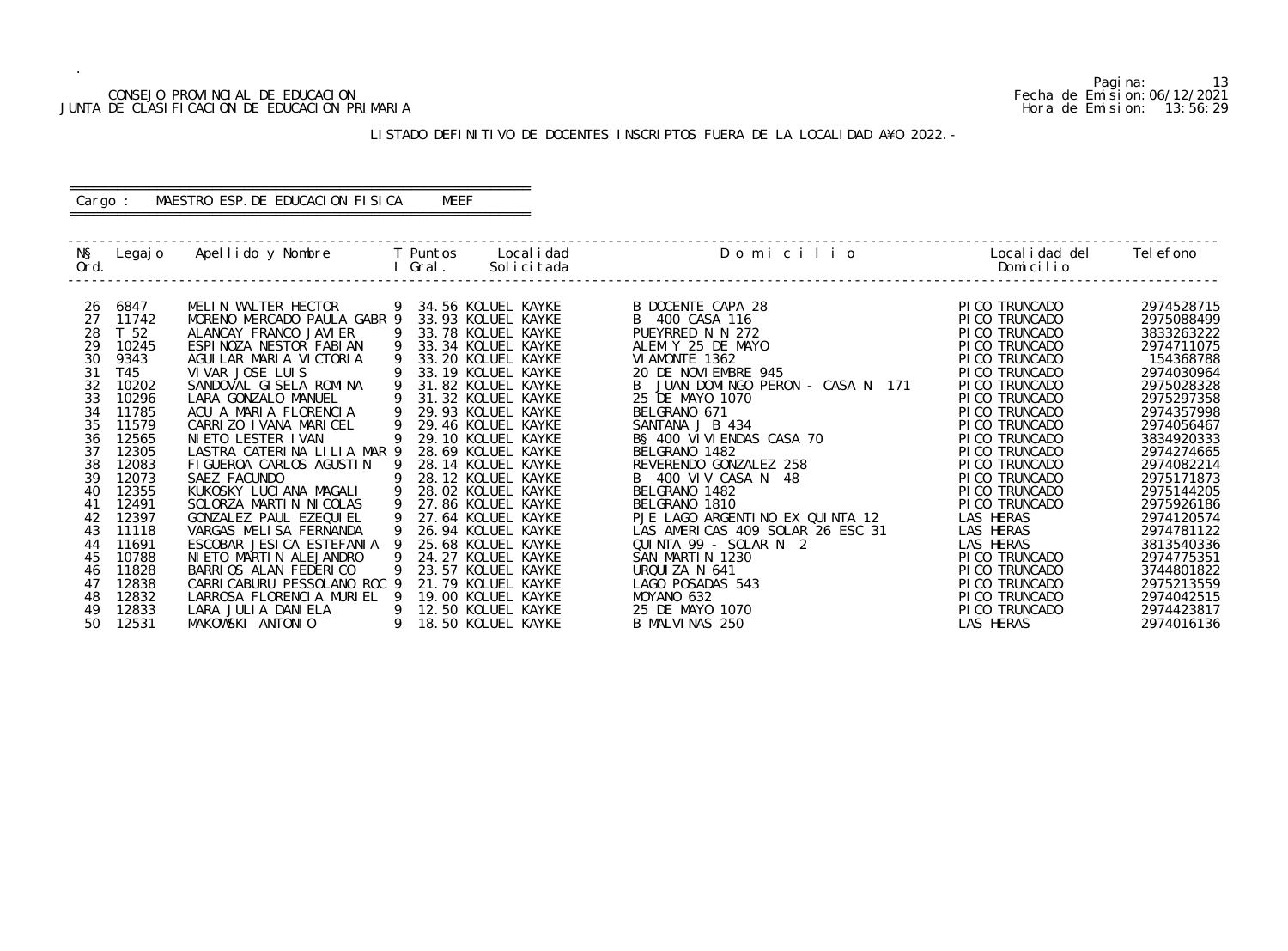## CONSEJO PROVINCIAL DE EDUCACION JUNTA DE CLASIFICACION DE EDUCACION PRIMARIA

.

## LISTADO DEFINITIVO DE DOCENTES INSCRIPTOS FUERA DE LA LOCALI

|                                                                                                                     | CONSEJO PROVINCIAL DE EDUCACION<br>JUNTA DE CLASIFICACION DE EDUCACION PRIMARIA                                                                                                                                                                                                      |             |                                                                                                                                                                                                                               |                                                                                                                                                                                                                |                                                                                                                                                      | 14<br>Pagi na:<br>Fecha de Emi si on: 06/12/2021<br>Hora de Emision: 13:56:30                                              |
|---------------------------------------------------------------------------------------------------------------------|--------------------------------------------------------------------------------------------------------------------------------------------------------------------------------------------------------------------------------------------------------------------------------------|-------------|-------------------------------------------------------------------------------------------------------------------------------------------------------------------------------------------------------------------------------|----------------------------------------------------------------------------------------------------------------------------------------------------------------------------------------------------------------|------------------------------------------------------------------------------------------------------------------------------------------------------|----------------------------------------------------------------------------------------------------------------------------|
|                                                                                                                     |                                                                                                                                                                                                                                                                                      |             |                                                                                                                                                                                                                               | LISTADO DEFINITIVO DE DOCENTES INSCRIPTOS FUERA DE LA LOCALIDAD A¥O 2022. -                                                                                                                                    |                                                                                                                                                      |                                                                                                                            |
|                                                                                                                     | Cargo: MAESTRO ESP. DE EDUCACION FISICA                                                                                                                                                                                                                                              | MEEF        |                                                                                                                                                                                                                               |                                                                                                                                                                                                                |                                                                                                                                                      |                                                                                                                            |
| Ord.                                                                                                                | N§ Legajo Apellido y Nombre T Puntos Localidad                                                                                                                                                                                                                                       | I Gral.     | Solicitada                                                                                                                                                                                                                    | Domicilio                                                                                                                                                                                                      | Local i dad del<br>Domicilio                                                                                                                         | Tel efono                                                                                                                  |
| 51 12807                                                                                                            | SANTILLAN ANDREA ESTEFANI 9 16.32 KOLUEL KAYKE                                                                                                                                                                                                                                       |             |                                                                                                                                                                                                                               | BELGRANO 1482                                                                                                                                                                                                  | PI CO TRUNCADO                                                                                                                                       | 3873580860                                                                                                                 |
| Cargo :                                                                                                             | MAESTRO ESPECIAL DE INGLES                                                                                                                                                                                                                                                           | <b>MING</b> |                                                                                                                                                                                                                               |                                                                                                                                                                                                                |                                                                                                                                                      |                                                                                                                            |
| Ord.                                                                                                                | N§ Legajo Apellido y Nombre T Puntos Localidad<br><b>Example 2018 Contract Contract Contract Contract Contract Contract Contract Contract Contract Contract Contract Contract Contract Contract Contract Contract Contract Contract Contract Contract Contract Contract Contract</b> |             | Solicitada                                                                                                                                                                                                                    | ----------------------<br>Domicilio                                                                                                                                                                            | Local i dad del<br>Domicilio                                                                                                                         | Tel efono                                                                                                                  |
| 11737<br>11886<br>$\overline{2}$<br>3<br>12271<br>12244<br>12784<br>11872<br>12871<br>12842<br>$\mathbf Q$<br>11217 | VI DELA ELENA BEATRIZ<br>SOSA EVELIN DANIELA<br>VIDAL NOELIA PAOLA<br>GODOY GABRIELA ALEJANDRA 9 29.56 KOLUEL KAYKE<br>REMENTERIAS DO CAMPO AILI 9<br>MOYANO ABERO MIRTA SOLEDA 9<br>MORALES CAROL ARACELI<br>CHAILE YANINA DAIANA<br>ALVAREZ DI EGO RICARDO                         |             | 9 33.56 KOLUEL KAYKE<br>9    33. 56  KOLUEL  KAYKE<br>9    33. 18  KOLUEL  KAYKE<br>9 31.60 KOLUEL KAYKE<br>28.14 KOLUEL KAYKE<br>26.23 KOLUEL KAYKE<br>9 20.76 KOLUEL KAYKE<br>9 16.69 KOLUEL KAYKE<br>3 17 99 KOLIIFI KAYKE | HI POLI TO YRI GOYEN N 925<br>RIVADAVIA N 455<br>VELEZ SARSFIELD 555<br>MARIANO MORENO N§ 1343<br>BS MOSCONI CASA 21<br>LAGO BS.AS 833<br>VI AMONTE 243<br>LAGO BUENOS AIRES 340<br>RØLAS AMERICAS M7 403 S 11 | PICO TRUNCADO<br>PICO TRUNCADO<br>PICO TRUNCADO<br>PICO TRUNCADO<br>PICO TRUNCADO<br>PI CO TRUNCADO<br>PI CO TRUNCADO<br>PICO TRUNCADO<br>I AS HERAS | 2974266704<br>2975922455<br>2974771933<br>2974176718<br>2974316756<br>2975945068<br>3874634952<br>3875627428<br>2975283294 |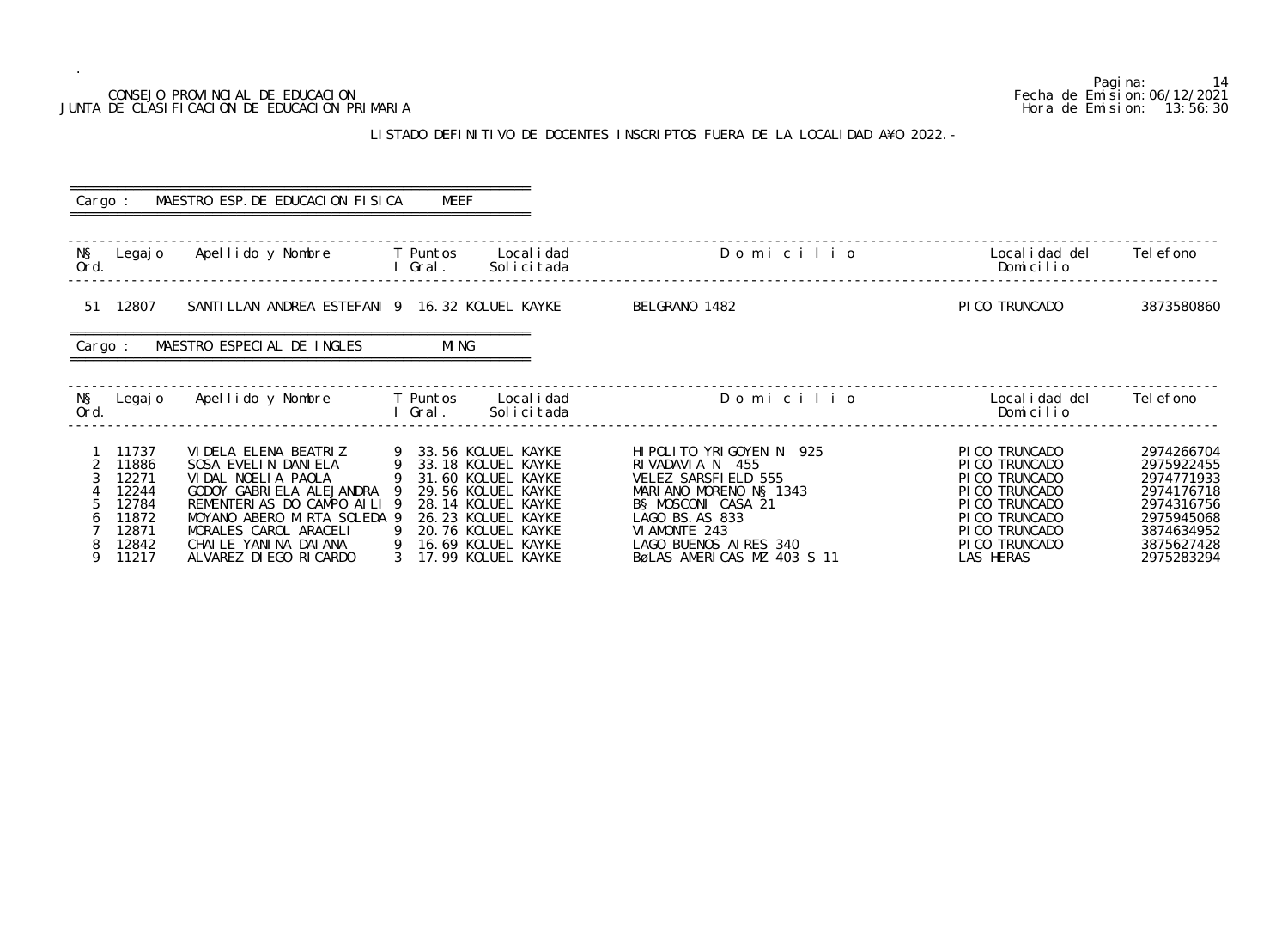## CONSEJO PROVINCIAL DE EDUCACION Fecha de Emision:06/12/2021 JUNTA DE CLASIFICACION DE EDUCACION PRIMARIA Hora de Emision: 13:56:30

# LISTADO DEFINITIVO DE DOCENTES INSCRIPTOS FUERA DE LA LOCALIDAD A¥O 2022.-

| Cargo :                     |                                                                               | PES LENGUA EXTRANJERA: INGLES                                                                                                                                                                                                                                           |          | I EGB             |                                                                                                                                                                                                        |                                                                                                                                                                                                              |                                                                                                                                                           |                                                                                                                            |
|-----------------------------|-------------------------------------------------------------------------------|-------------------------------------------------------------------------------------------------------------------------------------------------------------------------------------------------------------------------------------------------------------------------|----------|-------------------|--------------------------------------------------------------------------------------------------------------------------------------------------------------------------------------------------------|--------------------------------------------------------------------------------------------------------------------------------------------------------------------------------------------------------------|-----------------------------------------------------------------------------------------------------------------------------------------------------------|----------------------------------------------------------------------------------------------------------------------------|
| NŞ<br>Ord.                  | Legaj o                                                                       | Apellido y Nombre                                                                                                                                                                                                                                                       |          | T Puntos<br>Gral. | Local i dad<br>Solicitada                                                                                                                                                                              | Domicilio                                                                                                                                                                                                    | Local i dad del<br>Domicilio                                                                                                                              | Tel efono                                                                                                                  |
| 2<br>6<br>8<br>9<br>Cargo : | 11737<br>11886<br>12271<br>12244<br>12784<br>11872<br>12871<br>12842<br>11217 | VI DELA ELENA BEATRIZ<br>SOSA EVELIN DANIELA<br>VIDAL NOELIA PAOLA<br>GODOY GABRIELA ALEJANDRA 9<br>REMENTERIAS DO CAMPO AILI 9<br>MOYANO ABERO MIRTA SOLEDA 9<br>MORALES CAROL ARACELI<br>CHAILE YANINA DAIANA<br>ALVAREZ DI EGO RI CARDO<br>PES ED. ARTISTICA: DANZAS | - 9<br>9 | <b>DFEG</b>       | 33.56 KOLUEL KAYKE<br>9 33.18 KOLUEL KAYKE<br>31.60 KOLUEL KAYKE<br>29.56 KOLUEL KAYKE<br>28.14 KOLUEL KAYKE<br>26.23 KOLUEL KAYKE<br>20.76 KOLUEL KAYKE<br>9 16.69 KOLUEL KAYKE<br>17.99 KOLUEL KAYKE | HIPOLITO YRIGOYEN N 925<br>RIVADAVIA N 455<br>VELEZ SARSFIELD 555<br>MARIANO MORENO NS 1343<br>B§ MOSCONI CASA 21<br>LAGO BS. AS 833<br>VI AMONTE 243<br>LAGO BUENOS AIRES 340<br>BøLAS AMERICAS MZ 403 S 11 | PI CO TRUNCADO<br>PI CO TRUNCADO<br>PI CO TRUNCADO<br>PI CO TRUNCADO<br>PI CO TRUNCADO<br>PI CO TRUNCADO<br>PI CO TRUNCADO<br>PI CO TRUNCADO<br>LAS HERAS | 2974266704<br>2975922455<br>2974771933<br>2974176718<br>2974316756<br>2975945068<br>3874634952<br>3875627428<br>2975283294 |
| NŞ<br>Ord.                  | Legaj o                                                                       | Apellido y Nombre                                                                                                                                                                                                                                                       |          | T Puntos<br>Gral. | Local i dad<br>Solicitada                                                                                                                                                                              | Domicilio                                                                                                                                                                                                    | Local i dad del<br>Domicilio                                                                                                                              | Tel efono                                                                                                                  |
|                             | 12818                                                                         | MALIQUEO WANDA GIMENA                                                                                                                                                                                                                                                   |          |                   | 9 17.67 KOLUEL KAYKE                                                                                                                                                                                   | HIPOLITO IRIGOYEN 461                                                                                                                                                                                        | LAS HERAS                                                                                                                                                 | 2945690535                                                                                                                 |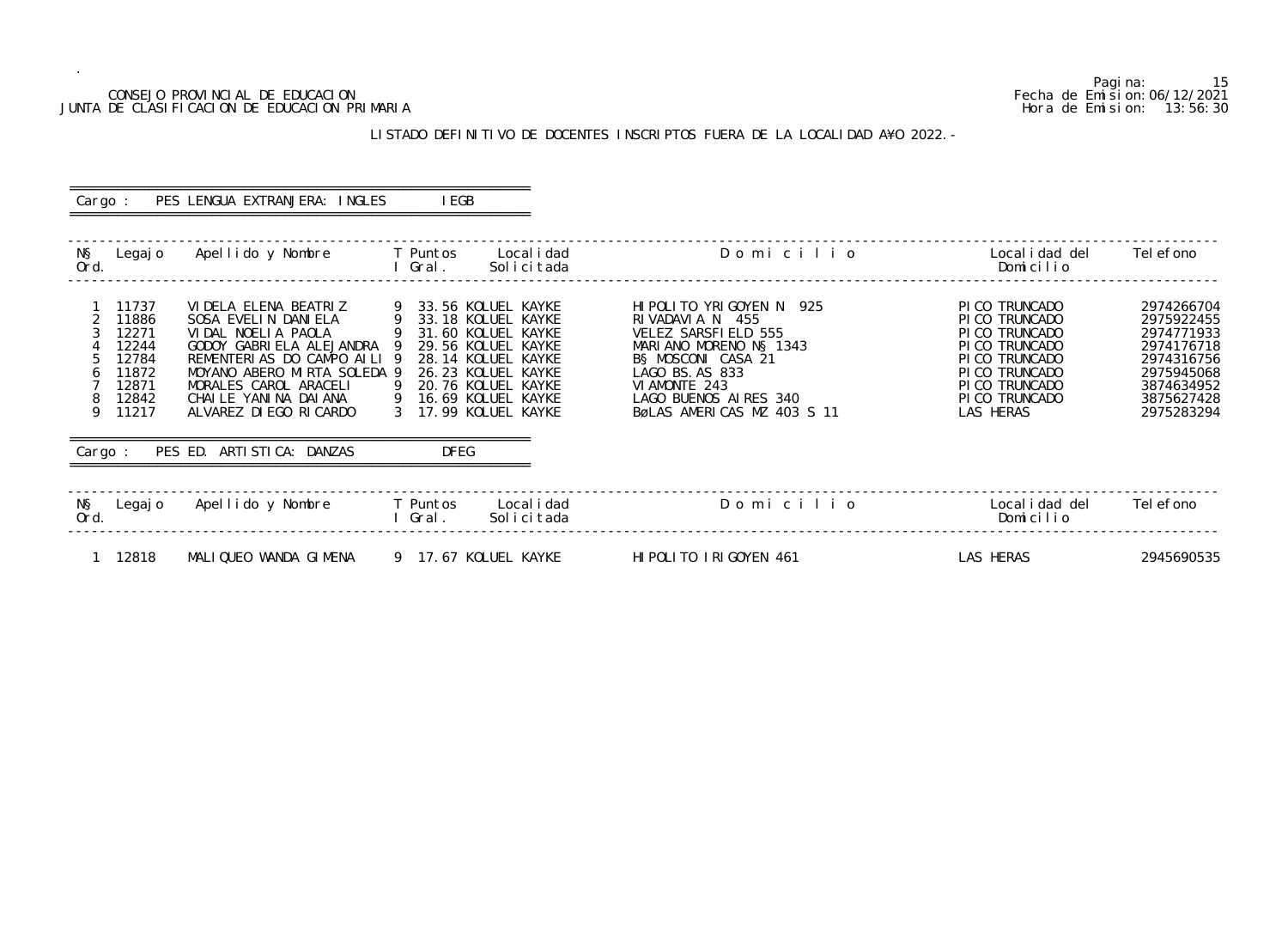## CONSEJO PROVINCIAL DE EDUCACION Fecha de Emision:06/12/2021 JUNTA DE CLASIFICACION DE EDUCACION PRIMARIA Hora de Emision: 13:56:30

# LISTADO DEFINITIVO DE DOCENTES INSCRIPTOS FUERA DE LA LOCALIDAD A¥O 2022.-

|                                       | Cargo :                                                            | ASIST. MEDIOS A/C GAB. DE INFORMATICA MINF                                                                                                                                                                  |                                                                                                                                                                                                                    |                           |                                                                                                                                                                             |                                                                                                                                         |                                                                                                           |
|---------------------------------------|--------------------------------------------------------------------|-------------------------------------------------------------------------------------------------------------------------------------------------------------------------------------------------------------|--------------------------------------------------------------------------------------------------------------------------------------------------------------------------------------------------------------------|---------------------------|-----------------------------------------------------------------------------------------------------------------------------------------------------------------------------|-----------------------------------------------------------------------------------------------------------------------------------------|-----------------------------------------------------------------------------------------------------------|
| NŞ<br>Ord.                            |                                                                    | Legajo Apellido y Nombre     T Puntos                                                                                                                                                                       | l Gral.                                                                                                                                                                                                            | Local i dad<br>Solicitada | Domicilio                                                                                                                                                                   | Local i dad del<br>Domicilio                                                                                                            | Tel efono                                                                                                 |
| $\overline{2}$<br>3<br>5 <sup>5</sup> | 6760<br>10841<br>10310<br>8539<br>11644                            | VI LDOZA MARCELO FRANCI SCO 9<br>PAVESE FRANCO NI COLAS 8 31.55 KOLUEL KAYKE<br>BAI GORRI A SI LVI A SOLEDAD 6 31.56 KOLUEL KAYKE<br>SALETTI ALEJANDRO JAVIER 3 31.92 KOLUEL KAYKE<br>APARICIO LUIS EDUARDO | 36.06 KOLUEL KAYKE<br>3 23.36 KOLUEL KAYKE                                                                                                                                                                         |                           | CEPERNIC N 280<br>CORVALAN 144<br>VELEZ SARFIELD N 801 -B GAS DEL ESTADO PICO TRUNCADO<br>20 DE NOVIEMBRE 649<br>PERITO MORENO N 1190                                       | PI CO TRUNCADO<br>PI CO TRUNCADO<br>PI CO TRUNCADO<br>PI CO TRUNCADO                                                                    | 156256839<br>3863439244<br>2974424898<br>2975177314<br>3815123587                                         |
|                                       |                                                                    | Cargo: PES EDUCACION TECNOLOGICA                                                                                                                                                                            | ETEG                                                                                                                                                                                                               |                           |                                                                                                                                                                             |                                                                                                                                         |                                                                                                           |
| NŞ<br>Ord.                            |                                                                    | Legajo Apellido y Nombre T Puntos Localidad                                                                                                                                                                 | I Gral.                                                                                                                                                                                                            | Solicitada                | Domicilio                                                                                                                                                                   | Localidad del<br>Domicilio                                                                                                              | Tel efono                                                                                                 |
| $\overline{2}$<br>3<br>6<br>8         | 9143<br>10603<br>T 52<br>10841<br>11681<br>11204<br>12445<br>12836 | CABRAL MARIA EMMA<br>CASAS NANCY EDITH<br>PAREDES AMERICO ALBERTO<br>PAVESE FRANCO NI COLAS<br>AGUIRRE RITA RAQUEL<br>MAGALEVSKY AGUSTIN<br>CUEVAS MOIRA ANAHI<br>CANDIA CASTILLO MAITE                     | 50.51 KOLUEL KAYKE<br>- 9<br>42.26 KOLUEL KAYKE<br>- 9<br>36.49 KOLUEL KAYKE<br>9<br>31.53 KOLUEL KAYKE<br>29.34 KOLUEL KAYKE<br>9   28. 35  KOLUEL  KAYKE<br>3   20. 45  KOLUEL  KAYKE<br>3<br>16.75 KOLUEL KAYKE |                           | PJE TUCUMAN MZ 117 SOLAR 22<br>AV EVA PERON 350<br>MOYANO N 718<br>CORVALAN 144<br>LAGO POSADAS N 585<br>Bø MALVINAS C 10<br>BELGRANO OESTE 507<br>B§ AGUA Y ENERGIA CASA 6 | LAS HERAS<br>PI CO TRUNCADO<br>PI CO TRUNCADO<br>PI CO TRUNCADO<br>PI CO TRUNCADO<br>PI CO TRUNCADO<br>PI CO TRUNCADO<br>PI CO TRUNCADO | 4616229<br>2974351624<br>2974991300<br>3863439244<br>2975134772<br>3826433274<br>2974721111<br>2975091154 |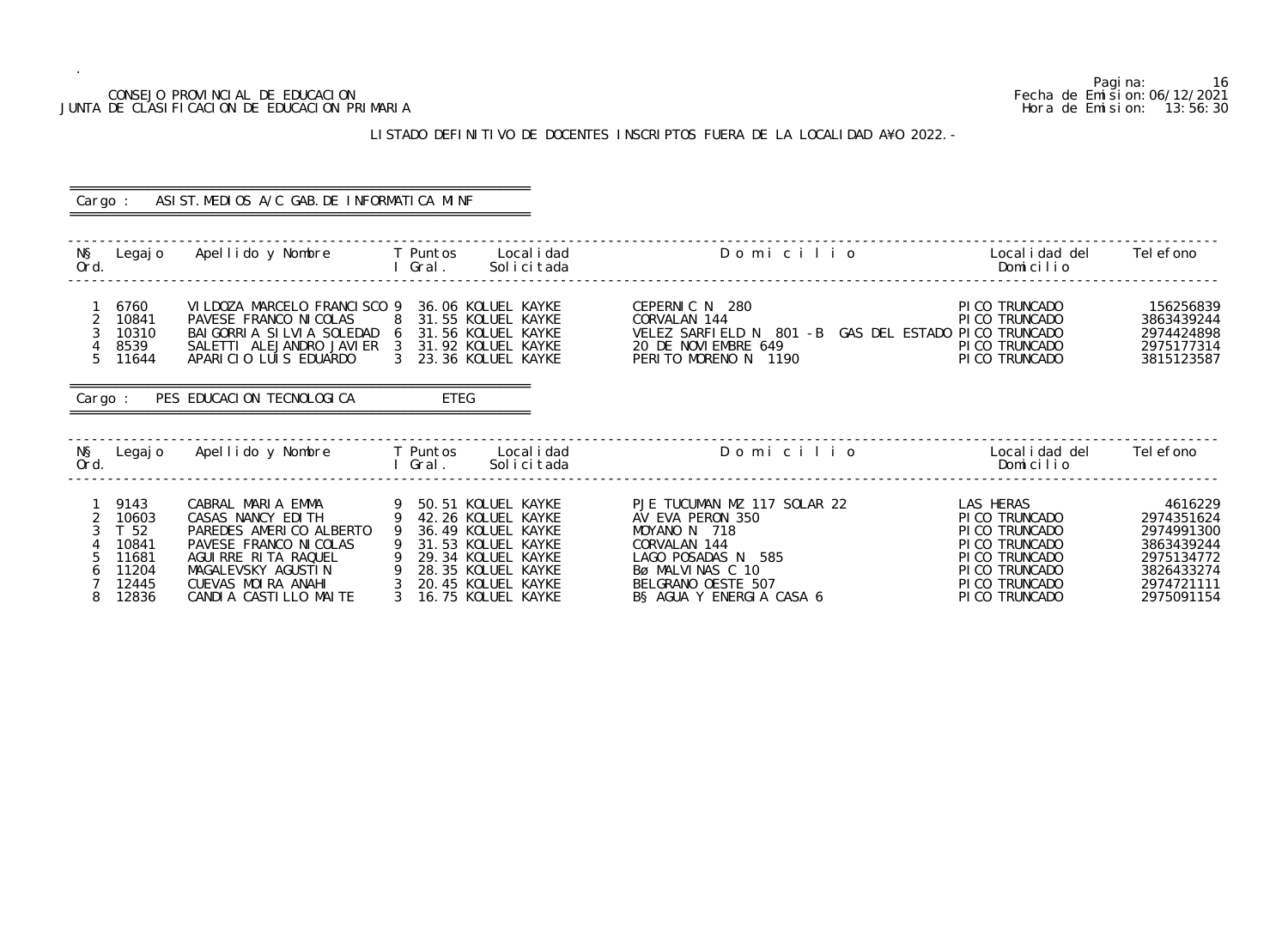|               |                                                                                     | CONSEJO PROVINCIAL DE EDUCACION<br>JUNTA DE CLASIFICACION DE EDUCACION PRIMARIA                                                                                                                                                                                                     |                   |                                                                                                                                                                                                                                                |                                                                                                                                                                                                                                                   | Hora de Emision:                                                                                                                                                                                      | Pagi na:<br>17<br>Fecha de Emi si on: 06/12/2021<br>13:56:30                                                                            |
|---------------|-------------------------------------------------------------------------------------|-------------------------------------------------------------------------------------------------------------------------------------------------------------------------------------------------------------------------------------------------------------------------------------|-------------------|------------------------------------------------------------------------------------------------------------------------------------------------------------------------------------------------------------------------------------------------|---------------------------------------------------------------------------------------------------------------------------------------------------------------------------------------------------------------------------------------------------|-------------------------------------------------------------------------------------------------------------------------------------------------------------------------------------------------------|-----------------------------------------------------------------------------------------------------------------------------------------|
|               |                                                                                     |                                                                                                                                                                                                                                                                                     |                   |                                                                                                                                                                                                                                                | LISTADO DEFINITIVO DE DOCENTES INSCRIPTOS FUERA DE LA LOCALIDAD A¥O 2022. -                                                                                                                                                                       |                                                                                                                                                                                                       |                                                                                                                                         |
| Cargo :       |                                                                                     | PES FORMACION ETICA Y CIUDADANA                                                                                                                                                                                                                                                     |                   | FEGB                                                                                                                                                                                                                                           |                                                                                                                                                                                                                                                   |                                                                                                                                                                                                       |                                                                                                                                         |
| NŞ<br>Ord.    | Legaj o                                                                             | Apellido y Nombre                                                                                                                                                                                                                                                                   | T Puntos<br>Gral. | Local i dad<br>Solicitada                                                                                                                                                                                                                      | Domicilio                                                                                                                                                                                                                                         | Local i dad del<br>Domicilio                                                                                                                                                                          | Tel efono                                                                                                                               |
|               | 10865<br>12414<br>11784<br>12824                                                    | SOTOMAYOR LIONEL OSCAR<br>LOPEZ RITA SOLEDAD<br>AVILA PATRICIO SEBASTIAN 9<br>FERREYRA LILIAN LORENA                                                                                                                                                                                |                   | 34.24 KOLUEL KAYKE<br>27.35 KOLUEL KAYKE<br>21.28 KOLUEL KAYKE<br>18.40 KOLUEL KAYKE                                                                                                                                                           | BARRIO YPF CASA N<br>6511<br>QUI NTEROS 877<br>B 30 VIV CASA 4<br>BELGRANO 2260                                                                                                                                                                   | PI CO TRUNCADO<br>PI CO TRUNCADO<br><b>LAS HERAS</b><br>PI CO TRUNCADO                                                                                                                                | 2974398739<br>2974049156<br>3876453984<br>3718509264                                                                                    |
| Cargo:        |                                                                                     | MAESTRO DE SECCION ADULTOS                                                                                                                                                                                                                                                          |                   | <b>MSAD</b>                                                                                                                                                                                                                                    |                                                                                                                                                                                                                                                   |                                                                                                                                                                                                       |                                                                                                                                         |
| NŞ<br>Ord.    | Legaj o                                                                             | Apellido y Nombre                                                                                                                                                                                                                                                                   | T Puntos<br>Gral. | Local i dad<br>Solicitada                                                                                                                                                                                                                      | Domicilio                                                                                                                                                                                                                                         | Local i dad del<br>Domicilio                                                                                                                                                                          | Tel efono                                                                                                                               |
| 9<br>10<br>11 | - 77<br>T 85<br>T 14<br>T 35<br>T 85<br>T 85<br>T 85<br>T 85<br>T 40<br>T 40<br>T 8 | CONTENTTI GUI LLERMO G<br>PACILLI ELIANA LORENA<br>PURULLA MIGUEL ANGEL<br>TORRES SILVIA ESTER<br>ZAMBRANO MONICA ALEJANDRA 9<br>LOPEZ LUCIA ESTER<br>CAMPOS MARIA ALEJANDRA<br>AREVALO CAPILLA ROMINA IV 9<br>VARGAS MARIA ROSARIO<br>CARDOZO JORGE<br>SOLER PAEZ VIVIANA ALEJAN 9 | 9                 | 54.21 KOLUEL KAYKE<br>50.37 KOLUEL KAYKE<br>49.32 KOLUEL KAYKE<br>49.32 KOLUEL KAYKE<br>49.09 KOLUEL KAYKE<br>48.73 KOLUEL KAYKE<br>48.56 KOLUEL KAYKE<br>48.38 KOLUEL KAYKE<br>47.65 KOLUEL KAYKE<br>47.56 KOLUEL KAYKE<br>47.48 KOLUEL KAYKE | SANTA CRUZ MZNA 114 A SOLAR 07<br>B 32 VIV - CALLE URDIN N 256<br>TI ERRA DEL FUEGO 2280<br>JOSE FUCHS 190<br>SAAVEDRA 75<br>PJE JUAN DE GARAY 55<br>SAAVEDRA 1138<br>PJE. HUERGO 320<br>PJE HUERGO N 7184<br>DON BOSCO N 270<br>ROCA OESTE N 667 | LAS HERAS<br>PI CO TRUNCADO<br>$C.$ OLIVIA - $C.$ SECO<br>PI CO TRUNCADO<br>PI CO TRUNCADO<br>PI CO TRUNCADO<br>PI CO TRUNCADO<br>PI CO TRUNCADO<br>PI CO TRUNCADO<br>PI CO TRUNCADO<br>PICO TRUNCADO | 154212981<br>2974993756<br>2974135026<br>2974224977<br>154322091<br>154227524<br>4991167<br>4990352<br>4993291<br>4999230<br>2975010351 |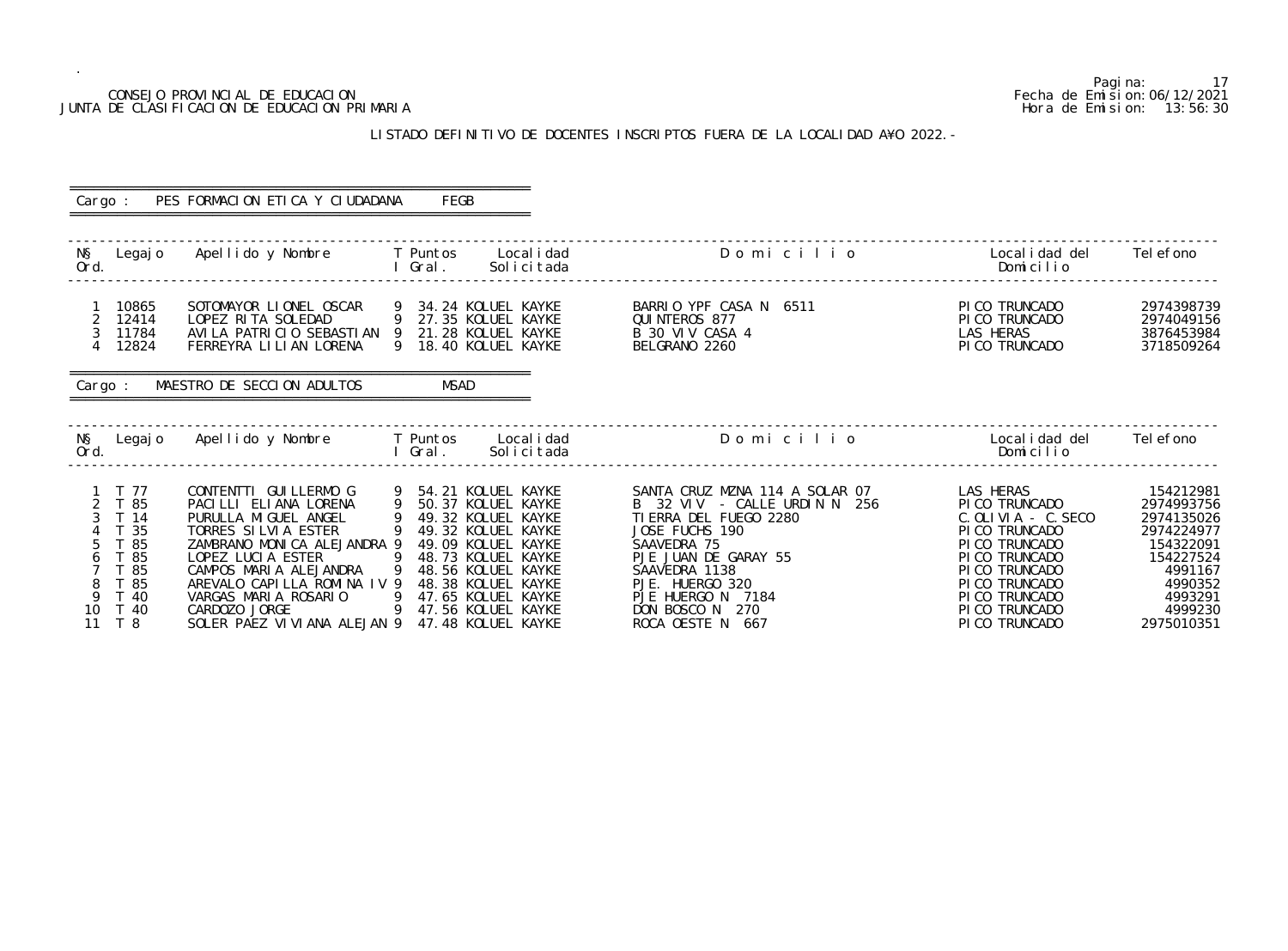|                                              | Pagi na:                       |
|----------------------------------------------|--------------------------------|
| CONSEJO PROVINCIAL DE EDUCACION              | Fecha de Emi si on: 06/12/2021 |
| JUNTA DE CLASIFICACION DE EDUCACION PRIMARIA | Hora de Emision: 13:56:31      |

## CONSEJO PROVINCIAL DE EDUCACION Fecha de Emision:06/12/2021 JUNTA DE CLASIFICACION DE EDUCACION PRIMARIA Hora de Emision: 13:56:31

# ========================================================== Cargo : MAESTRO DE SECCION ADULTOS MSAD

# LISTADO DEFINITIVO DE DOCENTES INSCRIPTOS FUERA DE LA LOCALIDAD A¥O 2022.-

==========================================================

| NŞ<br>Ord. | Legaj o          | Apellido y Nombre                           |    | T Puntos<br>Gral. |                                          | Local i dad<br>Solicitada | Domicilio                                     | Local i dad del<br>Domicilio   | Tel efono          |
|------------|------------------|---------------------------------------------|----|-------------------|------------------------------------------|---------------------------|-----------------------------------------------|--------------------------------|--------------------|
| 12         | T 64             | ROTHLI SBERGER CLAUDI A GRA 9               |    |                   | 47.05 KOLUEL KAYKE                       |                           | B GUEMES MZNA 197 SOLAR 4                     | LAS HERAS                      | 154137250          |
| 13         | T 85             | BUSQUETS ZULMA BEATRIZ                      | -9 |                   | 46.99 KOLUEL KAYKE                       |                           | MOYANO N 827                                  | PI CO TRUNCADO                 | 4990320            |
| 14         | 35               | BARRI ONUEVO VERONI CA DEL                  |    |                   | 46.68 KOLUEL KAYKE                       |                           | JUAN QUINTEROS 964                            | PICO TRUNCADO                  | 2975146434         |
| 15         | 9900             | DAMIAN ANA MARIA                            |    |                   | 46.56 KOLUEL KAYKE                       |                           | EVA PERON 50                                  | PI CO TRUNCADO                 | 2975081340         |
| 16         | T 43             | MAMANI NATALIA                              |    |                   | 46.49 KOLUEL KAYKE                       |                           | EJERCITO ARGENTINO N 2322                     | $C.$ OLIVIA - $C.$ SECO        | 4855149            |
| 17         | -35              | CARRIZO LORENA ALEJANDRA                    |    |                   | 46.44 KOLUEL KAYKE                       |                           | <b>ROCA 563</b>                               | PI CO TRUNCADO                 | 2975063904         |
| 18         | -84              | MONTES NESTOR                               |    |                   | 46.34 KOLUEL KAYKE                       |                           | EL MIRADOR                                    | LAS HERAS                      | 154307459          |
| 19         | -85              | RUIZ SOLEDAD JOSEFA                         |    |                   | 46.20 KOLUEL KAYKE                       |                           | GREGORES CASA 40                              | PICO TRUNCADO                  | 4992991            |
| 20         | -45              | DI AZ NORA ANDREA                           |    |                   | 46.00 KOLUEL KAYKE                       |                           | FEDERAL BUSTOS 179                            | PICO TRUNCADO                  | 2974112909         |
| 21         | TAD <sub>5</sub> | SAJAMA NORA ADRIANA                         |    |                   | 45.99 KOLUEL KAYKE                       |                           | LAGO PUEYRREDON 233                           | PI CO TRUNCADO                 | 4993131            |
| 22         | TAD 5            | MORENO YOLANDA DEL CARMEN 9                 |    |                   | 45.89 KOLUEL KAYKE                       |                           | PJE.<br>GUTI ERREZ N<br>268                   | PI CO TRUNCADO                 | 4993639            |
| 23         | T 35             | ANCE MORENO ROSANA P                        |    |                   | 45.84 KOLUEL KAYKE                       |                           | B "ISLAS MALVINAS" CASA N 136                 | PICO TRUNCADO                  | 2974946277         |
| 24         | T 77             | CORDOBA FERNANDO JULIAN                     |    |                   | 45.74 KOLUEL KAYKE                       |                           | GUEMES - MZA 197 - SOLAR 4                    | LAS HERAS                      | 2974211414         |
| 25         | T 35             | CALDERON CEFERINO HUGO                      |    |                   | 45.68 KOLUEL KAYKE                       |                           | LAGO PUEYRREDON 289                           | PI CO TRUNCADO                 | 4991759            |
| 26         | T 17             | BRAVO SI LVI NA EMI LSE                     |    |                   | 45.53 KOLUEL KAYKE                       |                           | AVDA. TEHUELCHES N 596                        | LOS ANTI GUOS                  | 2963410138         |
| 27<br>28   | - 35<br>T 40     | CANALE JESSI CA SI LVANA                    |    |                   | 45.47 KOLUEL KAYKE<br>45.37 KOLUEL KAYKE |                           | HIPOLITO YRIGOYEN N 13<br>LAGO PUEYRRED N 315 | PI CO TRUNCADO                 | 2974314319         |
| 29         | ි 8              | ARABEL DARIO MARCELO<br>RODRI GUEZ MARI ANA |    |                   | 45.05 KOLUEL KAYKE                       |                           | RAMON LISTA 1142                              | PICO TRUNCADO<br>PICO TRUNCADO | 4999528<br>4994316 |
| 30         | T 45             | MASH NADIA YAQUELIN                         |    |                   | 44.79 KOLUEL KAYKE                       |                           | DOCENTE CASA N 22                             | PI CO TRUNCADO                 | 4991849            |
| 31         | 52               | FERNANDEZ ANA GABRIELA                      |    |                   | 44.69 KOLUEL KAYKE                       |                           | LAGO DEL DESIERTO CASA 308                    | PI CO TRUNCADO                 | 4993385            |
| 32         | T 40             | GOMEZ MARIA ANGELICA                        |    |                   | 44.58 KOLUEL KAYKE                       |                           | TUCUMAN 165                                   | PI CO TRUNCADO                 | 154276766          |
| 33         | T 40             | ROSSI ANDREA FABIANA                        |    |                   | 44.56 KOLUEL KAYKE                       |                           | B 400 VIV. CASA N 94                          | PI CO TRUNCADO                 | 4990168            |
| 34         | T 52             | STUDER MARIO OSCAR                          |    |                   | 44.55 KOLUEL KAYKE                       |                           | <b>MITRE N 849</b>                            | PICO TRUNCADO                  | 4991542            |
| 35         | T <sub>7</sub>   | GOMEZ ROSA MALVA                            |    |                   | 44.54 KOLUEL KAYKE                       |                           | PIEDRA BUENA N 126                            | PI CO TRUNCADO                 | 4806038            |
| 36         | T 8              | ANDRADE HERMINIA DEL C                      |    |                   | 44.34 KOLUEL KAYKE                       |                           | GDOR GREGORES CASA N<br>-28<br>B              | PI CO TRUNCADO                 | 4990078            |
|            |                  |                                             |    |                   |                                          |                           |                                               |                                |                    |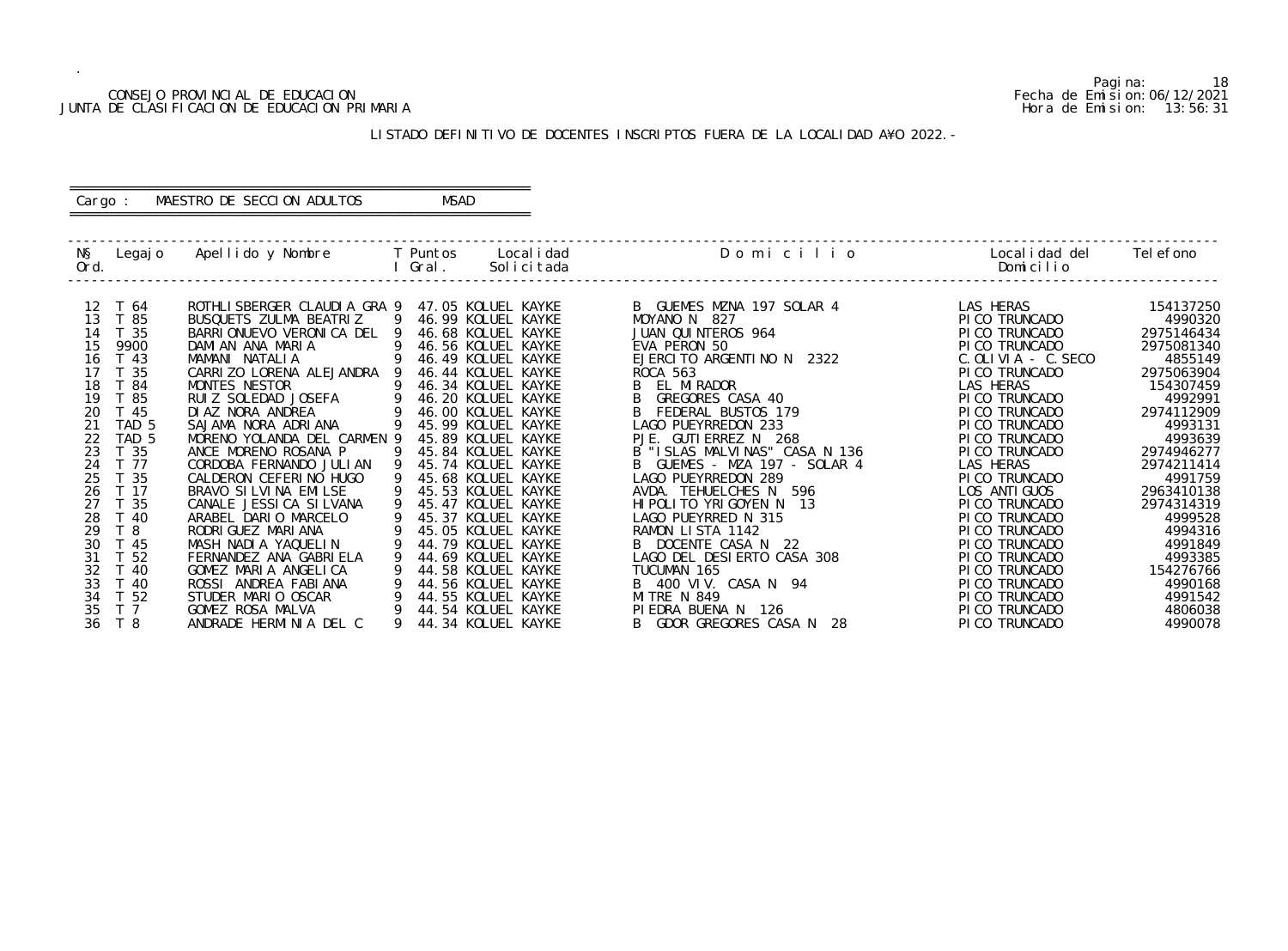## CONSEJO PROVINCIAL DE EDUCACION Fecha de Emision:06/12/2021 JUNTA DE CLASIFICACION DE EDUCACION PRIMARIA Hora de Emision: 13:56:31

# ========================================================== Cargo : MAESTRO DE SECCION ADULTOS MSAD

# LISTADO DEFINITIVO DE DOCENTES INSCRIPTOS FUERA DE LA LOCALIDAD A¥O 2022.-

==========================================================

| NŞ<br>Ord. | Legaj o         | Apellido y Nombre                            |   | T Puntos<br>Gral. | Local i dad<br>Solicitada                | Domicilio                                   | Local i dad del<br>Domicilio     | Tel efono             |
|------------|-----------------|----------------------------------------------|---|-------------------|------------------------------------------|---------------------------------------------|----------------------------------|-----------------------|
| 37         | T 52            | FERNANDEZ NELSON ARIEL                       |   |                   | 44.23 KOLUEL KAYKE                       | VELEZ SARFIELD 555                          | PI CO TRUNCADO                   | 4990639               |
| 38         | T 52            | PAZ MARIA CRISTINA                           |   |                   | 44.20 KOLUEL KAYKE                       | B DOCENTE CASA N 13                         | PI CO TRUNCADO                   | 4999586               |
| 39         | T <sub>52</sub> | DIAZ DOJORTI ELIANA N                        |   |                   | 44.19 KOLUEL KAYKE                       | SAAVEDRA N<br>- 407                         | PI CO TRUNCADO                   | 4992966               |
| 40         | T 52            | ALDERETE RAMON ANTONIO                       |   |                   | 44.00 KOLUEL KAYKE                       | B DOCENTE - CASA N 13                       | PI CO TRUNCADO                   | 29664999586           |
| 41         | - 52            | MOLINA ROXANA VIVIANA                        |   |                   | 43.74 KOLUEL KAYKE                       | FRUCTUOSO RIVERA 439                        | PI CO TRUNCADO                   | 4993148               |
| 42         | 52              | VARELA ANALIA VIVIANA                        |   |                   | 43.59 KOLUEL KAYKE                       | LAGO PUEYRREDON 289                         | PI CO TRUNCADO                   | 4991759               |
| 43         | -52             | LLAMPA SENOVIA IGNACIA                       |   |                   | 43.54 KOLUEL KAYKE                       | B DOCENTE CASA N 21                         | PI CO TRUNCADO                   | 4999313               |
| 44         | - 35            | SULETA LUZ ALEJANDRA                         |   |                   | 43.51 KOLUEL KAYKE                       | VI AMONTE 1169                              | PI CO TRUNCADO                   | 2974223560            |
| 45         | T45             | VAZQUEZ GRETA CAROLA                         |   |                   | 43.50 KOLUEL KAYKE                       | PI EDRA BUENA 1336                          | PI CO TRUNCADO                   | 4994597               |
| 46         | T 52            | PAI LLAMAN SUSANA NOEMI                      |   |                   | 43.35 KOLUEL KAYKE                       | B 400 - CASA N 347                          | PI CO TRUNCADO                   | 2974038190            |
| 47         | 82              | ABALLAY RAMON DELFIN                         |   |                   | 43.13 KOLUEL KAYKE                       | B VISTA HERMOSA PJE LOS ANTIGUOS 337        | $C.$ OLIVIA - $C.$ SECO          | 2974090009            |
| 48         | -45             | GATICA LLANOS KARINA DEOL 9                  |   |                   | 43.10 KOLUEL KAYKE                       | CALLE P. MORENO N 1044                      | PI CO TRUNCADO                   | 2975058853            |
| 49         | -85             | ROBLES SILVIA ALEJANDRA                      |   |                   | 42.76 KOLUEL KAYKE                       | <b>ALEM 537</b>                             | PI CO TRUNCADO                   | 15447401              |
| 50         | T 40            | SANCHEZ SILVIA BEATRIZ                       |   |                   | 42.62 KOLUEL KAYKE                       | B DOCENTE CASA N 28                         | PI CO TRUNCADO                   | 4999544               |
| 51         | -40             | VELASQUEZ MARTINA ROSA                       |   |                   | 42.56 KOLUEL KAYKE                       | ESPA A 1445                                 | PI CO TRUNCADO                   | 4990174               |
| 52         | -35             | ARABEL RITA JAQUELINA                        |   |                   | 42.01 KOLUEL KAYKE                       | B DOCENTE CASA 14                           | PI CO TRUNCADO                   | 2975076329            |
| 53         | T <sub>8</sub>  | ARCE PATRICIA ESTER                          |   |                   | 42.01 KOLUEL KAYKE                       | FRANCISCO CAMPANO N<br>369                  | PI CO TRUNCADO                   | 2974396596            |
| 54         | T 85            | SOSA MIRTA SOLEDAD                           |   |                   | 41.94 KOLUEL KAYKE                       | FRUCTUOSO RIVERA N<br>1095                  | PI CO TRUNCADO                   | 2974994746            |
| 55         | 40              | PORFIRIO LUCIANA                             |   |                   | 41.85 KOLUEL KAYKE                       | B AGUA Y ENERGIA CASA 7                     | PI CO TRUNCADO                   | 4992104               |
| 56         | 52              | LAYUS HECTOR MARCELO                         |   |                   | 41.80 KOLUEL KAYKE                       | RI VADAVI A 350                             | PI CO TRUNCADO                   | 2975288274            |
| 57         | 52              | FERNANDEZ ANGEL OSCAR                        |   |                   | 41.79 KOLUEL KAYKE                       | LAGO PUEYRREDON N 307                       | PI CO TRUNCADO                   | 4990639               |
| 58<br>59   | T 53            | NAVARRO VALERIA SOLEDAD                      | 9 |                   | 41.69 KOLUEL KAYKE                       | RIO TURBIO 561                              | LAS HERAS                        | 154740403             |
|            | T <sub>8</sub>  | CARRIZO SANDRA VI VI ANA                     |   |                   | 41.57 KOLUEL KAYKE                       | PJE GUTI ERREZ 260                          | PI CO TRUNCADO                   | 154704751             |
| 60<br>61   | T 85<br>T 40    | ARCE MARIA DANIELA<br>ORELLANA RAQUEL HAYDEE | 9 |                   | 41.38 KOLUEL KAYKE<br>41.37 KOLUEL KAYKE | QUINTEROS 609<br>B 400 VI VI ENDAS CASA 141 | PI CO TRUNCADO<br>PI CO TRUNCADO | 2974178326<br>4990685 |
|            |                 |                                              |   |                   |                                          |                                             |                                  |                       |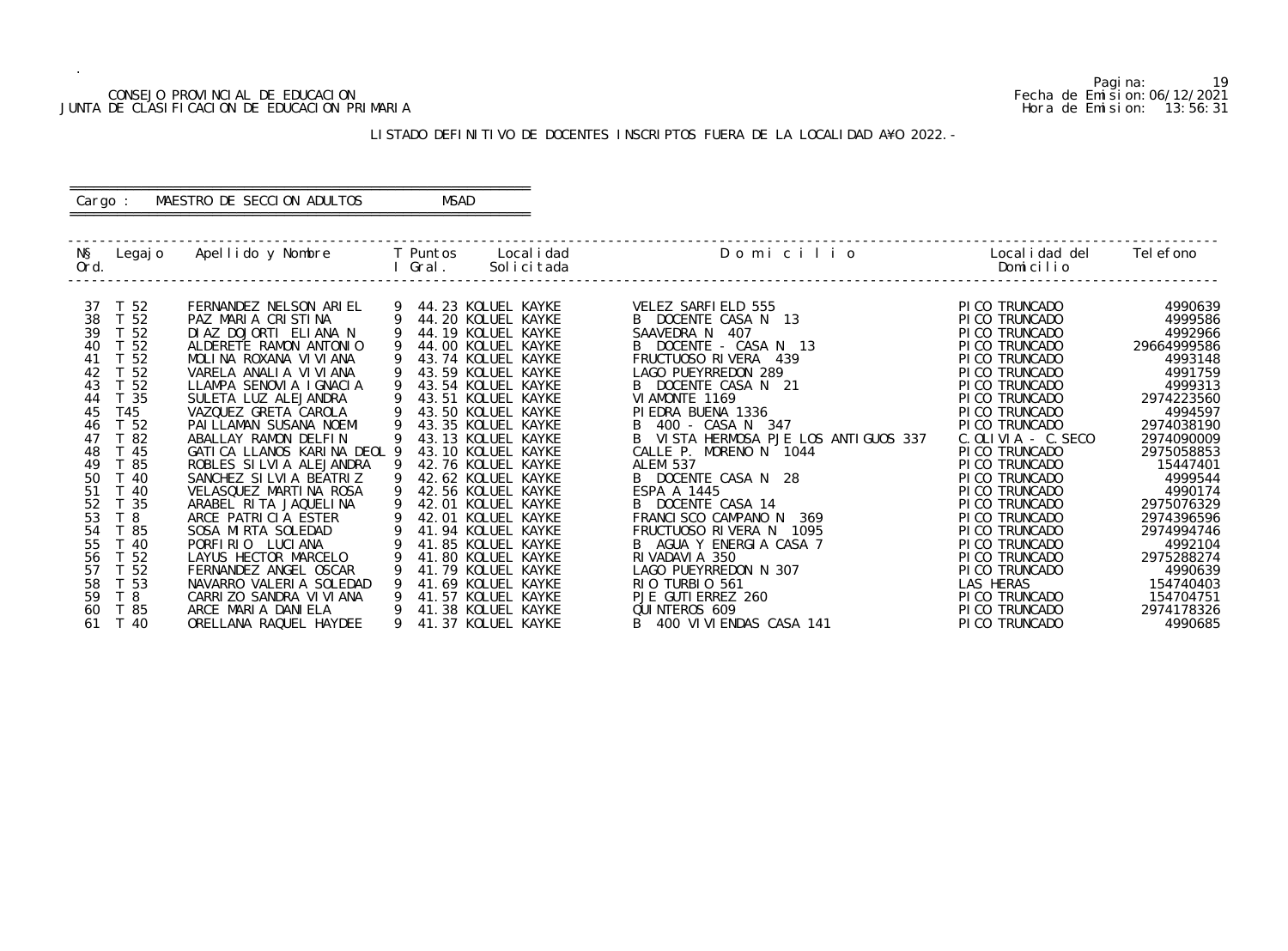## CONSEJO PROVINCIAL DE EDUCACION Fecha de Emision:06/12/2021 JUNTA DE CLASIFICACION DE EDUCACION PRIMARIA Hora de Emision: 13:56:32

# ========================================================== Cargo : MAESTRO DE SECCION ADULTOS MSAD

# LISTADO DEFINITIVO DE DOCENTES INSCRIPTOS FUERA DE LA LOCALIDAD A¥O 2022.-

==========================================================

| NŞ<br>Ord. | Legaj o          | Apellido y Nombre            |    | T Puntos<br>Gral. | Local i dad<br>Solicitada | Domicilio                      | Local i dad del<br>Domicilio | Tel efono  |
|------------|------------------|------------------------------|----|-------------------|---------------------------|--------------------------------|------------------------------|------------|
| 62         | T 35             | SANTI BA¥EZ GONZALEZ ALICI 9 |    |                   | 41.32 KOLUEL KAYKE        | SAAVEDRA N 1235                | PI CO TRUNCADO               | 2974602694 |
| 63         | T 52             | MANSILLA CECILIA ELIZABET 9  |    |                   | 41.27 KOLUEL KAYKE        | B 400 CASA 212 CASA JOSE FUCH  | PI CO TRUNCADO               | 4990361    |
| 64         | TAD <sub>5</sub> | GOMEZ CINTIA PAOLA           | -9 |                   | 41.20 KOLUEL KAYKE        | PI EDRA BUENA N<br>126         | PI CO TRUNCADO               | 2644143422 |
| 65         | T 77             | FIGUEROA ELIO                | 9  |                   | 41.19 KOLUEL KAYKE        | MITRE Y ALEM N 143             | LAS HERAS                    | 154010756  |
| 66         | T 45             | GONZALEZ CRISTIAN MAURO      | 9  |                   | 41.15 KOLUEL KAYKE        | B ISLAS MALVINAS CASA 201      | PICO TRUNCADO                | 4991102    |
| 67         | T <sub>3</sub>   | LATORRE ROXANA MARILINA      | 9  |                   | 40.91 KOLUEL KAYKE        | B§ LAS AMERICAS M 403 SOLAR 11 | 2 LAS HERAS                  | 974705074  |
| 68         | 85               | QUINTERO LIDIA VANESA        |    |                   | 40.70 KOLUEL KAYKE        | 72 CASA 348                    | PI CO TRUNCADO               | 4994537    |
| 69         | T 52             | BARQUIN MARIA DEL CARMEN     |    |                   | 40.55 KOLUEL KAYKE        | 400 VIV CASA N 70              | PI CO TRUNCADO               | 4992624    |
| 70         | T 8              | ORME¥O JORGE NICOLAS         |    |                   | 40.49 KOLUEL KAYKE        | PERITO MORENO N 1044           | PI CO TRUNCADO               | 2975058853 |
| 71         | 3688             | FIGUEROA IRIS MARIA          |    |                   | 40.36 KOLUEL KAYKE        | DOCENTE CASA N 27              | PI CO TRUNCADO               | 2974429078 |
| 72         | TAD 5            | ARGUMOZA VANESA ALEJANDRA 9  |    |                   | 40.18 KOLUEL KAYKE        | DOCENTE CASA 3                 | PI CO TRUNCADO               | 4990729    |
| 73         | 10248            | DELGADO ANDREA DEL CARMEN 9  |    |                   | 40.15 KOLUEL KAYKE        | GUEMES N 112                   | PI CO TRUNCADO               | 2974306436 |
| 74         | 5210             | CUEVAS CLAUDI A LI LI ANA    |    |                   | 40.15 KOLUEL KAYKE        | RDO. GONZALEZ N<br>610         | PI CO TRUNCADO               | 2975072172 |
| 75         | T <sub>8</sub>   | AHUMADA CLAUDIA MABEL        |    |                   | 40.06 KOLUEL KAYKE        | G. GREGORES - CASA N 3         | PICO TRUNCADO                | 2966499962 |
| 76         | 4258             | GONZALEZ SUSANA CARINA       |    |                   | 39.97 KOLUEL KAYKE        | DOCENTE CASA N 05              | PI CO TRUNCADO               | 2975145850 |
| 77         | T <sub>52</sub>  | MARCOVICH SILVIA MABEL       |    |                   | 39.86 KOLUEL KAYKE        | HIPOLITO YRIGOYEN N 543        | PI CO TRUNCADO               | 4991887    |
| 78         | 505              | JARA NORMA BEATRIZ           |    |                   | 39.77 KOLUEL KAYKE        | SARMI ENTO 920                 | PI CO TRUNCADO               | 2974646459 |
| 79         | T 77             | ALACA ELSA                   |    |                   | 39.77 KOLUEL KAYKE        | YRI GOYEN ESQUI NA ROCA        | LAS HERAS                    | 156218052  |
| 80         | T <sub>8</sub>   | SIGLER NORMA SOLEDAD         |    |                   | 39.40 KOLUEL KAYKE        | AV NESTOR KIRCHNER 370         | PI CO TRUNCADO               | 2974355426 |
| 81         | 6667             | ASTRADA MARIANA CLAUDIA      |    |                   | 38.65 KOLUEL KAYKE        | LAGO PUEYRREDON 249            | PICO TRUNCADO                | 2974992366 |
| 82         | T <sub>3</sub>   | DIAZ NELIDA KARINA           |    |                   | 38.55 KOLUEL KAYKE        | BS 96 VIV CASA 47              | LAS HERAS                    | 2974313792 |
| 83         | T 35             | RUFINO VALERIA SOLEDAD       |    |                   | 38.25 KOLUEL KAYKE        | YRI GOYEN 1073                 | PI CO TRUNCADO               | 2974218259 |
| 84         | T <sub>8</sub>   | SUAREZ SONIA DEL VALLE       |    |                   | 37.93 KOLUEL KAYKE        | SCALABRINI ORTIZ 298           | PI CO TRUNCADO               | 4991206    |
| 85         | T 40             | VILLEGAS ROMINA MARICEL      |    |                   | 37.86 KOLUEL KAYKE        | B ISLAS MALVINAS 66            | PI CO TRUNCADO               | 4992990    |
| 86         | T 35             | BENITEZ EVARISTA ALICIA      | Q  |                   | 37.62 KOLUEL KAYKE        | SAN MARTIN N 1079              | PICO TRUNCADO                | 44299986   |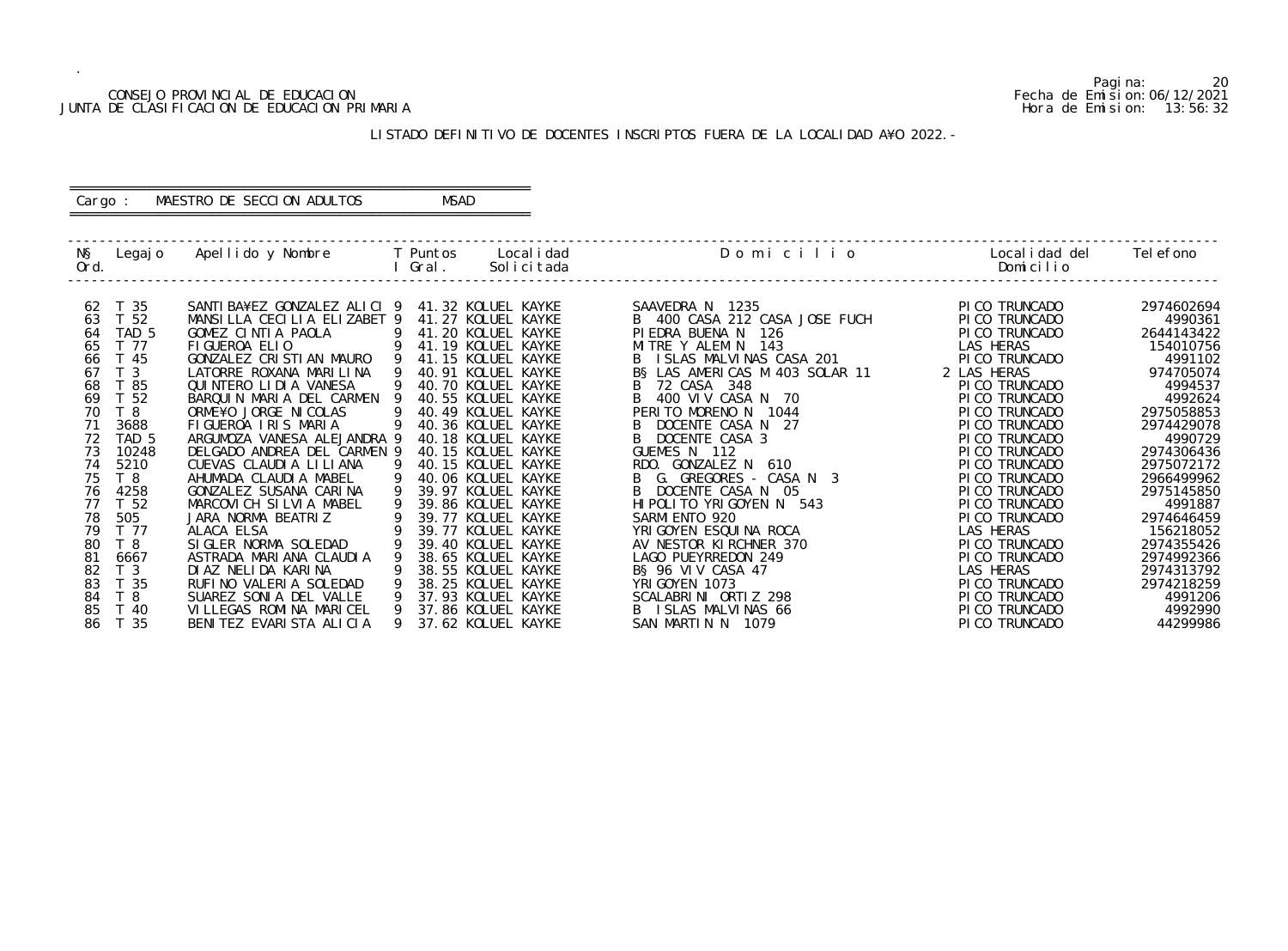## CONSEJO PROVINCIAL DE EDUCACION Fecha de Emision:06/12/2021 JUNTA DE CLASIFICACION DE EDUCACION PRIMARIA Hora de Emision: 13:56:32

# ========================================================== Cargo : MAESTRO DE SECCION ADULTOS MSAD

# LISTADO DEFINITIVO DE DOCENTES INSCRIPTOS FUERA DE LA LOCALIDAD A¥O 2022.-

==========================================================

| NŞ<br>Ord. | Legaj o         | Apellido y Nombre         T Puntos     Localidad |                | l Gral. | Solicitada         | Domicilio                    | Localidad del<br>Domicilio | Tel efono      |
|------------|-----------------|--------------------------------------------------|----------------|---------|--------------------|------------------------------|----------------------------|----------------|
| 87         | T 45            | VARAS ROMINA DEL VALLE                           | 9              |         | 37.39 KOLUEL KAYKE | GONZALEZ 463                 | PI CO TRUNCADO             | 2976244975     |
| 88         | T 8             | LOPEZ TOLEDO EMILIANA                            | -9             |         | 36.75 KOLUEL KAYKE | BARRIO DOCENTE CASA N 7      | PICO TRUNCADO              | $\overline{0}$ |
| 89         | T 40            | PEREZ CELESTE FABIANA                            | 9              |         | 36.02 KOLUEL KAYKE | FRUCTUOSO RIVERA 1325        | PI CO TRUNCADO             | 155082736      |
| 90         | 10699           | DI AZ RAQUEL DEL VALLE                           | 9              |         | 35.87 KOLUEL KAYKE | B! MALVINAS C 193            | PICO TRUNCADO              | 3854496745     |
| 91         | T 64            | AGUERO MARINA LORENA                             | -9             |         | 35.81 KOLUEL KAYKE | MZA 120 B SOLAR 37           | LAS HERAS                  | 154619067      |
| 92         | T <sub>43</sub> | MARIO VERONICA ALEJANDRA 9                       |                |         | 35.66 KOLUEL KAYKE | HI ELOS CONTINENTALES 378    | C. OLIVIA - C. SECO        | 154288764      |
| 93         | 10875           | GOROSI TO SUSANA ELIZABETH 9                     |                |         | 35.39 KOLUEL KAYKE | PELLEGRINI 450               | PI CO TRUNCADO             | 2974222217     |
| 94         | T 84            | CARRASCO CLAUDIA MABEL                           | $\overline{9}$ |         | 35.18 KOLUEL KAYKE | CASA N 14 (B PV) - LAS HERAS | LAS HERAS                  | 29114116953    |
| 95         | T <sub>8</sub>  | LEGUI ZA LEONARDO DANI EL                        | $\overline{9}$ |         | 34.85 KOLUEL KAYKE | LA PAMPA N 125               | PICO TRUNCADO              | 2974995162     |
| 96         | 9993            | MEDINA MARTA ELENA DEL VA 9                      |                |         | 34.62 KOLUEL KAYKE | <b>MI TRE 856</b>            | PICO TRUNCADO              | 2974058641     |
| 97         | 7677            | RODRI GUEZ SONI A ARGENTI NA 9                   |                |         | 34.33 KOLUEL KAYKE | PUYRREDON OESTE 75           | PI CO TRUNCADO             | 4994109        |
| 98         | 10351           | SALDIS SUSAN CAROLINA                            | $\overline{9}$ |         | 34.20 KOLUEL KAYKE | PUEYRREDON 443               | PI CO TRUNCADO             | 2975269002     |
| 99         | 10582           | DOMI NGUEZ MARTA RAQUEL                          | - 9            |         | 34.00 KOLUEL KAYKE | PELLEGRINI 224               | PI CO TRUNCADO             | 2975070580     |
| 100        | 11060           | SALVATI ERRA FRANCO EZEQUI 9                     |                |         | 32.68 KOLUEL KAYKE | ESPA¥A 158                   | PI CO TRUNCADO             | 2975908527     |
| 101        | 10767           | ZURITA MARIA DANIELA                             | -9             |         | 32.23 KOLUEL KAYKE | JOSELIN BARRO 77             | PI CO TRUNCADO             | 3854482181     |
| 102        | T 8             | FERNANDEZ NOELIA SOLEDAD 9                       |                |         | 32.08 KOLUEL KAYKE | SARMI ENTO N 1050            | PI CO TRUNCADO             | 2645668541     |
| 103        | T 34            | DELGADO IRMA DEL VALLE                           | -9             |         | 31.78 KOLUEL KAYKE | BøLAS AMERICAS MZ 406 S 20   | LAS HERAS                  | 2974752559     |
| 104        | 10241           | CHARRIOL VANESSA DEL VALL 9                      |                |         | 31.60 KOLUEL KAYKE | SAN MARTIN 810               | PICO TRUNCADO              | 2976256448     |
| 105        | 10898           | AMAYA MONICA VIVIANA                             |                |         | 31.33 KOLUEL KAYKE | PJE JUAN DE GARAY            | PI CO TRUNCADO             | 2975298961     |
| 106        | 9956            | PULM CARMELA ELISABET                            | -9             |         | 30.77 KOLUEL KAYKE | ERRAZURIZ 333 DPTO. A        | RIO GALLEGOS               | 2966632902     |
| 107        | 8782            | FERREYRA YONY EDGAR                              | 9              |         | 30.50 KOLUEL KAYKE | B CENTENARIO ESC. 42 1 "A"   | PUERTO DESEADO             | 2974609333     |
| 108        | 10728           | $\overline{9}$<br>GOMEZ DIANA MARIEL             |                |         | 30.06 KOLUEL KAYKE | SAAVEDRA 288                 | PI CO TRUNCADO             | 2975386489     |
| 109        | 10729           | MI CHELI WALTER JAVI ER                          | $\overline{9}$ |         | 28.86 KOLUEL KAYKE | SAAVEDRA 288                 | PI CO TRUNCADO             | 2975386489     |
| 110        | 10290           | GONZALEZ JIMENA SOLEDAD                          | $\overline{9}$ |         | 28.30 KOLUEL KAYKE | SAN MARTIN 974               | PI CO TRUNCADO             | 2974993482     |
| 111        | 11941           | ANDRADA MARIA ALEJANDRA                          | 9              |         | 27.15 KOLUEL KAYKE | URQUIZA 810                  | PI CO TRUNCADO             | 2975307762     |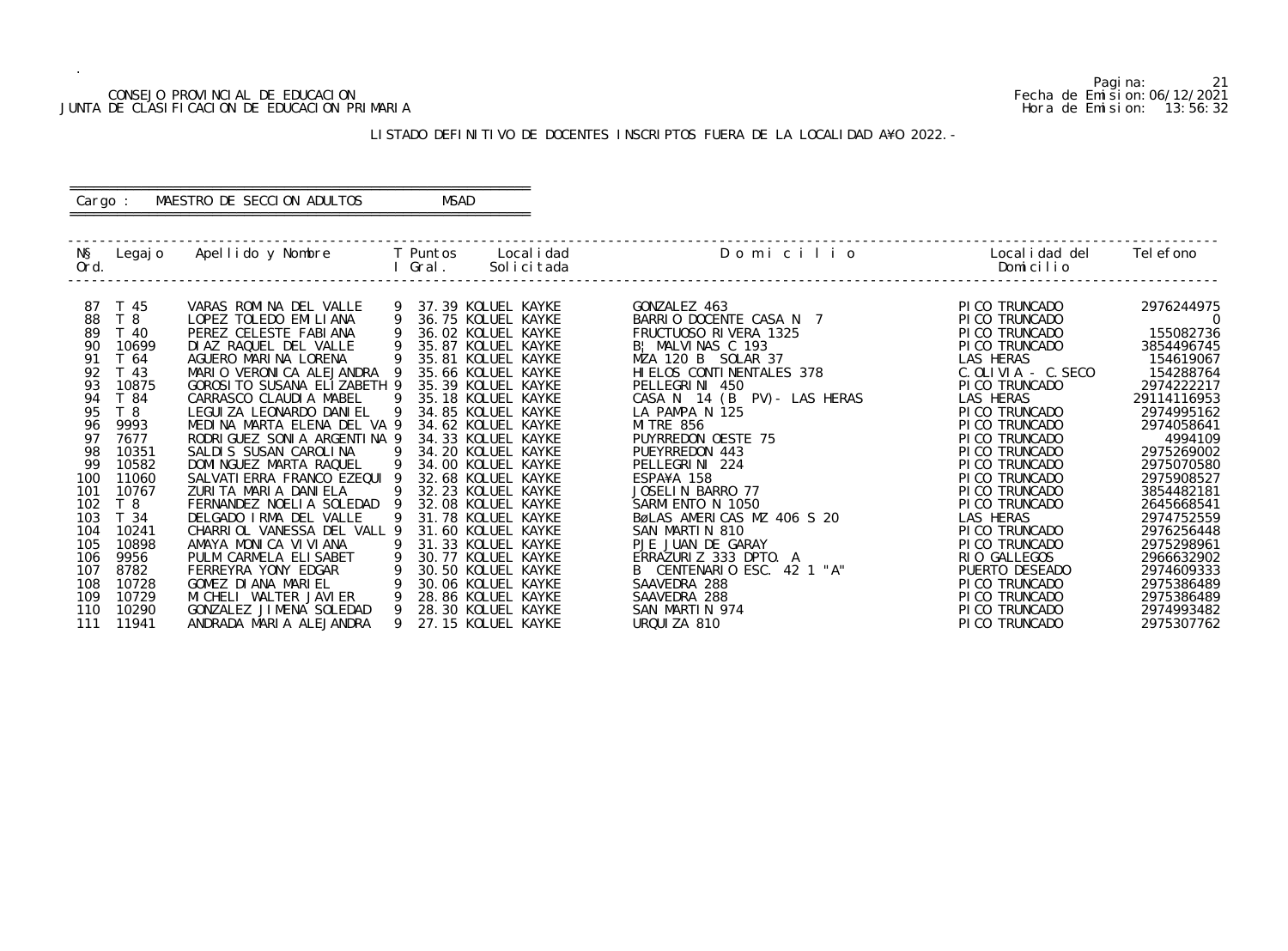## CONSEJO PROVINCIAL DE EDUCACION JUNTA DE CLASIFICACION DE EDUCACION PRIMARIA

.

## LISTADO DEFINITIVO DE DOCENTES INSCRIPTOS FUERA DE LA LOCALI

|                                      |                                                                                                                                               | CONSEJO PROVINCIAL DE EDUCACION<br>JUNTA DE CLASIFICACION DE EDUCACION PRIMARIA                                                                                                                                                                                                                                                            |             |                                                                                                                                                                                                                                                                                                                        | LISTADO DEFINITIVO DE DOCENTES INSCRIPTOS FUERA DE LA LOCALIDAD A¥O 2022. -                                                                                                                                                                                                                                                                   |                                                                                                                                                                                                                                                            | 22<br>Pagi na:<br>Fecha de Emi si on: 06/12/2021<br>Hora de Emision: 13:56:33                                                                                                       |
|--------------------------------------|-----------------------------------------------------------------------------------------------------------------------------------------------|--------------------------------------------------------------------------------------------------------------------------------------------------------------------------------------------------------------------------------------------------------------------------------------------------------------------------------------------|-------------|------------------------------------------------------------------------------------------------------------------------------------------------------------------------------------------------------------------------------------------------------------------------------------------------------------------------|-----------------------------------------------------------------------------------------------------------------------------------------------------------------------------------------------------------------------------------------------------------------------------------------------------------------------------------------------|------------------------------------------------------------------------------------------------------------------------------------------------------------------------------------------------------------------------------------------------------------|-------------------------------------------------------------------------------------------------------------------------------------------------------------------------------------|
|                                      |                                                                                                                                               |                                                                                                                                                                                                                                                                                                                                            |             |                                                                                                                                                                                                                                                                                                                        |                                                                                                                                                                                                                                                                                                                                               |                                                                                                                                                                                                                                                            |                                                                                                                                                                                     |
|                                      | Cargo :                                                                                                                                       | MAESTRO DE SECCION ADULTOS                                                                                                                                                                                                                                                                                                                 | <b>MSAD</b> |                                                                                                                                                                                                                                                                                                                        |                                                                                                                                                                                                                                                                                                                                               |                                                                                                                                                                                                                                                            |                                                                                                                                                                                     |
| NŞ<br>Ord.                           |                                                                                                                                               | Legajo Apellido y Nombre                                                                                                                                                                                                                                                                                                                   | Gral.       | T Puntos Localidad<br>Solicitada                                                                                                                                                                                                                                                                                       | Domicilio                                                                                                                                                                                                                                                                                                                                     | Local i dad del<br>Domicilio                                                                                                                                                                                                                               | Tel efono                                                                                                                                                                           |
|                                      | 112 11018                                                                                                                                     | GIMENEZ PAOLA ROMINA 9 26.21 KOLUEL KAYKE                                                                                                                                                                                                                                                                                                  |             |                                                                                                                                                                                                                                                                                                                        | URQUIZA 641                                                                                                                                                                                                                                                                                                                                   | PI CO TRUNCADO                                                                                                                                                                                                                                             | 2974117807                                                                                                                                                                          |
|                                      | Cargo :                                                                                                                                       | PES DE FORMACION PARA EL TRABAJO                                                                                                                                                                                                                                                                                                           | <b>FTAD</b> |                                                                                                                                                                                                                                                                                                                        |                                                                                                                                                                                                                                                                                                                                               |                                                                                                                                                                                                                                                            |                                                                                                                                                                                     |
| NŞ<br>Ord.                           | Legaj o                                                                                                                                       | Apellido y Nombre                                                                                                                                                                                                                                                                                                                          | Gral.       | T Puntos Localidad<br>Solicitada                                                                                                                                                                                                                                                                                       | Domicilio                                                                                                                                                                                                                                                                                                                                     | Local i dad del<br>Domicilio                                                                                                                                                                                                                               | Tel efono                                                                                                                                                                           |
| 3<br>9<br>10<br>11<br>12<br>13<br>14 | 1 9143<br>T 52<br>T 8<br>4 T 14<br>9900<br>T 84<br>T <sub>7</sub><br>-35<br>$^{\circ}$ 82<br>T 52<br>T 45<br>T <sub>52</sub><br>T 52<br>TAD 5 | CABRAL MARIA EMMA<br>ORIOLO CLAUDIA VIVIANA<br>SOLER PAEZ VI VI ANA ALEJAN 5<br>PURULLA MIGUEL ANGEL<br>DAMIAN ANA MARIA<br>MONTES NESTOR<br>GOMEZ ROSA MALVA<br>HERBAS PABLO EMILIANO<br>ABALLAY RAMON DELFIN<br>MARCOVICH SILVIA MABEL<br>GONZALEZ CRISTIAN MAURO<br>GIGENA SERGIO GONZALO<br>LAYUS HECTOR MARCELO<br>GOMEZ CINTIA PAOLA |             | 5 46.32 KOLUEL KAYKE<br>5 43.79 KOLUEL KAYKE<br>43.73 KOLUEL KAYKE<br>5 43.72 KOLUEL KAYKE<br>43.26 KOLUEL KAYKE<br>39.84 KOLUEL KAYKE<br>39.79 KOLUEL KAYKE<br>37.54 KOLUEL KAYKE<br>37.38 KOLUEL KAYKE<br>37.36 KOLUEL KAYKE<br>37.35 KOLUEL KAYKE<br>36.91 KOLUEL KAYKE<br>35.90 KOLUEL KAYKE<br>35.45 KOLUEL KAYKE | PJE TUCUMAN MZ 117 SOLAR 22<br>ESPA A OESTE N 10<br>ROCA OESTE N 667<br>TI ERRA DEL FUEGO 2280<br>EVA PERON 50<br>B EL MIRADOR<br>PIEDRA BUENA N<br>126<br>ROCA OESTE 667<br>B VISTA HERMOSA PJE LOS ANTIGUOS 337<br>HIPOLITO YRIGOYEN N 543<br>B ISLAS MALVINAS CASA 201<br>HI POLITO YRI GOYEN 543<br>RI VADAVI A 350<br>PIEDRA BUENA N 126 | LAS HERAS<br>PICO TRUNCADO<br>PICO TRUNCADO<br>C. OLIVIA - C. SECO<br>PI CO TRUNCADO<br>LAS HERAS<br>PI CO TRUNCADO<br>PI CO TRUNCADO<br>$C.$ OLIVIA - $C.$ SECO<br>PI CO TRUNCADO<br>PI CO TRUNCADO<br>PI CO TRUNCADO<br>PI CO TRUNCADO<br>PI CO TRUNCADO | 4616229<br>2974252907<br>2975010351<br>2974135026<br>2975081340<br>154307459<br>4806038<br>2974093447<br>2974090009<br>4991887<br>4991102<br>2975172286<br>2975288274<br>2644143422 |